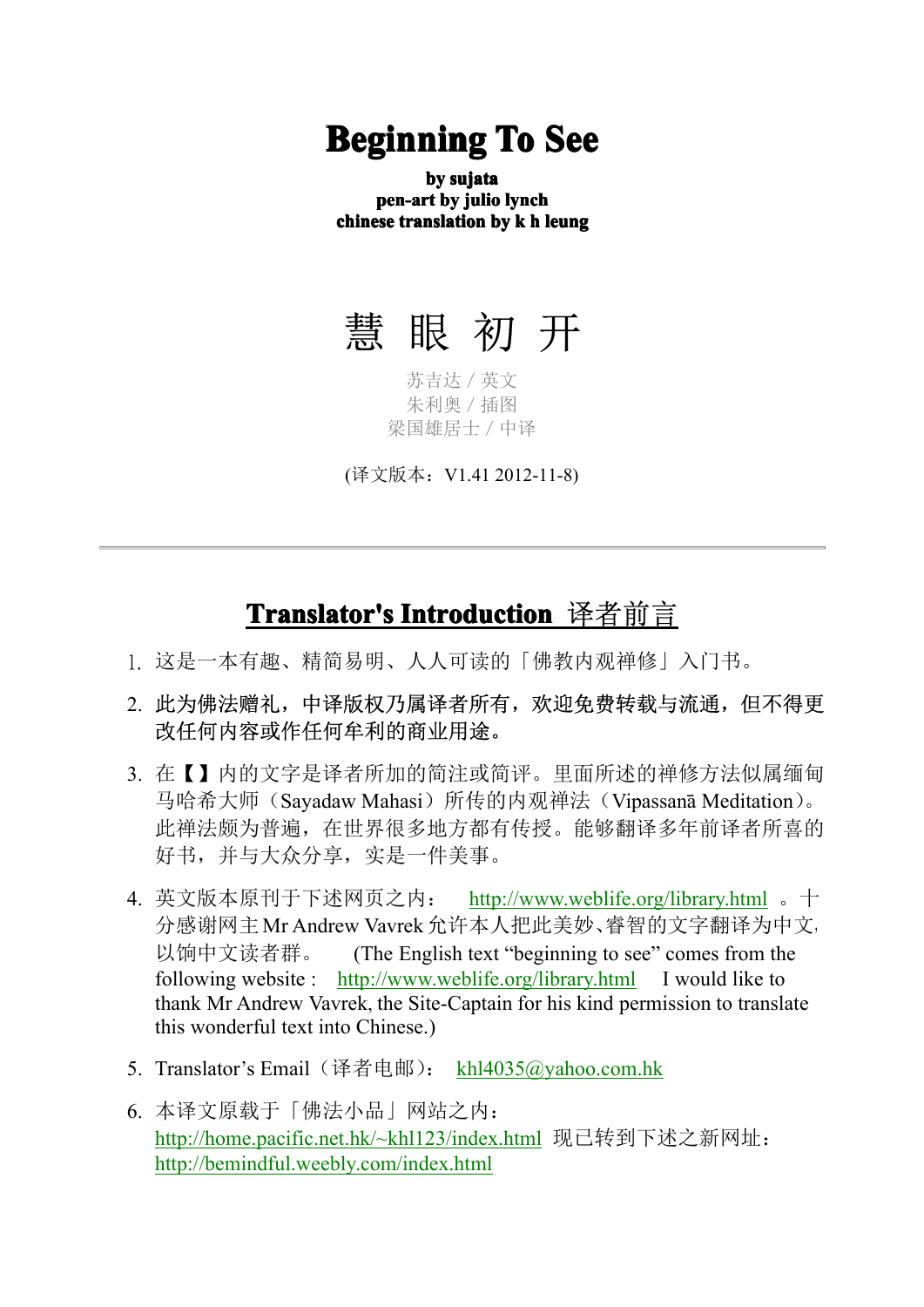this book is dedicated to the 9 to 5'ers and everybody else

愿以此书 献给 朝九晚五的上班族 以及所有其他人士

<sup>a</sup> collection of epigrams about the problem of living and the freedom to be gained through meditation

一本有关 人生问题 与 禅修解脱 之 隽语集

much suffering 不满当下现实 comes into the 只顾依恋过去 life of one who 追求未来的人 tries to be anywhere but here **here** 吉恼自然众多 in the presen<sup>t</sup>

moment 【当下: 指眼前此时此地】

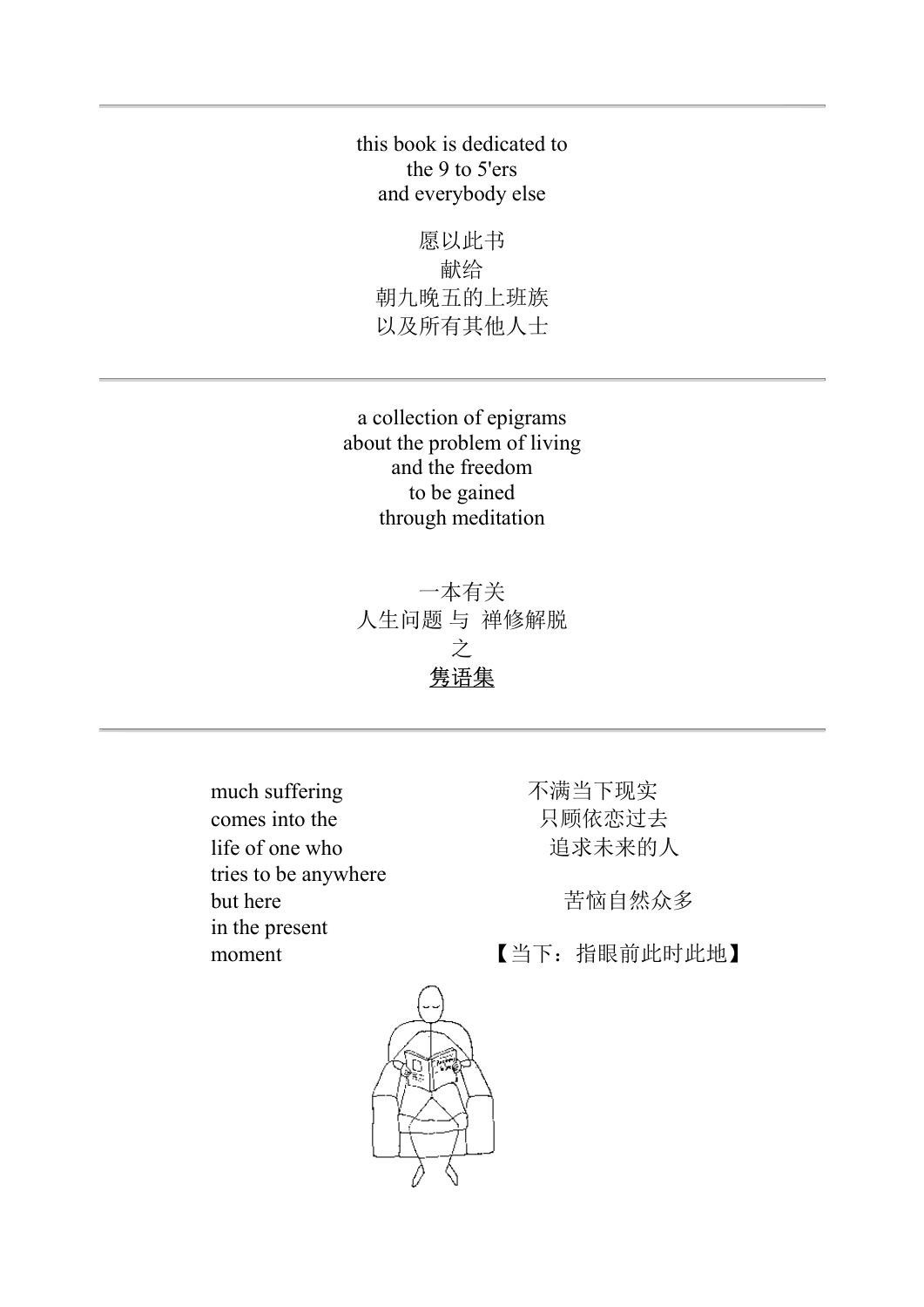content 你对当下现实满意吗?

are you with where you are right now?



### because "right nows" are all you have

因为,"当下现实"是你所能拥有的一切

【过去未来,不如现实,面对现实是最重要的。】

there is nothing in this life that we can have for very long things and people come ... then leave us ... and we are left sad and aching because of our attachment 人事沧桑 世态无常 依恋执着 难免悲伤  $\circ$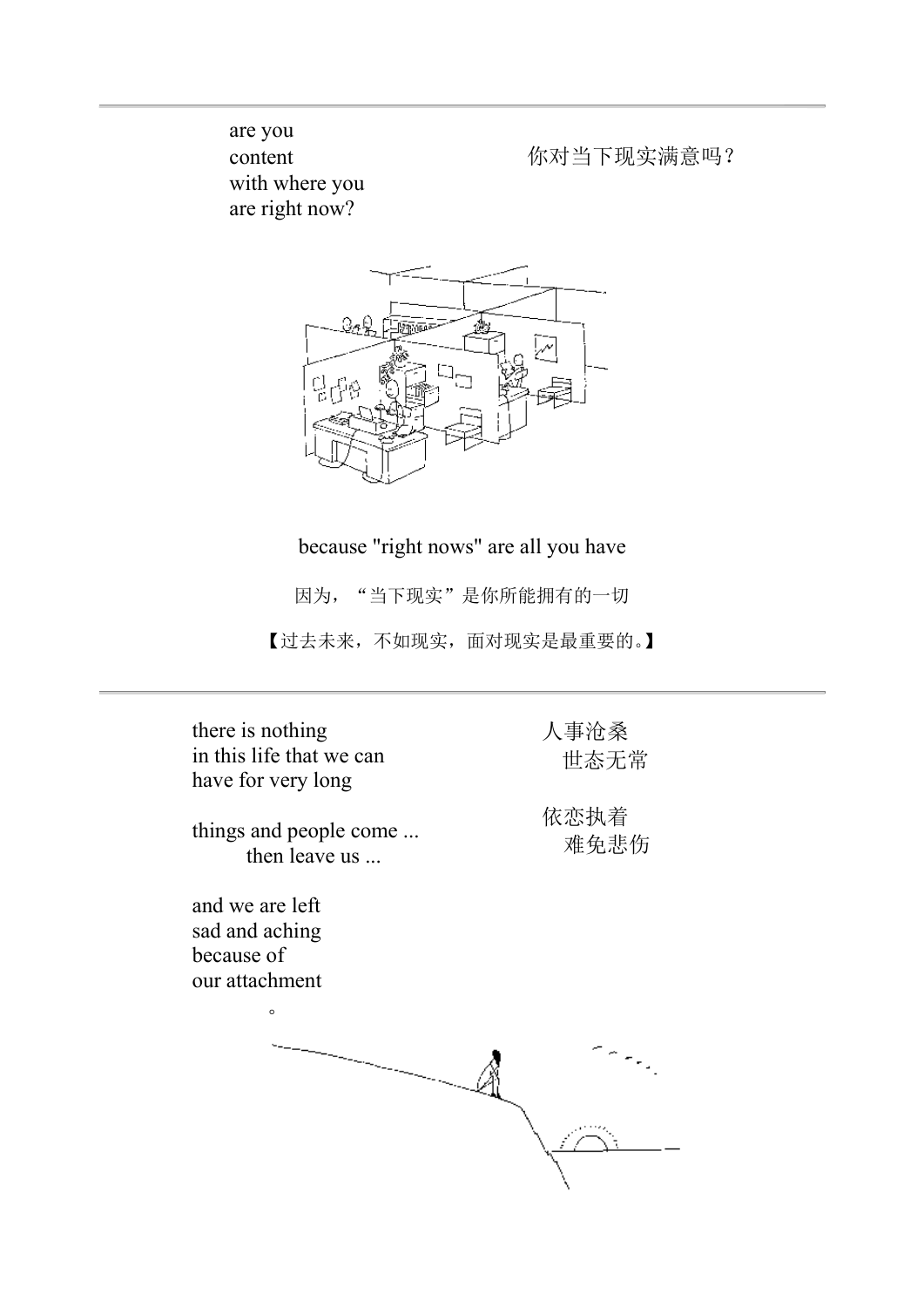*because we are only accepting of pleasure because we are only* 因为我们<br>*accepting of pleasure* 只要快乐<br>*in our lives ...* 不要

> 于是终日 趋吉避凶 人心惶惶 【惶惶:惊惶失措】

### **an immense immenseamount of fear**

is created as we spend our lives dodging pain

于是终日 趋吉避凶 人心惶惶 只要快乐 不要痛苦

### **an immense amount of fear**

is created as we spend our lives dodging pain

> 于是终日 趋吉避凶 人心惶惶

**an immense immense amout of fear** is created as we speend our lives dodging pain

the world continually 身外世界,五彩缤纷 direct our attention 令人应接不暇 outside ourselves.

demands that we **扣人心弦,**引人入胜



meditation teaches <br>
禅修教我们 us to revolt 要掉转方向



and turn that 引导意识向内 awareness toward 觉察我们 dimly-lit 昏暗之处

our neglected 忽略已久的 insides ... 【昏暗之处:指身心之内】

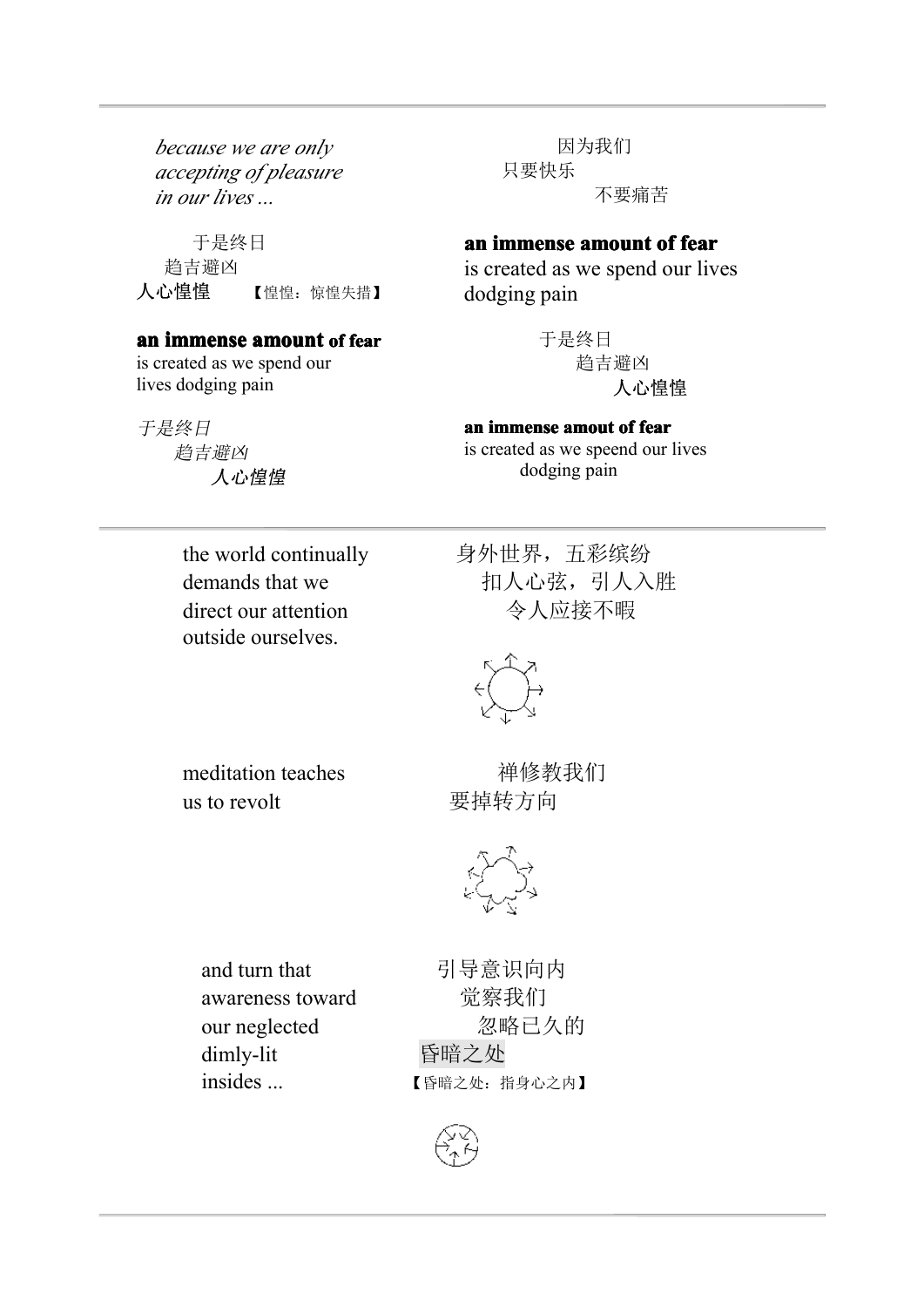Painful feelings\* in the mind indicate wrong attitudes about life

<sup>a</sup> meditation retreat can show us what we're doing wrong \*痛苦的感受 显示出 错误的人生态度

一次密集禅修 可以显示: 我们做错了什么



\* jealousy, envy, hatred, loneliness, frustration, depression

\*痛苦的感受包括: 嫉妒、羡慕、瞋恨、孤独、挫折、沮丧 … 等

lives fearfully

we live our how part of the set of the set of the set of the set of the set of the set of the set of the set o

to such an extent 乃至自欺欺人 that we live dishonestly

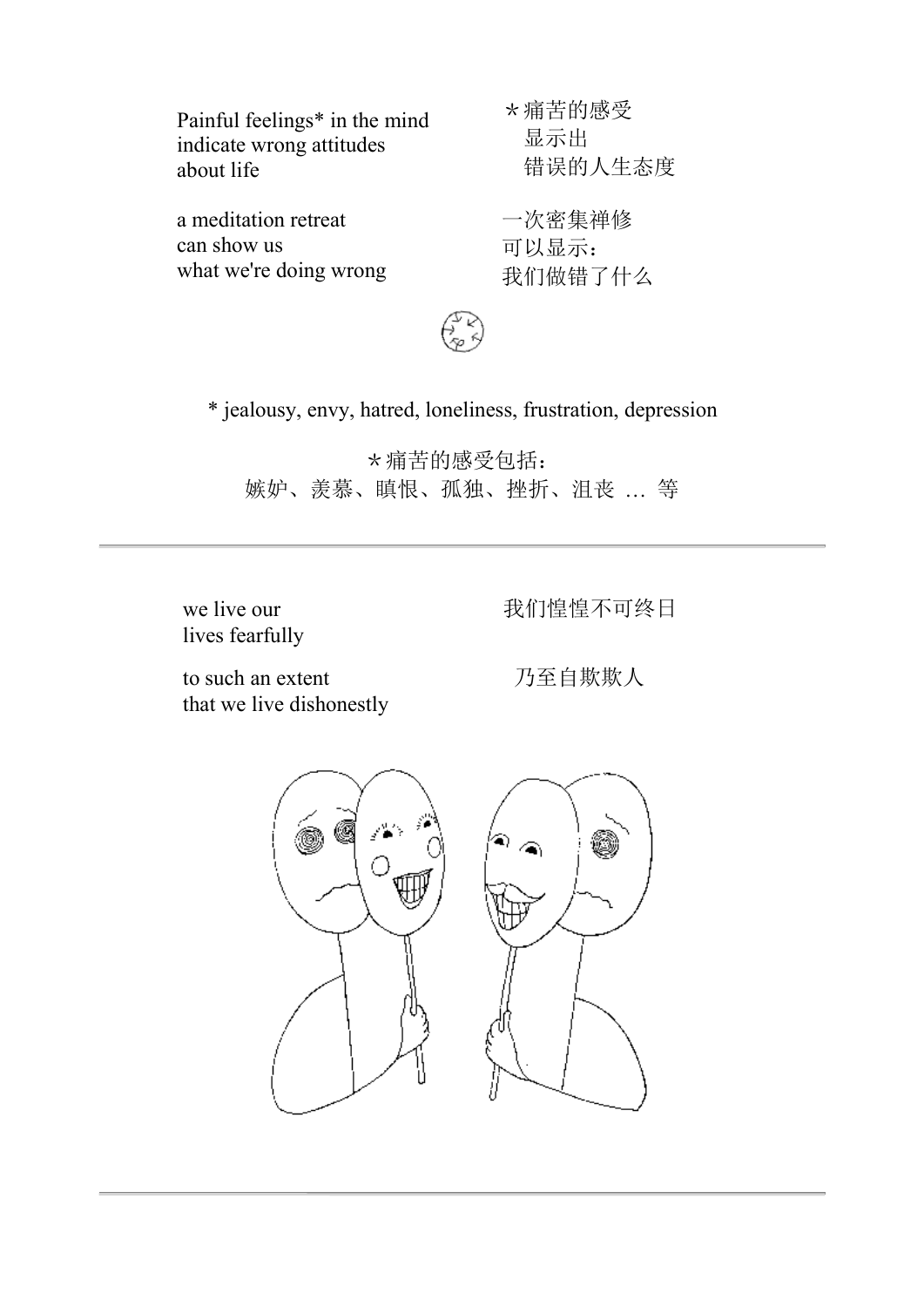there is dishonesty http://www.php?there.is/dishonesty http://www.php?there in any mind which demands 经常异想天开 that reality

occur in a **compassion and a contract of the CERT** superinters are respected to the Mathematic Security and Ter

#### **yaw cificeps cificepscificepscificeps**

we progress inthis 人生成长 life according to our 有赖如实智慧 honest wisdom.

honest wisdom is **honest** wisdom is knowing what you think,

your attention 客观地 before you.

realizing what you feel, 是了知自己当下的感受和思想

and opening 以及开放自己 to everything 注意眼前 which comes **which comes which comes** 

we should take 我们每天 time each day to <br> **comparison of the comparison of the comparison of the comparison of the comparison of the comparison of the comparison of the comparison of the comparison of the comparison of the comparison of the com** understand ourselves <br>
来了解自己

to watch exactly 在坐禅和行禅中 what we experience **hand many manufacture** 如实观察自己的 in walking and sitting meditation. 当下感受

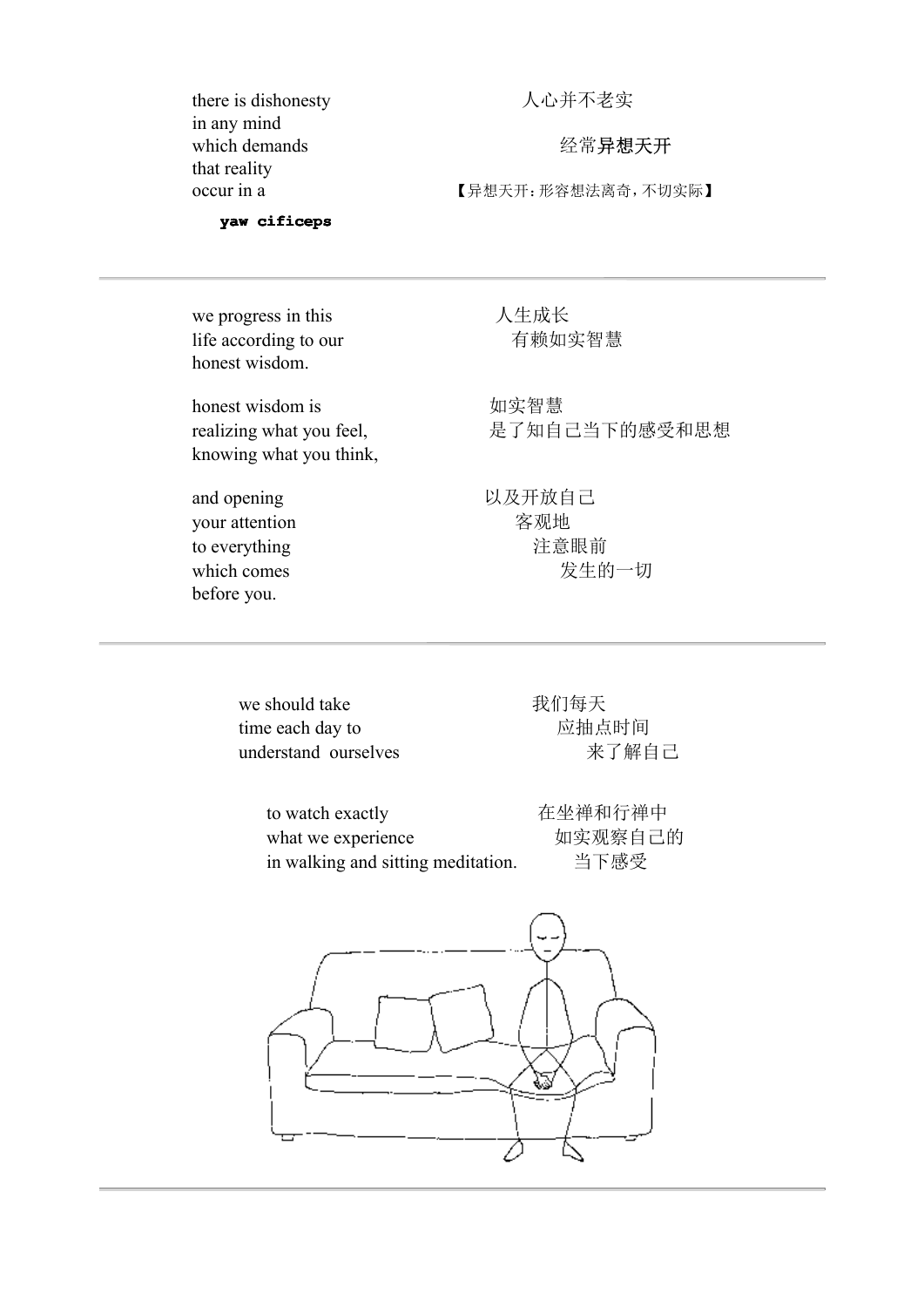**how to**

start a **budge budget budget by start** a

**good day ...**



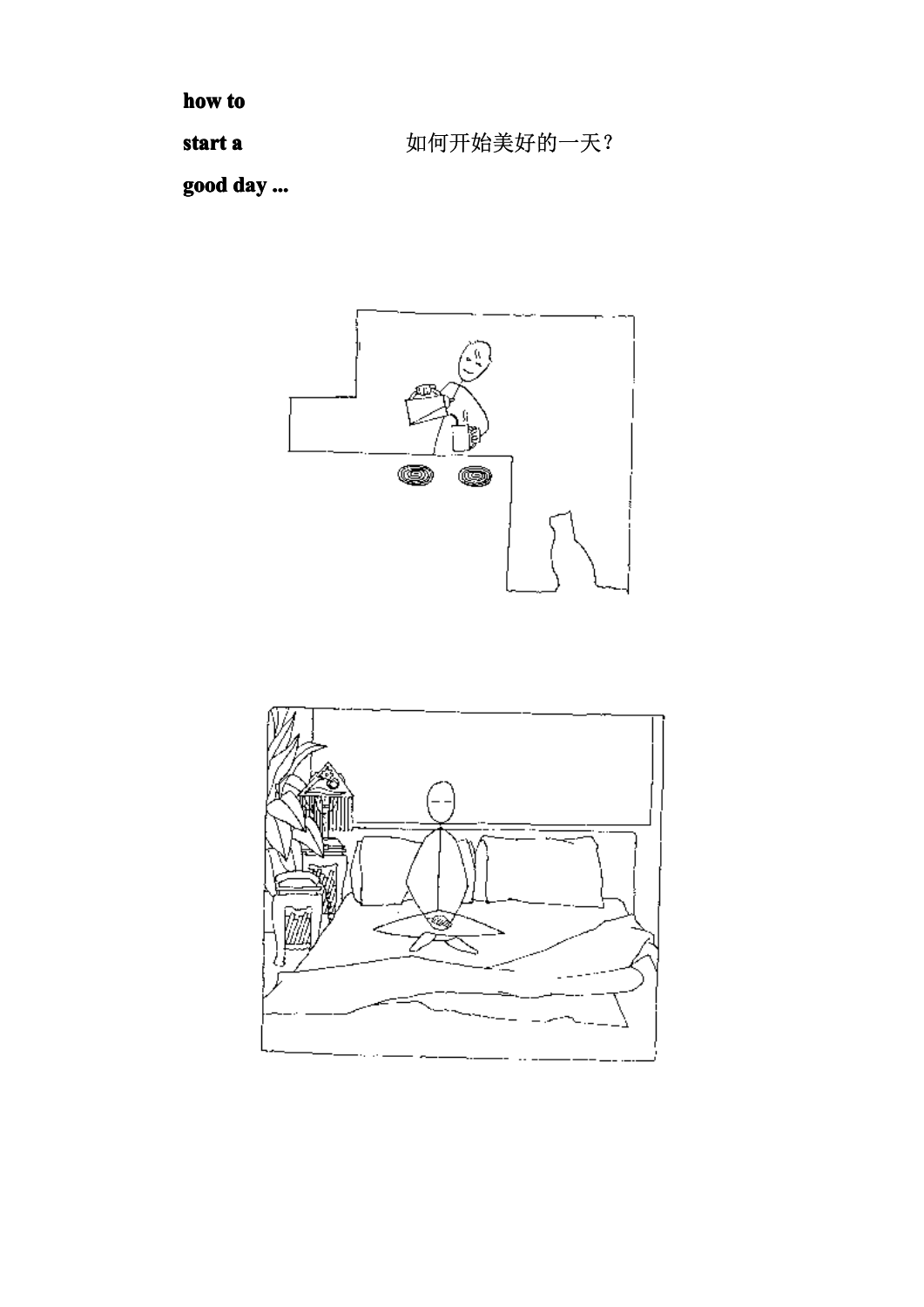

every day you are 每一天 for how you feel

responsible <br>
for how you feel <br>  $\frac{1}{2}$  <br>  $\frac{1}{2}$  <br>  $\frac{1}{2}$  <br>  $\frac{1}{2}$  <br>  $\frac{1}{2}$  <br>  $\frac{1}{2}$  <br>  $\frac{1}{2}$   $\frac{1}{2}$  <br>  $\frac{1}{2}$   $\frac{1}{2}$  <br>  $\frac{1}{2}$   $\frac{1}{2}$  <br>  $\frac{1}{2}$   $\frac{1}{2}$  <br>  $\frac{1}{2}$   $\frac{1}{2}$  <br>  $\frac{1}{$ 

no one can make you 因为,谁也不能 unhappy 令你不快<br>or nervous 或不安 or nervous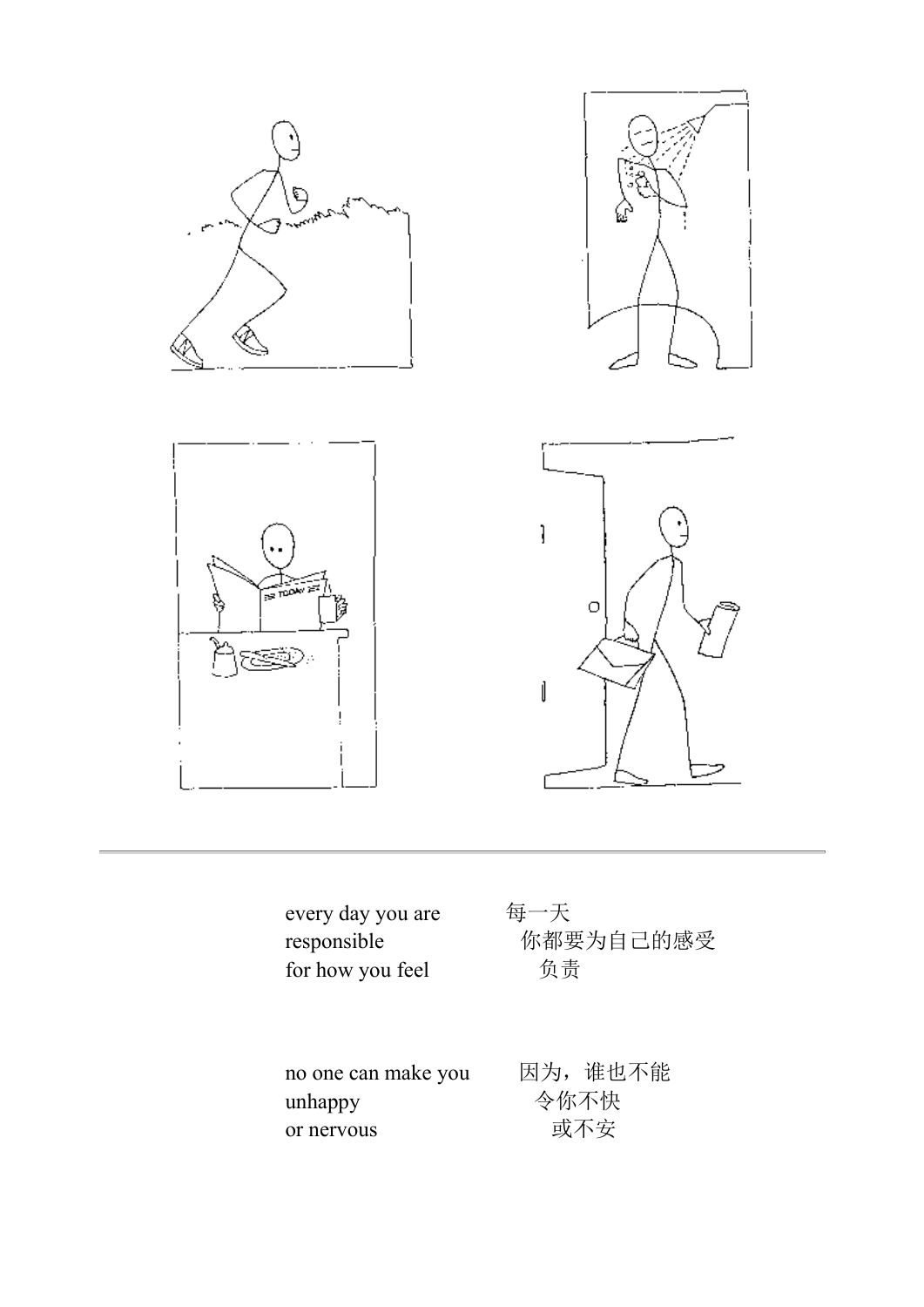

choices in <sup>a</sup> meditator's life are very simple :

> he does those things which contribute to his awareness

he refrains from things which do not

禅修者的生活选择

很简单:

他做有助觉知的事情

他不做有损觉知的事情

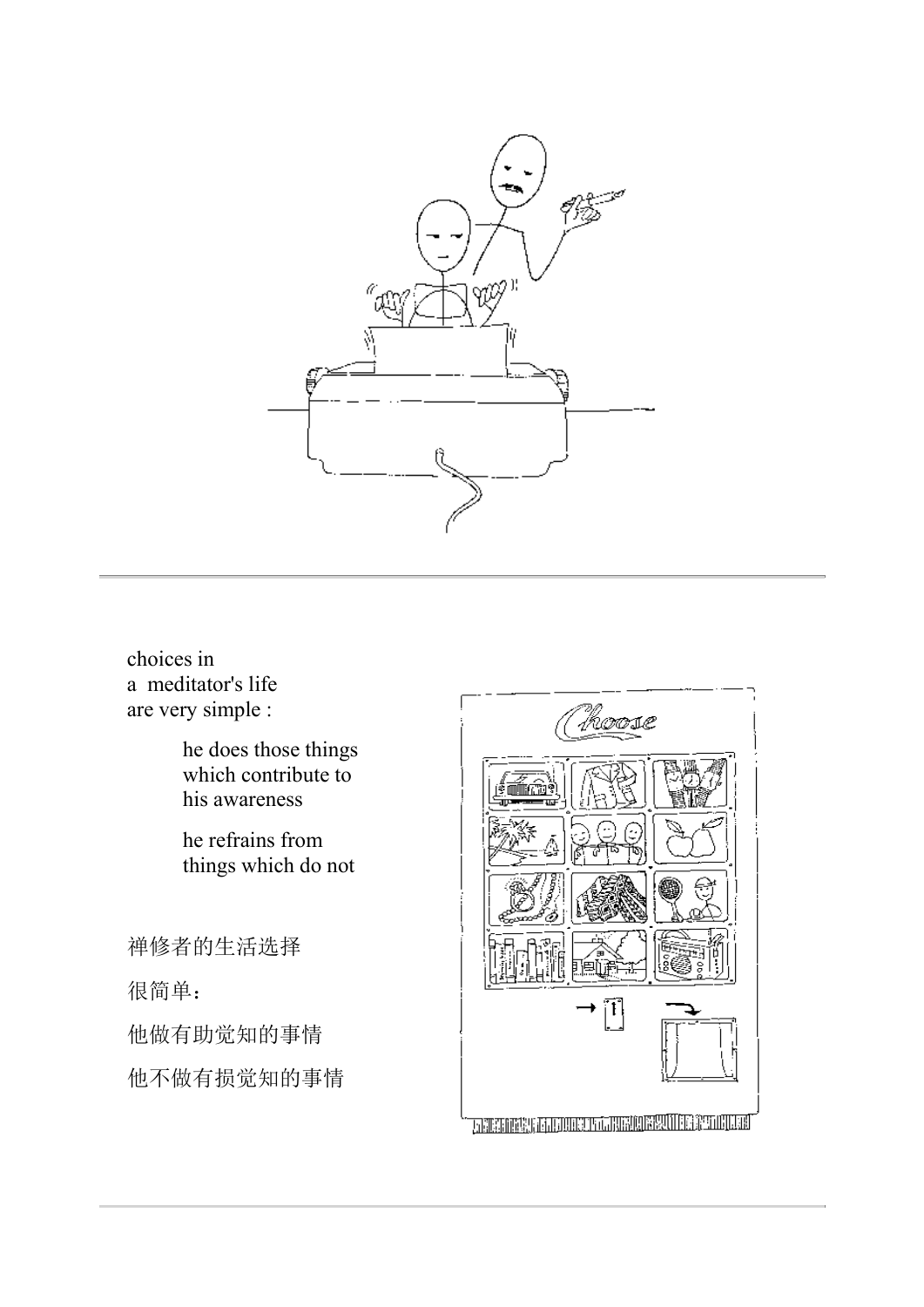and to become aware of doing it

the first step in <a>  $\qquad \qquad \qquad$ <br/> $\qquad \qquad \qquad \mbox{``$6$''$} \mbox{``$9$''$} \mbox{``} \mbox{``} \mbox{``} \mbox{``} \mbox{``} \mbox{``} \mbox{``} \mbox{``} \mbox{``} \mbox{``} \mbox{``} \mbox{``} \mbox{``} \mbox{``} \mbox{``} \mbox{``} \mbox{``} \mbox{``} \mbox{``} \mbox{``} \mbox{``} \mbox{``} \mbox{``} \mbox{``} \mbox{``} \$ spiritual growth is to **the original of the original of the set of the set of the set of the set of the set of the set of the set of the set of the set of the set of the set of the set of the set of the set of the set of** do what we love to do 同时,要觉知自己正在做着它





in what direction are you taking yourself?

(is it worth your effort?

is it exactly where you want to go?)

你正往哪里走?

(值得你为此费力用功吗?

那里确是你向往之处吗?)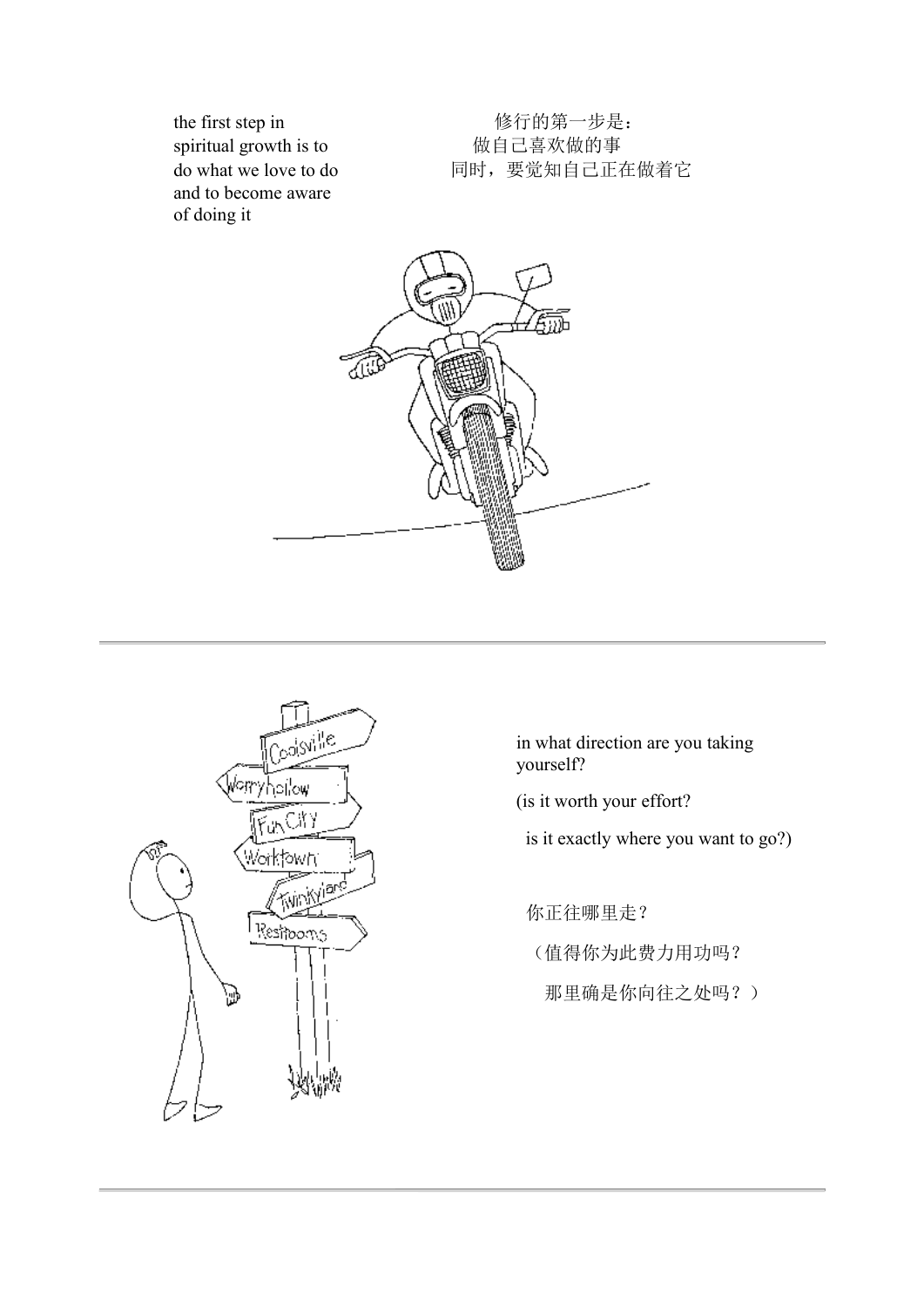insight meditation systematically trains us to be aware of everything "we're up to" 内观禅

> the mind is only <sup>a</sup> sophisticated mirror

#### **it is what it sees | sees ti tahw si ti**

be careful what you show it because you can be

**anything anythinganything| gnihtyna gnihtyna anything anything| gnihtyna** 有系统地训练我们 觉知当下 从事的一切

心好比一面 非常复杂的镜子

它能如实反映一切

因此 小心你的表现 因为你可以是 任何东西 | 西东何任 任何东西 | 西东何任

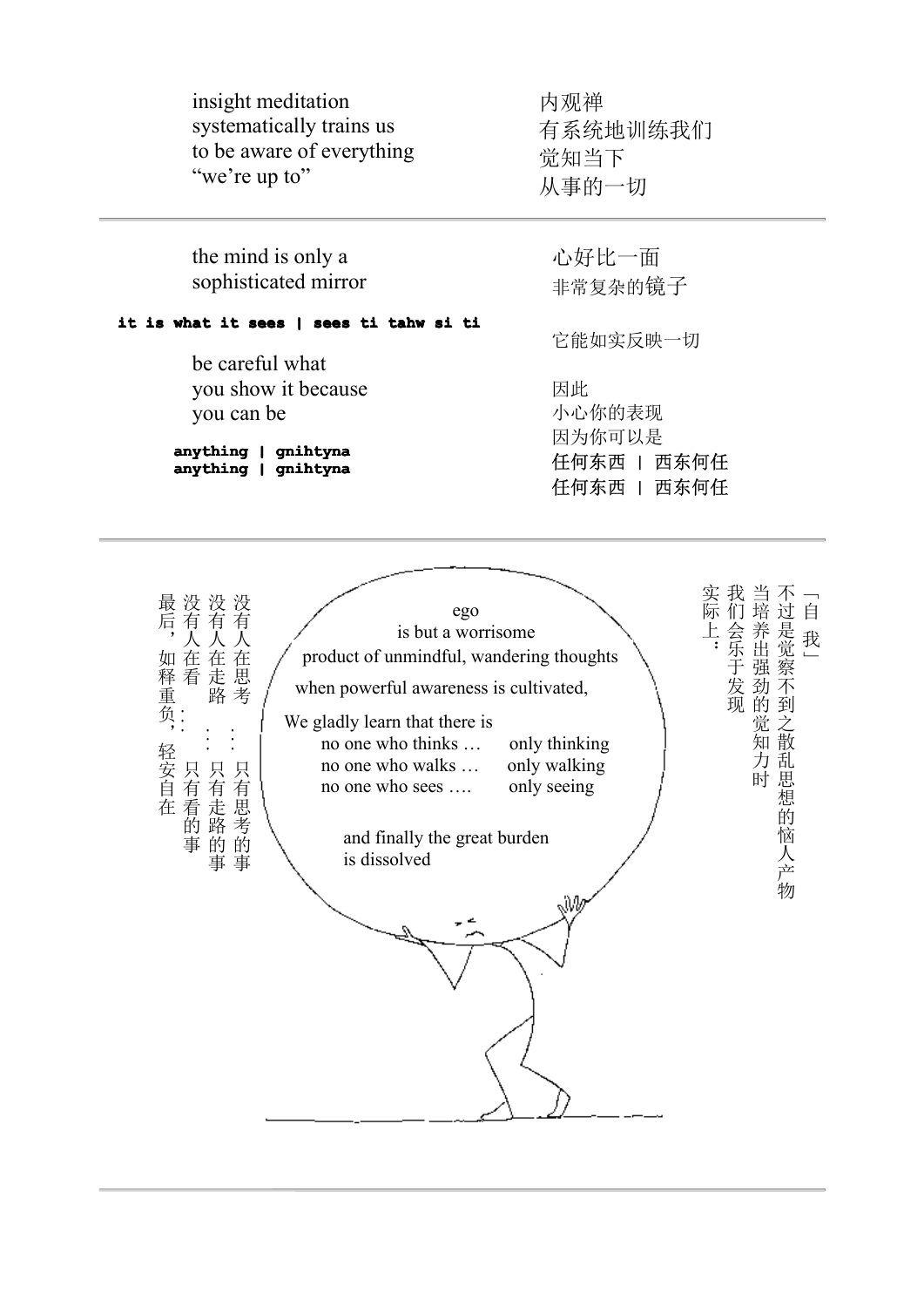does not mean

detached **a** 超脱并非死亡

dead **compact of the compact of the compact of the compact of the compact of the compact of the compact of the c** 

rather, it is made of Loving-kindness Compassion Sympathetic joy and equanimity

one of the highest blessings is 有一坦诚相交的朋友 <sup>a</sup> friend with whom openly and freely

we can respond 乃人生最大的福气

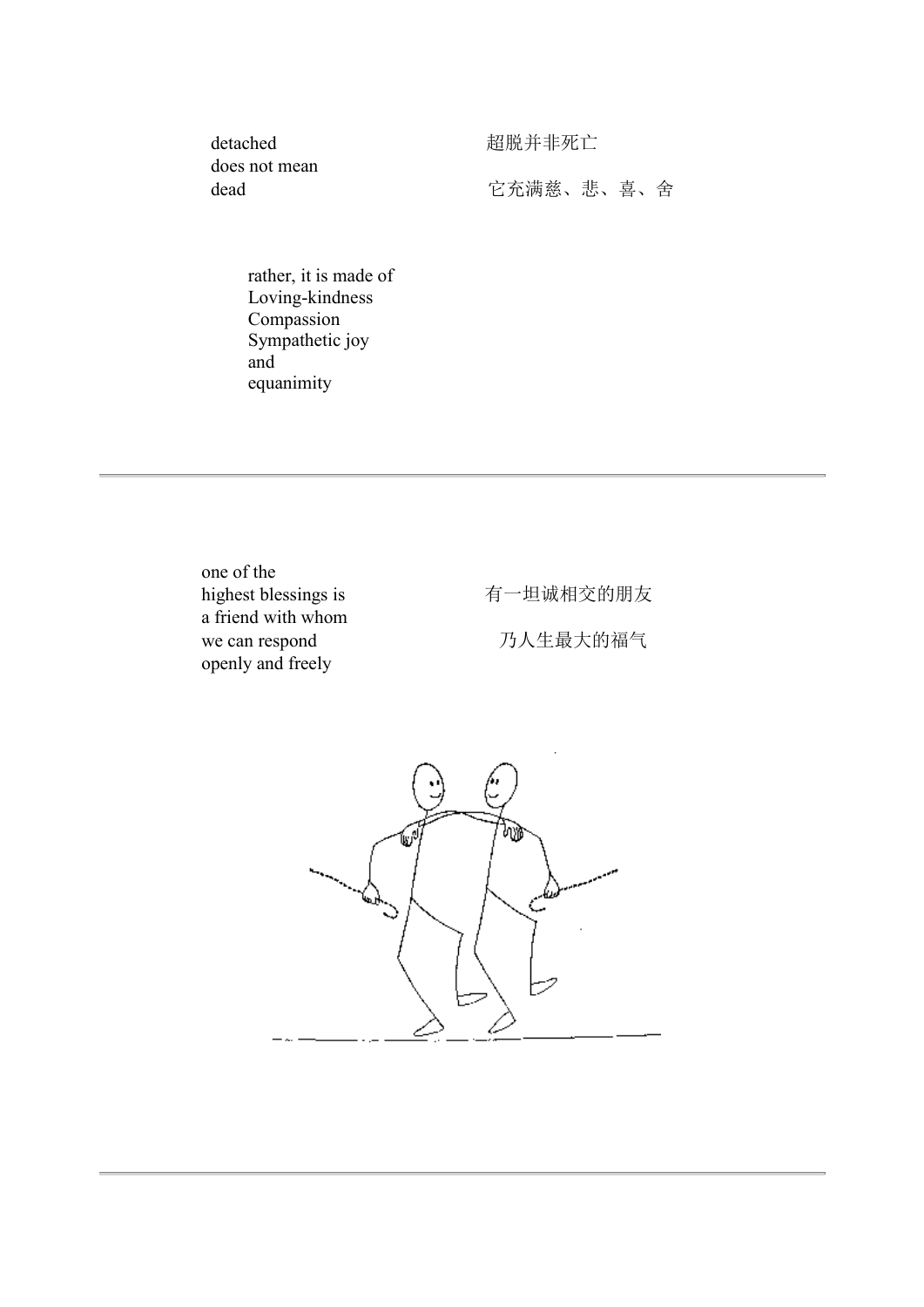#### it is hard to be constantly loving

#### but it is harder to be unloving

常怀慈悲难 常怀瞋恨更难

this living is 生活那么困苦 so hard be anything but loving?

how can we how can we

besides teaching insight meditation the buddha also taught <sup>a</sup> meditation to develop loving kindness for all creatures - he instructed that we sit in <sup>a</sup> quiet place and reflect first on the dangers of hatred, anger and resentment, and the benefits of loving-kindness - these reflections remind us of the importance of maintaining <sup>a</sup> loving attitude in all circumstances and give us energy for the meditation.

because only when there is love for oneself can there be love for others, we first practice loving-kindness towards ourselves by thinking of our own good qualities and kind actions warmth for ourselves grows as we repea<sup>t</sup> over and over the loving thought : 'may I be free from my troubles (anger, fear, tension, anxiety, hatred, etc.) may I live happily.'

when we first begin the practice of loving-kindness, we may be surprised to find that we have difficulty in reflecting on our good qualities - we may feel shy or guilty in thinking of ourselves in such <sup>a</sup> positive way, or there may be self-hatred conditioned in our minds by years of comparing ourselves with others or with some ideal to which we might cling.

when we begin practice, it may be helpful to start each period of practice by writing down a few reflections to help us focus our attention.

for example, one day our reflections might be :

*dangers of hatred and resentment*

- 1- makes me fearful
- 2- creates restlessness and agitation
- 3- makes me feel miserable
- 4- makes me critical and hard on myself

#### *advantages of loving-kindness*

- 1- makes my mind clear
- 2- frees my body of tension
- 3- makes me feel good about myself
- 4- makes it easier to be with others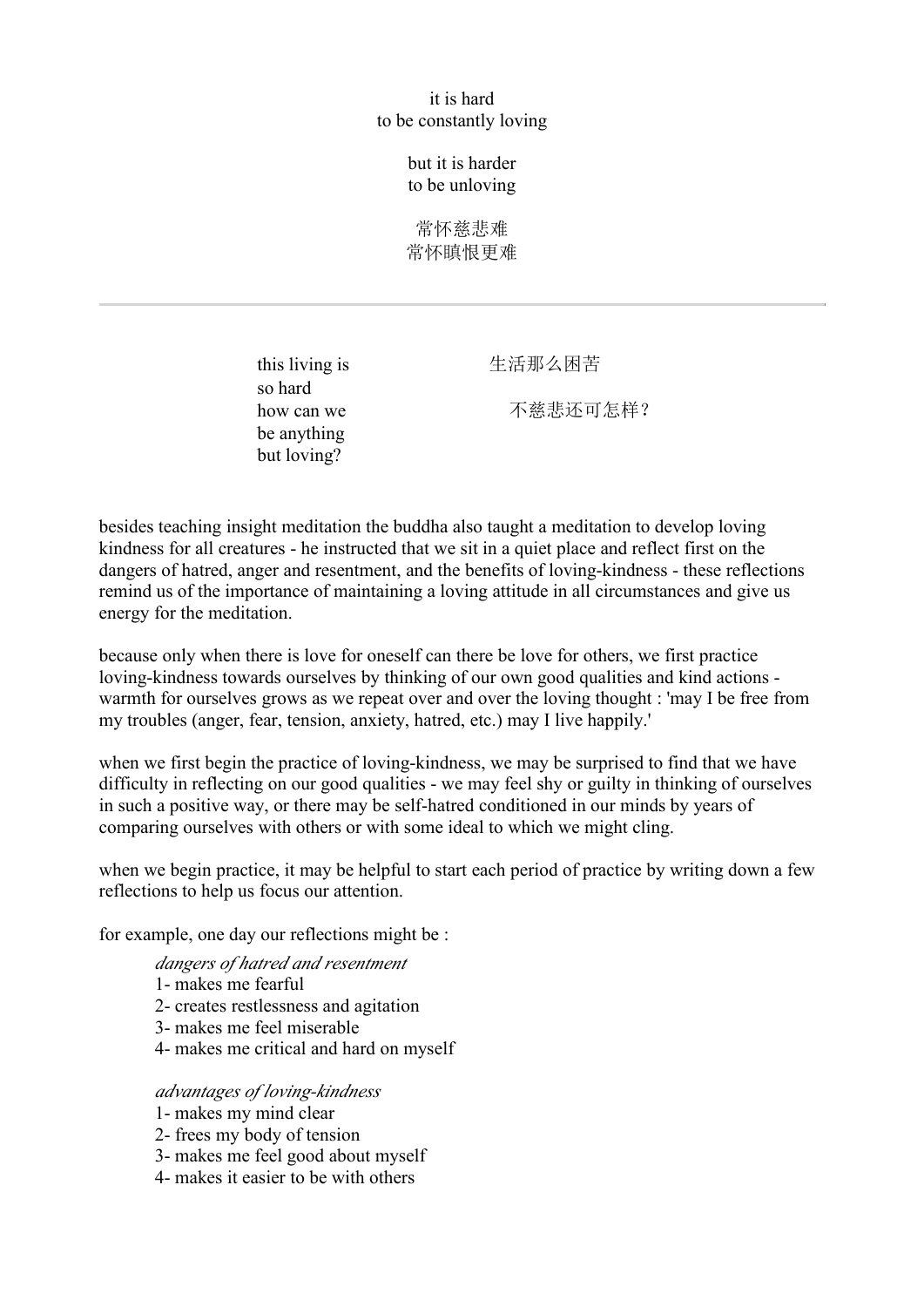*my own good qualities* 1- I try to be patient 2- I am willing to change and grow 3- I want to be more loving 4- I have pretty toes

spend some time each day writing and reflecting this way - then spend the last ten minutes of the meditation time specifically cultivating that warm and open space which thoughts of loving-kindness produce by gently and silently repeating your own wish for yourself : 'may I be loving' or 'may I be free from restlessness' or 'may I be free from anxiety,' in whatever way feels appropriate for you.

if we work ardently at this meditation we will begin to see <sup>a</sup> healthy change happening within ourselves.

in time, when loving thoughts flow freely for ourselves, the loving-kindness may be extended to all beings everywhere without distinction -

#### **may all beings be happy.**

除内观禅外,佛陀还教我们慈心禅。

他要我们坐在安静的地方,首先思维瞋恨的危险和慈悲的利益, 这些思维提醒我们要随时随地心怀慈悲,以及激励我们精进禅修。

能自爱才能爱人,所以,我们应先向自己修习慈心,思维自己的美德善行。 我们可不停默念(散发)慈心善愿:「愿我能远离苦恼,愿我能快乐自在。」 念着念着,温暖的感觉将油然而生。 【苦恼:指愤怒,恐惧,紧张,焦虑,憎恨等】

初修慈心禅时,我们或会惊讶,自己竟有困难思维自己的美德。原因可能是: 我们感到害羞和内疚去想自己的美德,或者由于经常自觉比不上人,有些憎恶自己。 初修慈心禅的人,若每次修习前先写下自己的反省,会有助集中和专注。

例如,我们可以反省:

#### 仇怨的危险

- 1- 令自己恐惧
- 2- 令自己激动不安
- 3- 令自己悲痛难受
- 4- 令自己苛责自己

#### 慈悲的好处

- 1- 令自己清晰
- 2- 令自己解压
- 3- 令自己感觉美好
- 4- 令自己人缘好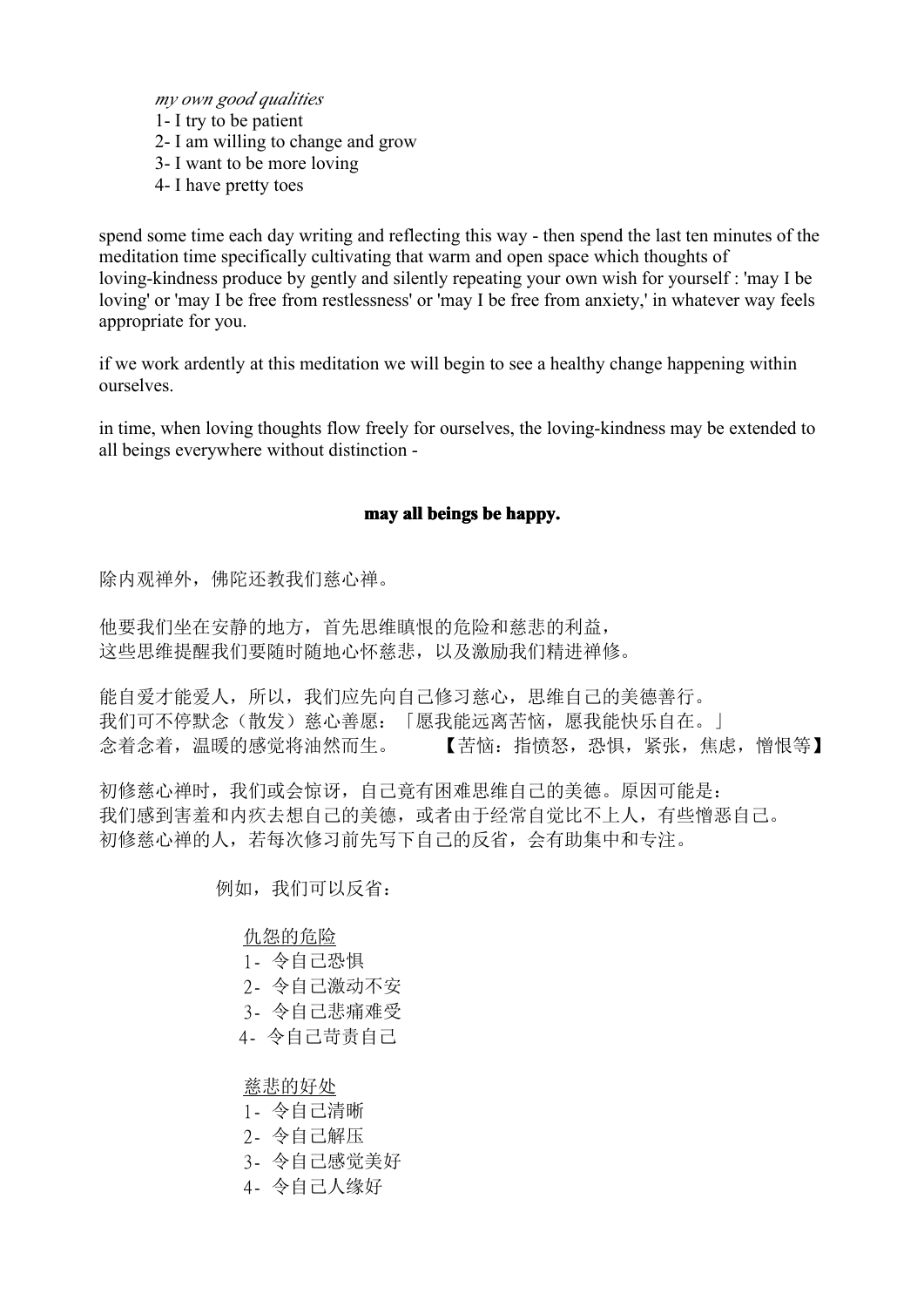我的优点

- 1- 我会忍耐
- 2- 我愿意转变和成长
- 3- 我会更加慈悲
- 4- 我有漂亮的脚趾

每天就花些时间这么写、这么想 —— 然后利用静坐时间的最后十分钟,向自己不停默念 (散发)温暖的慈心善愿:

「愿我慈悲为怀」、

或者「愿我安定下来」、

或者「愿我无忧无虑」 等,

尽可适随己意。

如此精进修习,不久自见有益的转变。 经过一段日子的修习后,若能自如地向己散发慈心善愿时, 将可无分别心地扩展至所有地方的众生 ——

#### 愿众生离苦得乐,身心自在!

dangerous

anger is most 发怒非常危险

it destroys you, 它可毁灭你 the person next 你周围的人 and the place where you live

to you, 以及你居住的地方



when aversion arises in 当厌恶或反感之心生起时 we must either mindfully 或者开始沟通 drop it

our minds. <br>
our minds.

or start communicating (例如:表达自己的不满感受,寻求和解等)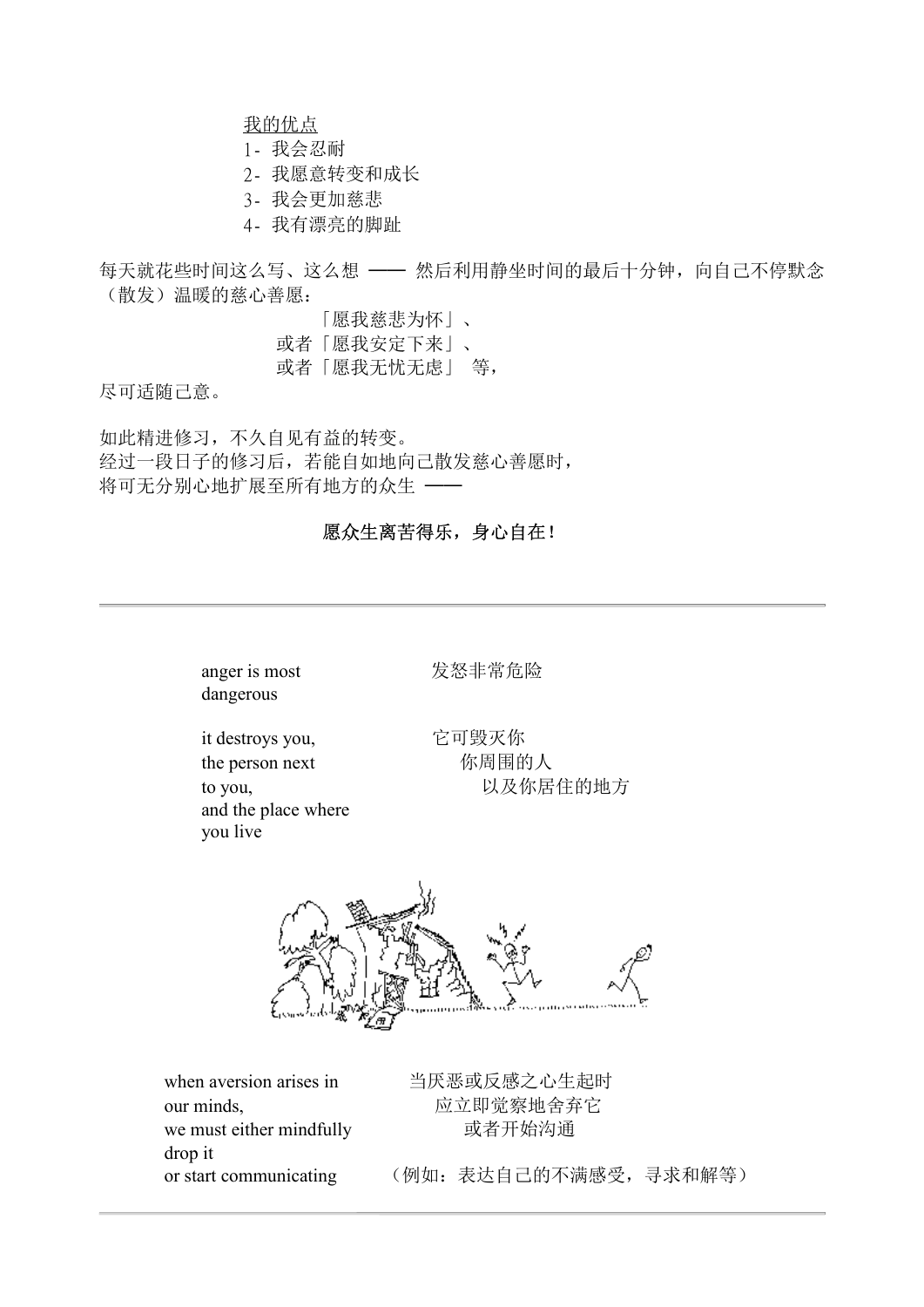| hatred<br>is a crime<br>in any of its forms --                                                                                                                          | 任何形式的憎恨<br>都是恶性的                                   |
|-------------------------------------------------------------------------------------------------------------------------------------------------------------------------|----------------------------------------------------|
| resentment, aversion,<br>jealousy, anger, harshness,<br>$disgust -$                                                                                                     | 不管它是生气、怨恨、憎恨、反感、<br>妒忌、愤怒、粗暴、<br>或是厌恶 …            |
| if we watch carefully<br>what it does to our<br>feelings and what we do<br>to other peoples feelings<br>when motivated by it, we<br>have no choice but to<br>give it up | 若能仔细观察<br>便知瞋心如何重创自他感受<br>在受它冲击时<br>除了舍弃它外<br>别无选择 |

 $(*\&(*\&)(*\&)(*\&\#(a))\&\#(*)\&(a)\&\#(a)\&\#(a)\&\#(a)\&\#(a)\&\#(a)\&\#(a)\&\#(a)\&\#(a)\&\#(a)\&\#(a)\&\#(a)\&\#(a)\&\#(a)\&\#(a)\&\#(a)\&\#(a)\&\#(a)\&\#(a)\&\#(a)\&\#(a)\&\#(a)\&\#(a)\&\#(a)\&\#(a)\&\#(a)\&\#(a)\&\#(a)\&\#(a)\&\#(a)\&\#(a)\&\#(a)\&\#(a)\$ %^& @4235 265 734 %&#\$^&@#\$%&32457 3%\$& #\$%&#\$%&#\$&34 734&%435&#\$&%  $$\%&$  @ 2\$% 2#\$ %@#\$%@#\$%@^^ @^ @\$#%^ @#\$ ^@#\$ ^@#\$ ^@#\$ ^ @#\$^\*(&^%\$& %&@&@&@ @\$%& @\$%^& @%^ @\$% ^@\$ %^@\$ %^@\$%^@\$%^ \$%6@^@#\$62^@@ )(\*)(\*)(\*#)(\*) )#( )(#\* )(#\* )(#\* ).....................................................(\*&(\*&(\*\$ (\*#&(\*@ (\*@#^&

 $(\partial_0^{\#0}\delta^{\wedge}\&\{\hat{a}\}^{\wedge})\circ\psi_1+\psi_2+\psi_3+\psi_4\circ\psi_5\circ\psi_6\&\psi_7\circ\psi_7\circ\psi_8\circ\psi_7\circ\psi_9\circ\psi_9\circ\psi_9\circ\psi_9\circ\psi_9\circ\psi_9\circ\psi_9\circ\psi_9\circ\psi_9\circ\psi_9\circ\psi_9\circ\psi_9\circ\psi_9\circ\psi_9\circ\psi_9\circ\psi_9\circ\psi_9\circ\psi_9\circ\psi_9\circ\psi_9\circ\psi_9\circ\psi_9\circ\psi_9$ %&&&\$)%))\*&+)\* *we are very empty inside* 我们内心非常空虚 \**&^)*\$%& @ 2#\$%^&\* \$%& @ 2\$% 2#\$ % *just watch us work to fill* 只要看看我们在空闲时 \$%& @ 2\$% 2#&% %^& @4235 265@# **up the vacant hours** 如何不甘寂寞就知 %^& @4235 265@#^ @#%\$^&^()()(\_)\_+\_+\_+\_+\_)\_)\_\*(\*(&^&&(&\*((&(&(&(&(\_(\_))\_\_\_)\*&\*&^%%\$^%\$%\$%\$\$ (\*&(\*&)(\*&) (\*&#@()\*@&#(\*).....................................................4&&\$#&#\$%&#\$& 3457 \*& %^& @4235 265 734 %&#\$^&@#\$%&32457 3%\$& #\$%&#\$%&#\$&34 734&%435&#\$&%  $$\%& @ 2$\%2$\$ \%Q$\$\%@$$ #\$%@#\$%@^^ @^ @\$#%^ @#\$ ^@#\$ ^@#\$ ^@#\$ ^ @#\$^\*^())&&& %&@&@&@ @\$%& @\$%^& @%^ @\$% ^@\$ %^@\$ %^@\$%^@\$%^ \$%6@^@#\$62^@@

|                                                                        | 不知何去何从 …       |  |  |
|------------------------------------------------------------------------|----------------|--|--|
| special $\dots$                                                        | 我们实在非常的不快乐     |  |  |
| going nowhere                                                          | 花多些时间去留意,才可察觉: |  |  |
| we might stop long enough to notice that<br>we are very unhappy people | 我们也许要停下来       |  |  |
| time on our hands is very dangerous                                    | 空闲并非好事,而是危险的   |  |  |
|                                                                        | 对大多数人来说        |  |  |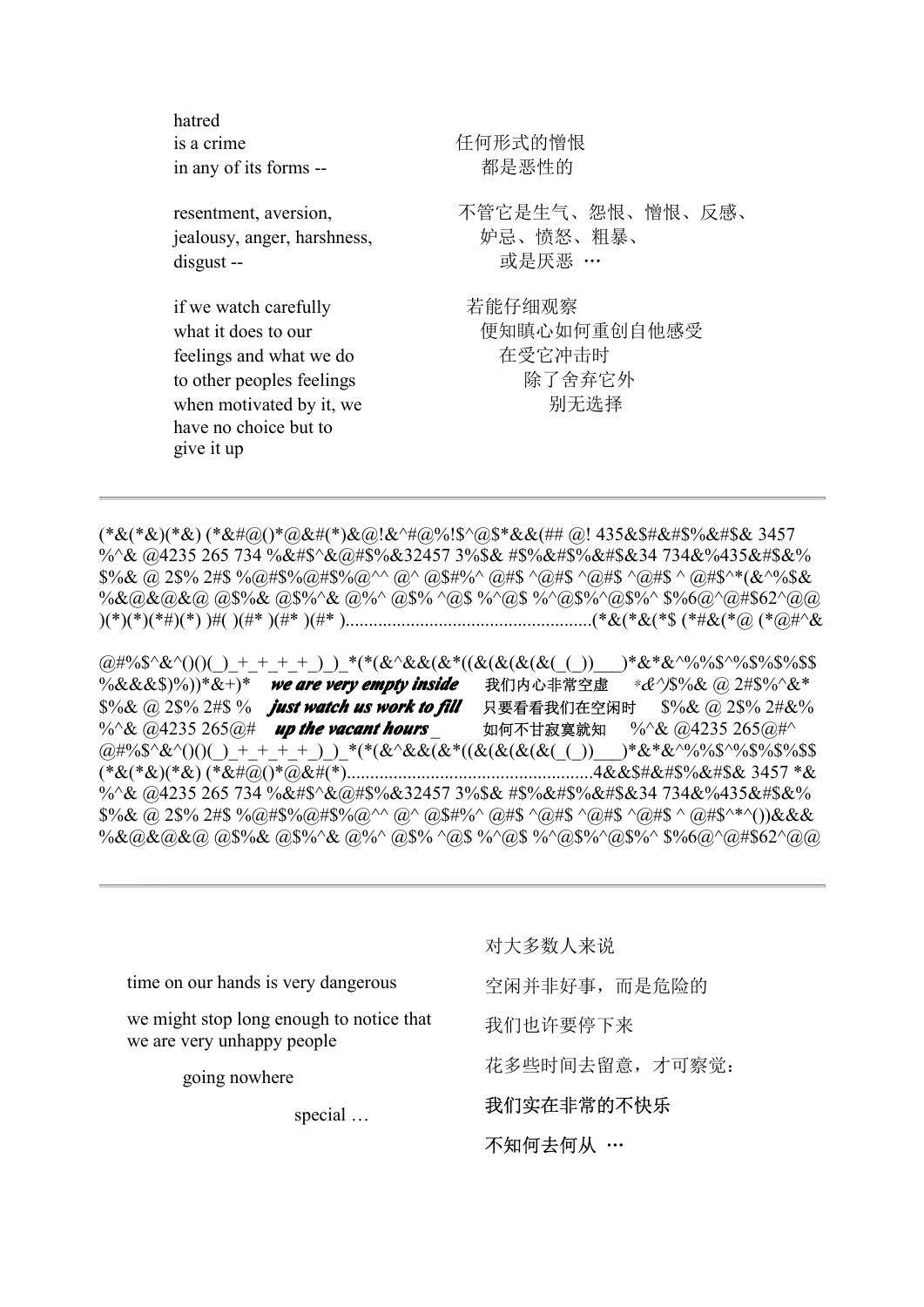the buddha did not come in the 6th century b.c.

to reassure us that the world was moving in the right

 $noise$ 

佛陀于公元前六世纪 出现世间

决非为安抚我们说: 世界正走对方向

而是提醒我们: 世界正走错方向

Once <sup>a</sup> king who was 从前 marching to war came near 有位国王率领大军奔赴沙场 teacher was living. <br>
■ 最然风尘仆仆 the king was in a great <br>
(例不忘向圣者请教 hurry but he wanted to learn **the manufacture of the control details** 他恭敬地走向圣者 something from the saint. 礼拜后问道: respectfully the king approached, paid homage, and asked the holy one :

"will you tell me the buddha's [我时间无多, 朝不保夕, teachings, for I have little time and 请觉者给我一点开示。」 may even be killed this very day"

the sage looked upon the 觉者望着威风凛凛的国王 man in the royal cloak and answered 精简地回答: with but one word :

the <sup>p</sup>lace where an enlightened 当他来到觉者居住的地方时

"awareness" 「觉知当下!」

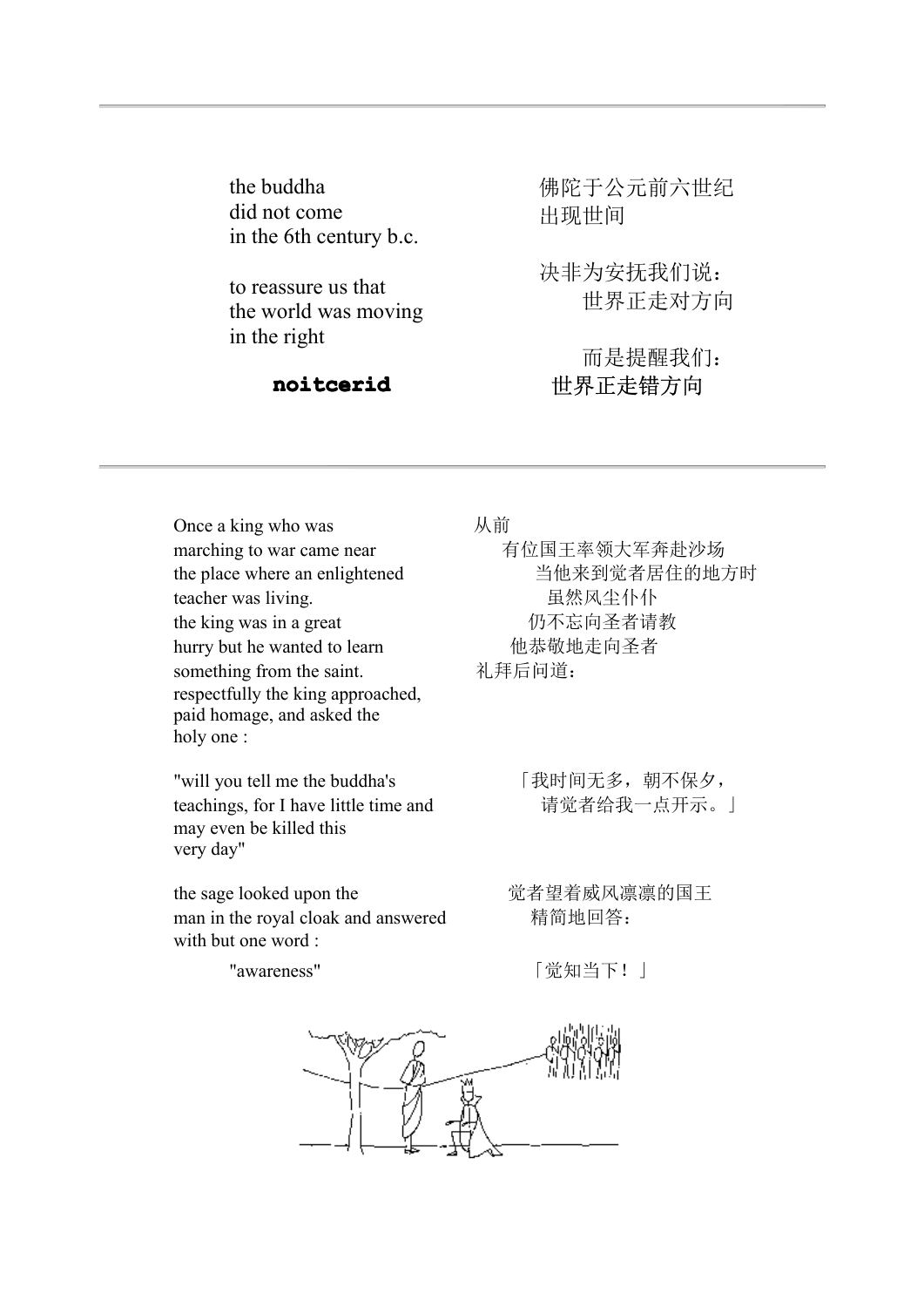### **meditation is for those who are born without without having it all together together**

禅修 是为天生 不懂禅修的人 而设的

the sensation of the breath 是一种止观练习

mindfully attending to 留意观察呼吸时的感觉

- a tranquility and

【它可令你心境平静,获得内观智慧】

insight exercise -

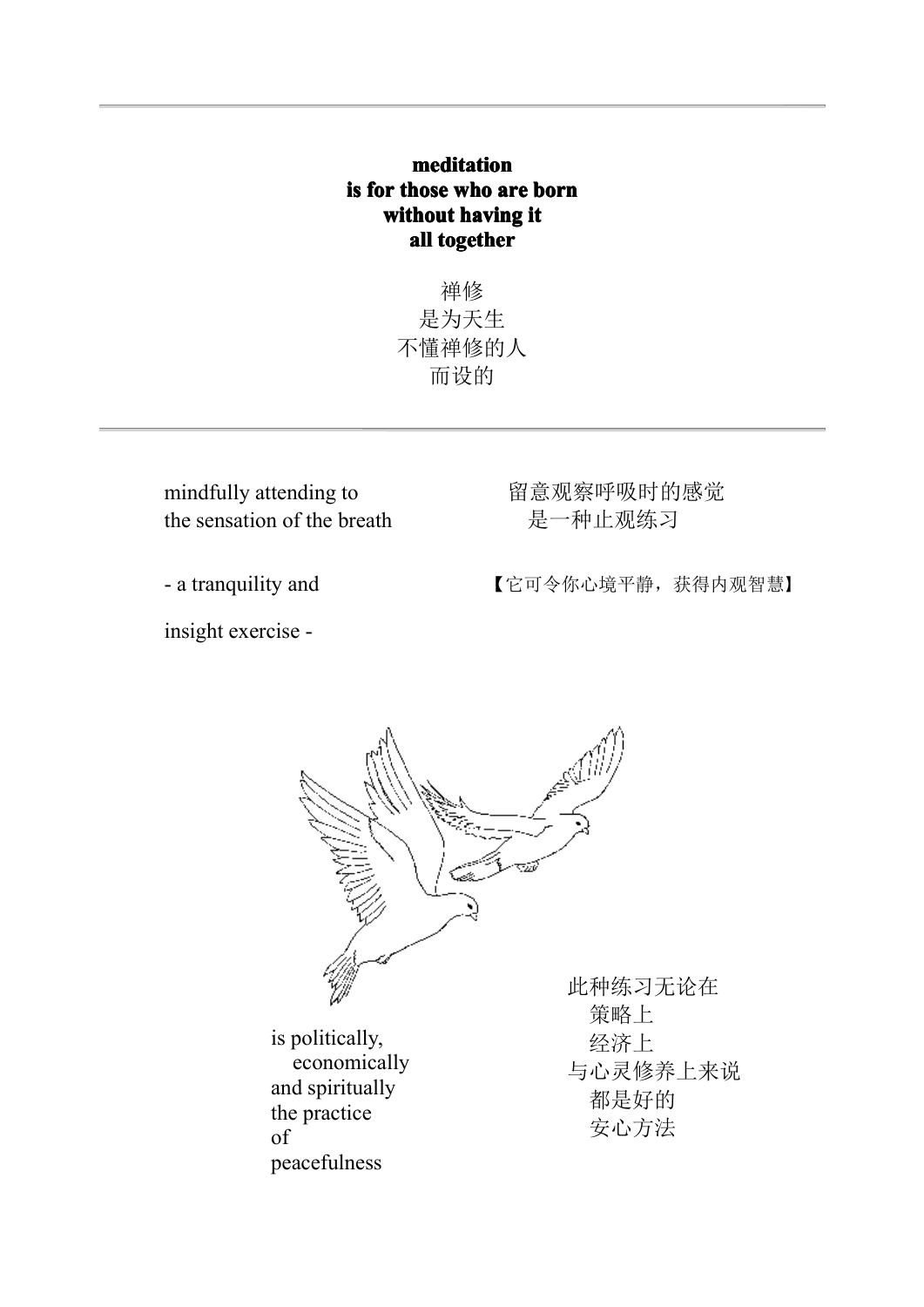meditation is not straining or striving



it is <sup>a</sup> relaxation

禅修 不是要你 竭力绷紧或斗争 它是一种松弛、放下

【佛教禅修方法有宽松的、亦有严格的,目的是要看破、放下,过程难免要奋力精进,克服障碍与困难。 】



坐禅时 背脊要正直自然,不可太过紧张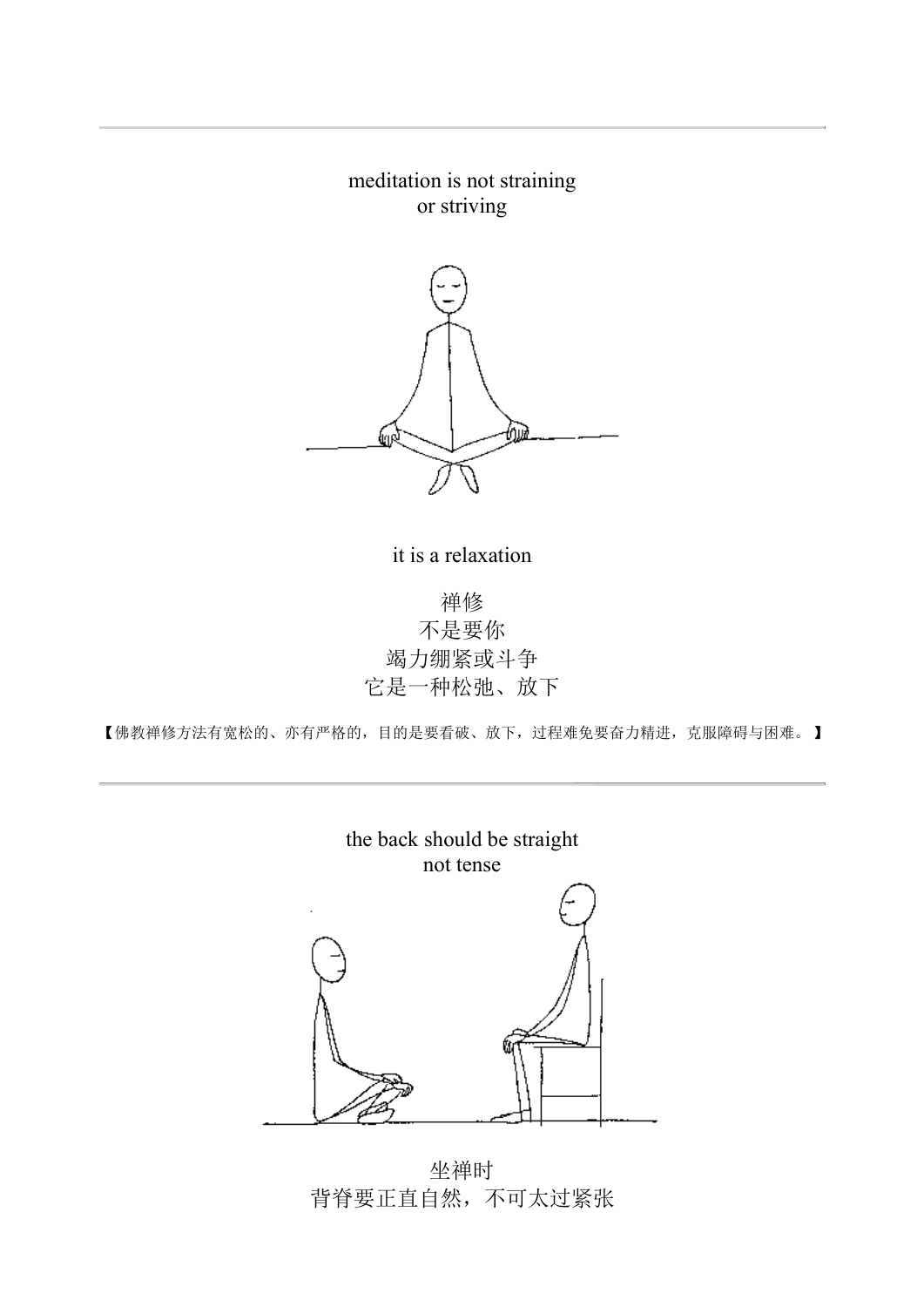### **an** insight **meditation exercise**

for the development of clear, mindful awareness, the buddha taught us to observe closely the movements of the body and the mind. <sup>a</sup> good way to develop your attentiveness, concentration and insight is towatch carefully the rising and falling of the abdomen. in this meditation exercise we begin by observing these obvious bodily movements. when these become clear we will also be able to be aware of the more subtle movements of the mind.

go to <sup>a</sup> quiet place and sit in <sup>a</sup> comfortable position with eyes closed and back straight but not rigid. the movement of the abdomen is always presen<sup>t</sup> : place your attention on its natural in and out movement, making <sup>a</sup> mental note of each par<sup>t</sup> of the process as it is occurring. it is not necessary to verbally repea<sup>t</sup> the words, "rising" and "falling," or even to think of "rising" and "falling" in the form of words. instead, only be aware of the actual process of rising and falling. as you become more and more alert and can follow the movements more carefully, you will become aware that the breathing is sometimes shallow, sometimes deep, sometimes rapid, sometimes slow and calm. these variations should be noted, however there should be no effort to control or to interfere with the breathing in any way, just choicelessly watch the movements as they appear when you are breathing normally.

while you are watching the rise and fall of the abdomen, the mind may, by itself, go towards other objects, such as thoughts, feelings, bodily sensations. these new objects should be noted as soon as they arise, if a thought comes to your mind, be aware of "thinking", if a sound comes to your attention, make <sup>a</sup> mental note of "hearing". after each such note, firmly and calmly return your attention to the primary objects of meditation, the movements of the abdomen.

as you develop more concentration on the primary objects, you will quickly notice any other object as it arises, however, until the mind is alert enough to notice these objects as soon as they arise, it will tend to wander unmindfully after these thoughts, feelings and emotions. sometime later, the meditator becomes aware that he has been day dreaming. as soon as one is aware that his attention has drifted away from the presen<sup>t</sup> moment, he should patiently note that his mind has been "wandering" and that he is now "remembering to be mindful". then one should lovingly return the attention to watching the rising and falling.

mindfulness can also be practiced during walking meditation, with the lifting, placing and putting of the foot as the primary objects of awareness. with head upright, keeping your eyes on the ground about six feet ahead, walk at <sup>a</sup> moderately slow pace, with steps small enough so that, without losing your balance, you can place one foot firmly on the ground before moving the next foot, remember to note each part of the movement as it occurs, it is a good idea to spend equal amounts of time in walking and in sitting meditation -- for example, thirty minutes of walking, then thirty of sitting, later, one hour of walking, then one hour of sitting.

during all movements and activities of the day --- eating, washing, moving from place to place,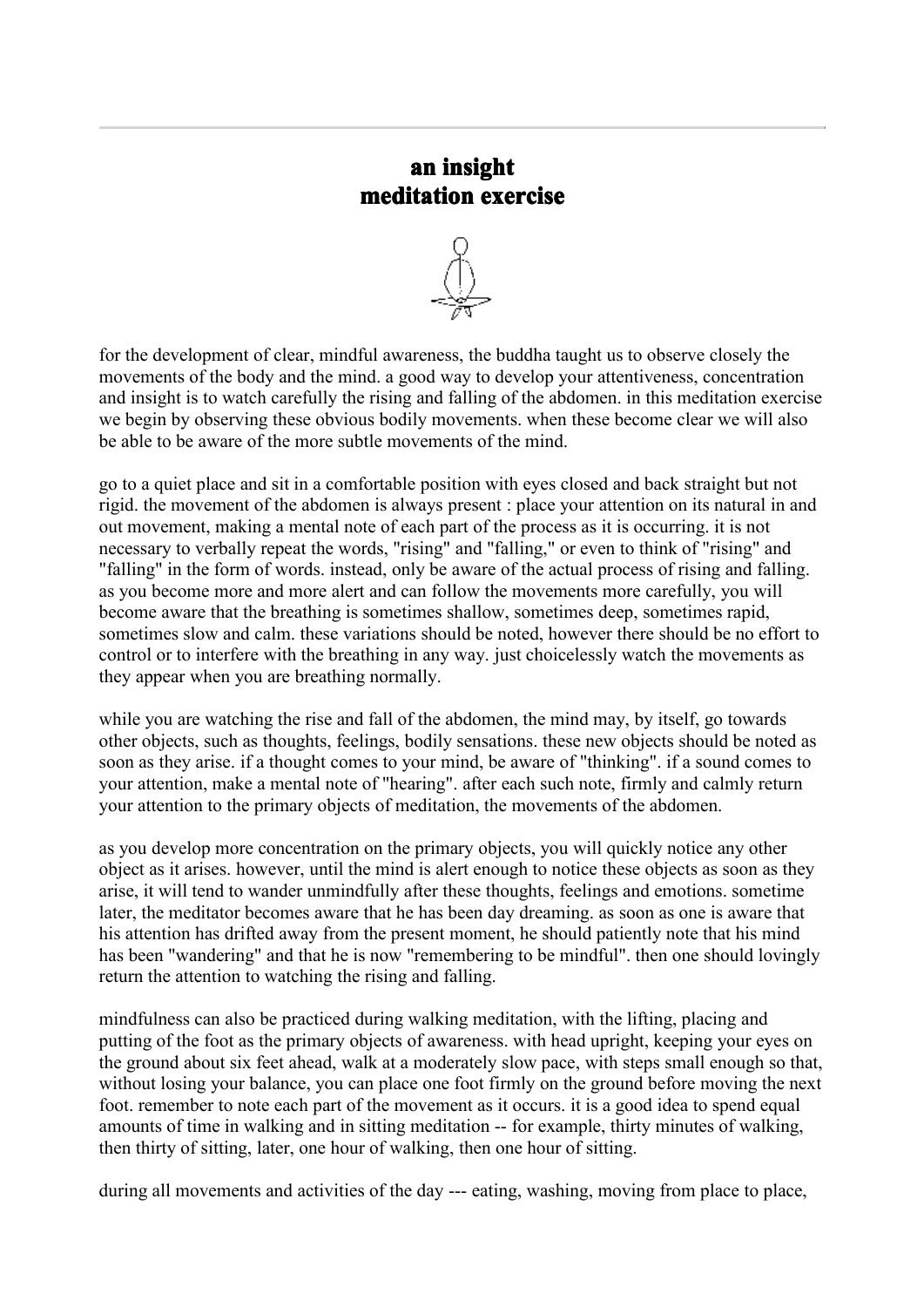job to job --- one should be aware of the movements of the body necessary for each activity, or of any thought, feeling or physical sensation which arises predominately. one who persists in noting all objects as they come to his attention will develop increasingly clear awareness. noting should be done neither too fast nor tooslowly. it should be immediate, firm and clear, but not harsh. one is not to be lazy and sit day dreaming, but rather to develop an awareness of the objects which is accepting and alert. at <sup>a</sup> certain point when the mindfulness is well developed, awareness will be automatic, and there will be less and less need for making mental notes. however, whenever attention weakens, one should return to making clear notes.

it would be convenient if one could simply "decide" to be aware. however, we are conditioned not to be aware. our minds are trained to be complicated, and as it is necessary to re-train ourselves in order to be simply aware. the most skillful way for <sup>a</sup> beginning meditator to develop mindful awareness is to place himself under the guidance of <sup>a</sup> qualified meditation teacher for <sup>a</sup> period of intense practice. during <sup>a</sup> meditation retreat one leaves behind for <sup>a</sup> time the rush and trouble of his daily life, and in an atmosphere of quiet mindfulness and loving-kindness, devotes his energy entirely to the development of awareness. the minimum length of time usually needed for beginning westerners is one month. after completing such <sup>a</sup> period of intensive meditation, one is better able to continue the development and practice of mindfulness indaily life.

#### 以下的内观禅练习,可发展清晰的、专注的觉察力:

佛陀教我们要仔细观察身心活动。



找一个安静的地方,舒适地坐下来,然后闭上眼睛,挺直脊骨,但不可僵硬。腹部的活动 常在,注意腹部当下的自然起伏,心中默记整个过程的每一细节。不必发声唸或用心去想 「起」和「伏」,只须如实觉知到当下的起伏实际活动即可。当你变得越来越清醒和警觉, 能够比较仔细地观察到腹部的起伏时,你将会明白,呼吸有时候是浅的、有时候是深的、 有时候是急促的,有时候是慢而静的。必须注意到这些差异,但绝不可以任何方式去刻意 控制或干预呼吸。只是客观地、以平常心去如实观察自己当下的自然呼吸即可。

当观察腹部的起伏时,你的心会自动奔向如思想,情绪、感受,身体感觉等其它对象(目 标)的,届时,应在它们生起时就要立即注意到它们。若心生一念(思想),你要马上知 道内心正在「想着」。若注意到某一声音时,内心亦要马上知道正在「听着」。… 如是者在每次发生后,都要沉着而坚决地重新注意腹部的起伏(禅修的主要对象)。 【其它对象(目标)又称作:次要对象(目标)】

通过专注腹部的起伏(主要对象),你的定力会不断增强,到时,你会很快在次要对象生 起的当下注意到它们的。不过,除非心的警觉敏锐,足以觉察到每一生起的次要对象(目 标),否则,它仍会不知不觉地跟着这些思想、情绪和感受走的。不久,禅修者会知道自 己正在做白日梦,一经知道自己的心已飘离当下时,就要耐着性子注意自己正在「飘离」, 以及正在「记得要专注」;然后,明快地重新观察腹部的起伏(主要对象)。

行禅也可以训练专注,这时要专注脚的提起,移动和放下等主要觉知对象(目标)。头要 平正,眼要垂视六呎前方的地面,步伐宜细慢,以保待平衡,稳定地踏下第一只脚后,才 可移动第二只脚,记住要如实注意到当下的活动。交替练习行禅和坐禅是个好主意 一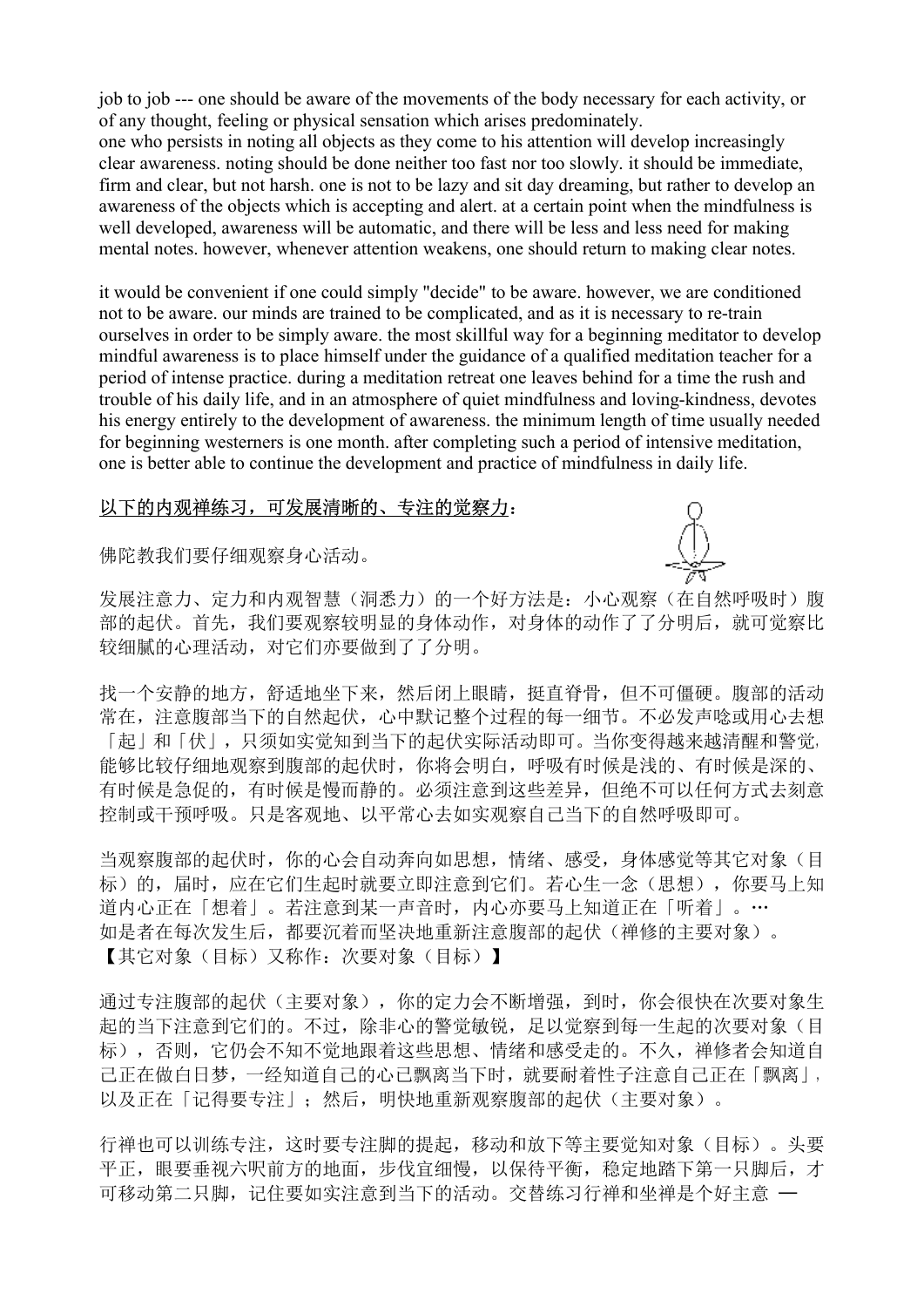一 例如,开始时,可行禅三十分钟,然后坐禅三十分钟,熟练后,可行禅一小时,然后坐 禅一小时。

> 日常活动,不管是吃饭、洗脸、走路或工作,都要清楚地如实觉知自己当下最明显的、为 某活动而做的身体动作、思想、情绪感受、或者身体感觉。

> 若能持续地觉察到进入意识(注意范围)的所有对象,你的觉知力将会不断增强。觉察要 不急不缓,但要实时、清晰和明确,不可粗暴。你不可偷懒,不可坐着发白日梦,应该发 展出敏锐和开放的觉知力。

#### 当专注力发展到某一高水平时,用心默记会逐渐减少,自如的觉知力会增强,即无须费力 就可觉知当下了。不过,每当专注力减弱时,必须重新用心清楚地默记当下情况。

你只须「下定决心」去觉知当下,一切就好办了。不过,我们总是习惯不知不觉,我们的 心已被训练得复杂万端,因此,须要重新培训,令我们的心懂得单纯地觉知当下。初学的 内观禅修者,最好先跟随资深的禅修大师一段时间作(闭关或退隐的)密集禅修。于密集 禅修期间,要万缘放下,暂时不理日常生活的烦琐,在宁静、集中和慈悲的气氛下,全力 发展觉知当下。(西方的)初学者常须最少一个月的时间。完成此段密集禅修训练后,禅 修者就可在日常生活中去继续发展其禅修经验了。



what could be better than <sup>a</sup> meditation you can take anywhere?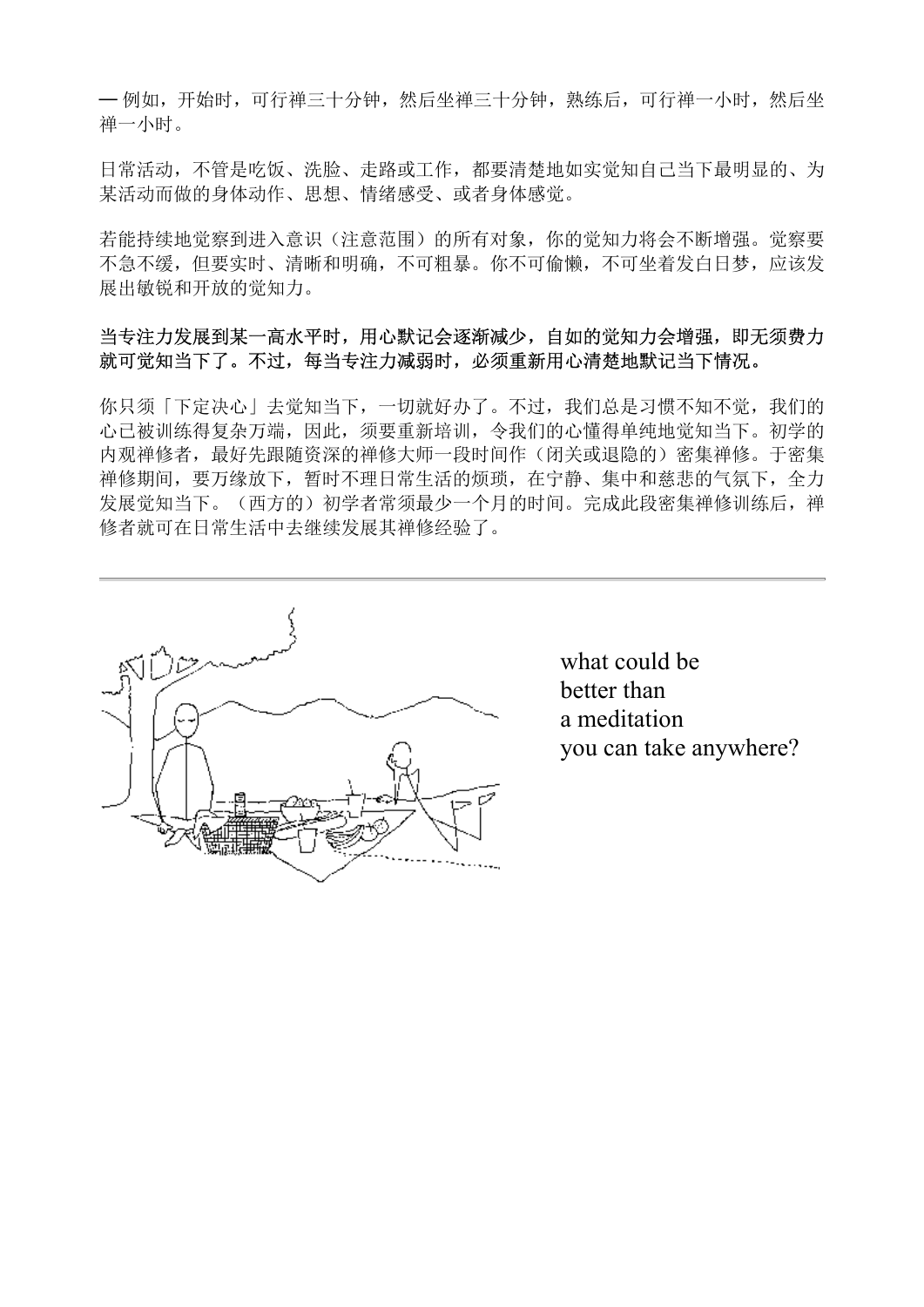

既然你可 随时随地禅修 还有甚么 比它更方便?

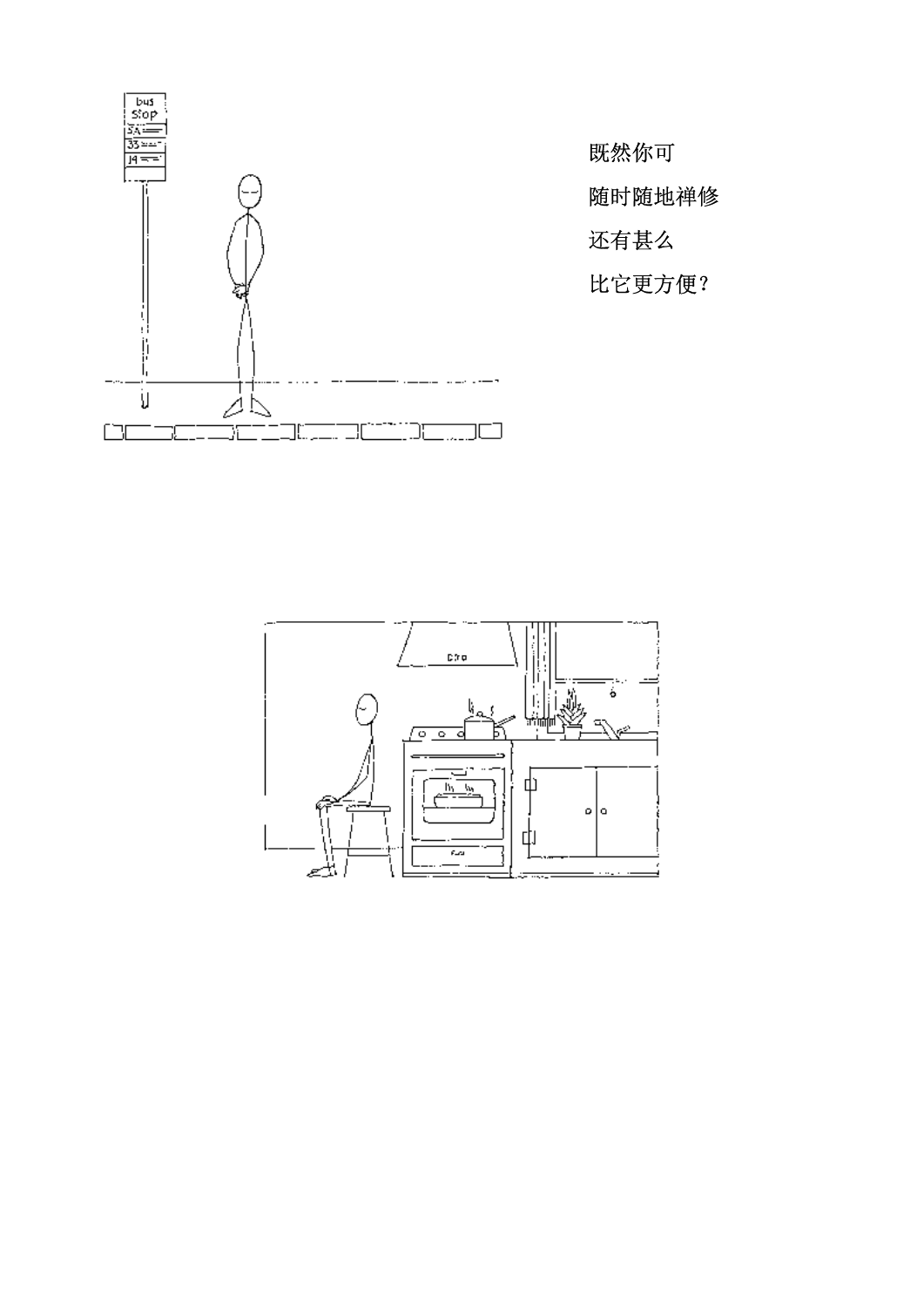

<sup>a</sup> saint is <sup>a</sup> very simple man: when he walks, he walks when he talks, he talks and that's all

he doesn't think while listening, daydream while walking see while touching

that is very hard that is why he is <sup>a</sup> saint that is why there is trouble in our lives

圣者是个非常单纯的人 他走路时只走路 他说话时只说话 如此而已!

他在听时,不会想 他在走路时,不会做白日梦 他在接触时,不会东张西望

那是很难办得到的 那正是他成为圣者的原因 那正是人生苦恼的原因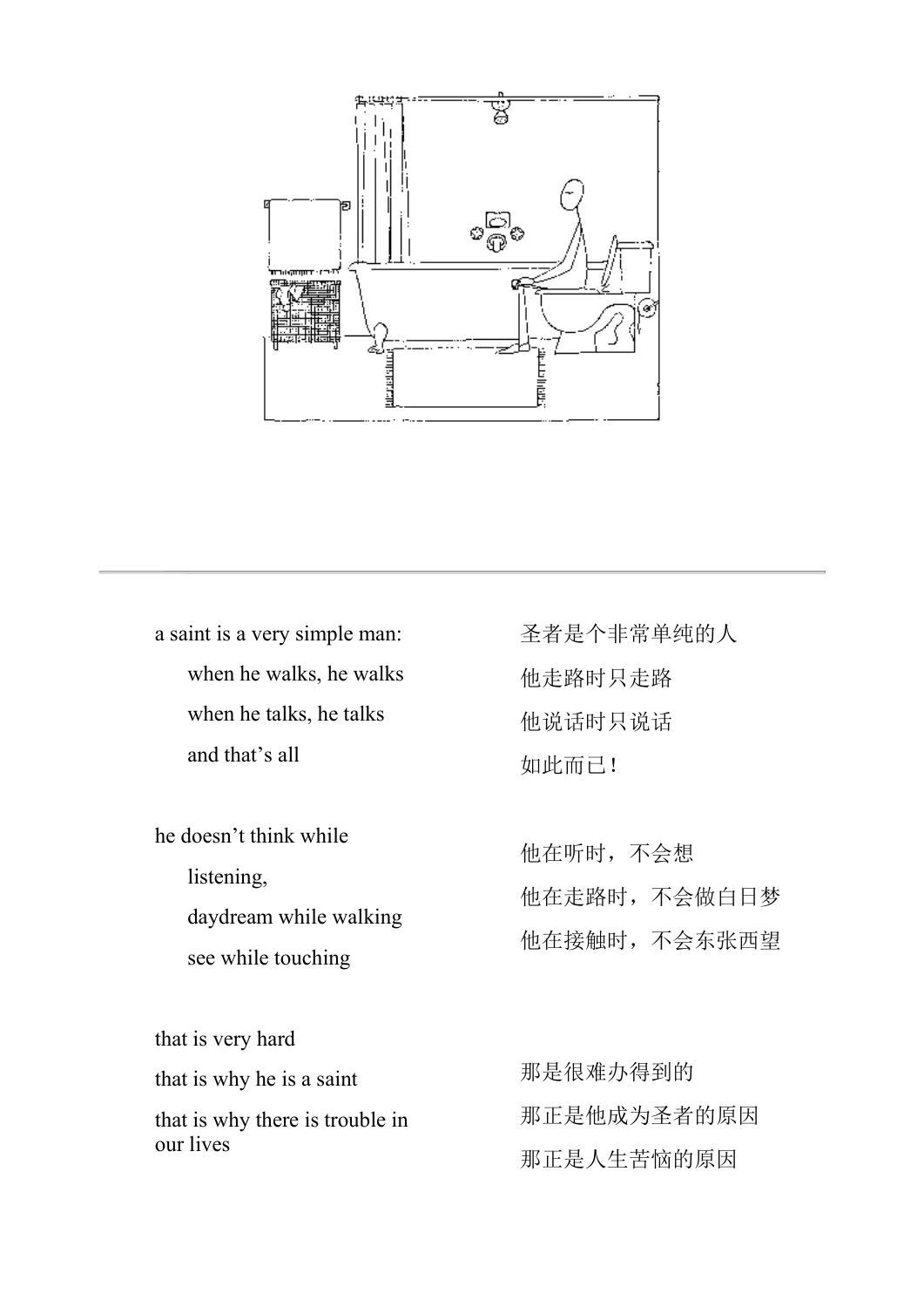tension is the first noble truth:



**life** is suffering

生命是苦 人总是紧张不安 这是第一圣谛

*the price of wisdom is pain : but it is wisdom that cuts off the suffering suffering suffering finally, inally, there is no choice but to bleed freely*

智慧的代价是苦

但断苦的正是智慧

最后,别无选择 唯有爽快、大方地 流血而死

【暗指智慧洞悉了生命是苦的事实,然后甘愿大方地痛苦而死。】 【佛于《杂阿含经卷五第107经》说:当知于苦患身,常当修学不苦患心!】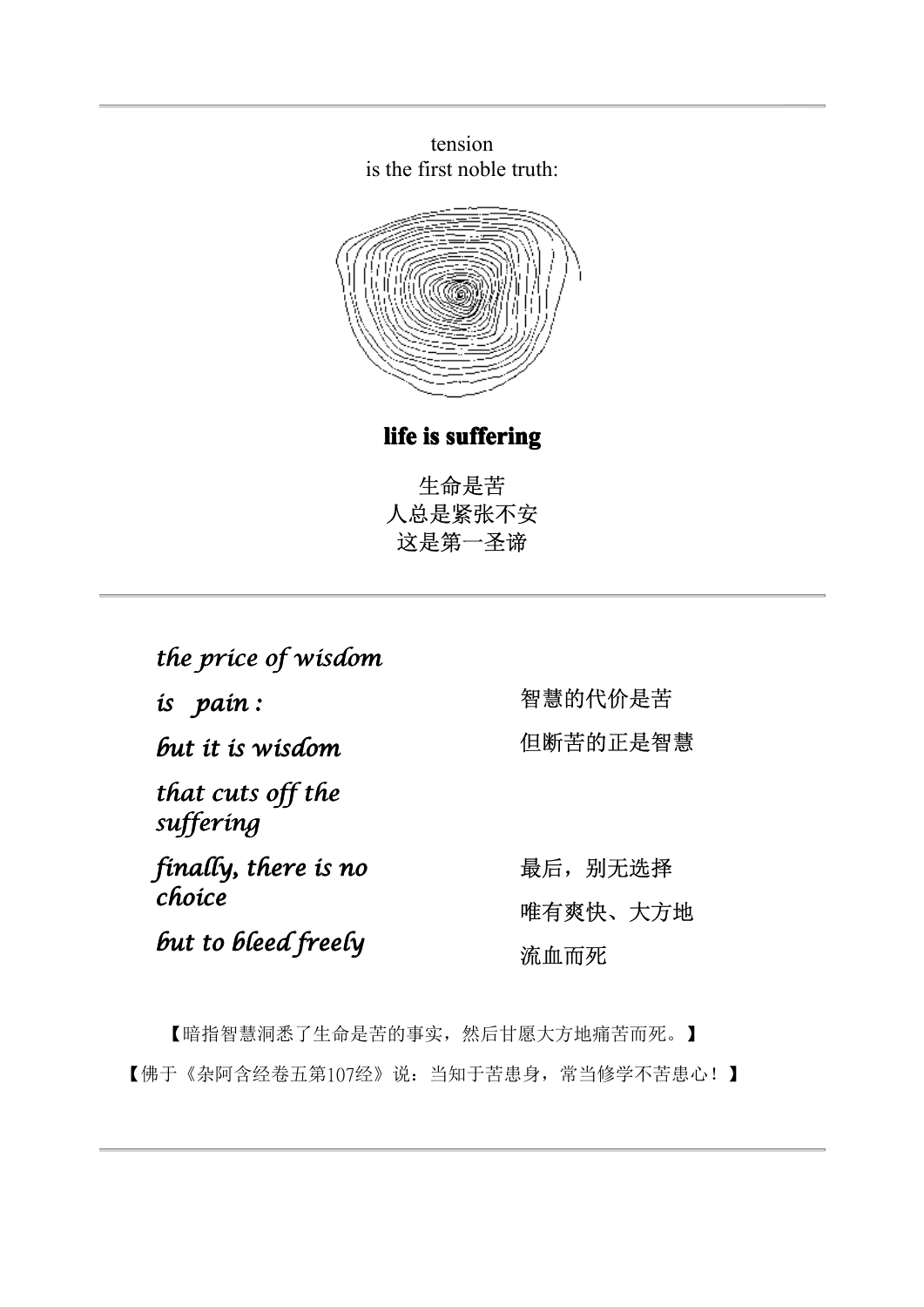**your pain can be**

**the breaking of the shell**

**which**

**encloses enclosesyour**

**understanding** 

你的痛苦也许是:

要打破

那个令你无法理解的

愚痴外壳

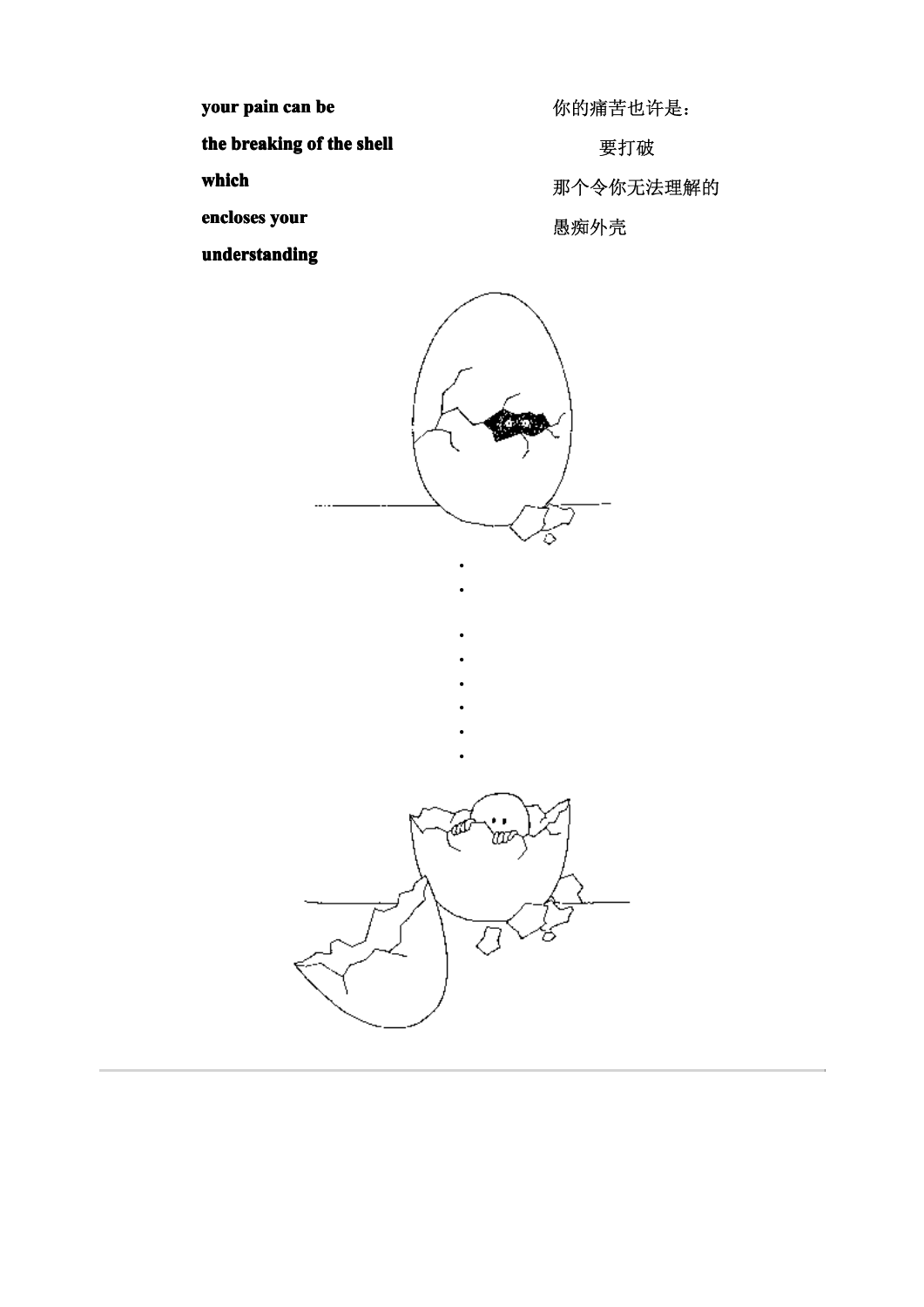

if we accep<sup>t</sup> everything in life as our teacher

we will soon be free from the pain of unnecessary resistance and unnecessary desire 若能以生命中的一切为师 我们很快就可解除

无谓的抗拒 与欲望之苦了

all our lives <br>
all our lives correct and right

when the goal of life is learning

we run here and there <br>
<br/>  $\label{eq:K} \lambda \pm \mathrm{i} \eta \, \mathrm{I} \, k \mp \mathrm{i} \lambda$ trying to be successful, 努力追求成功、正确与正当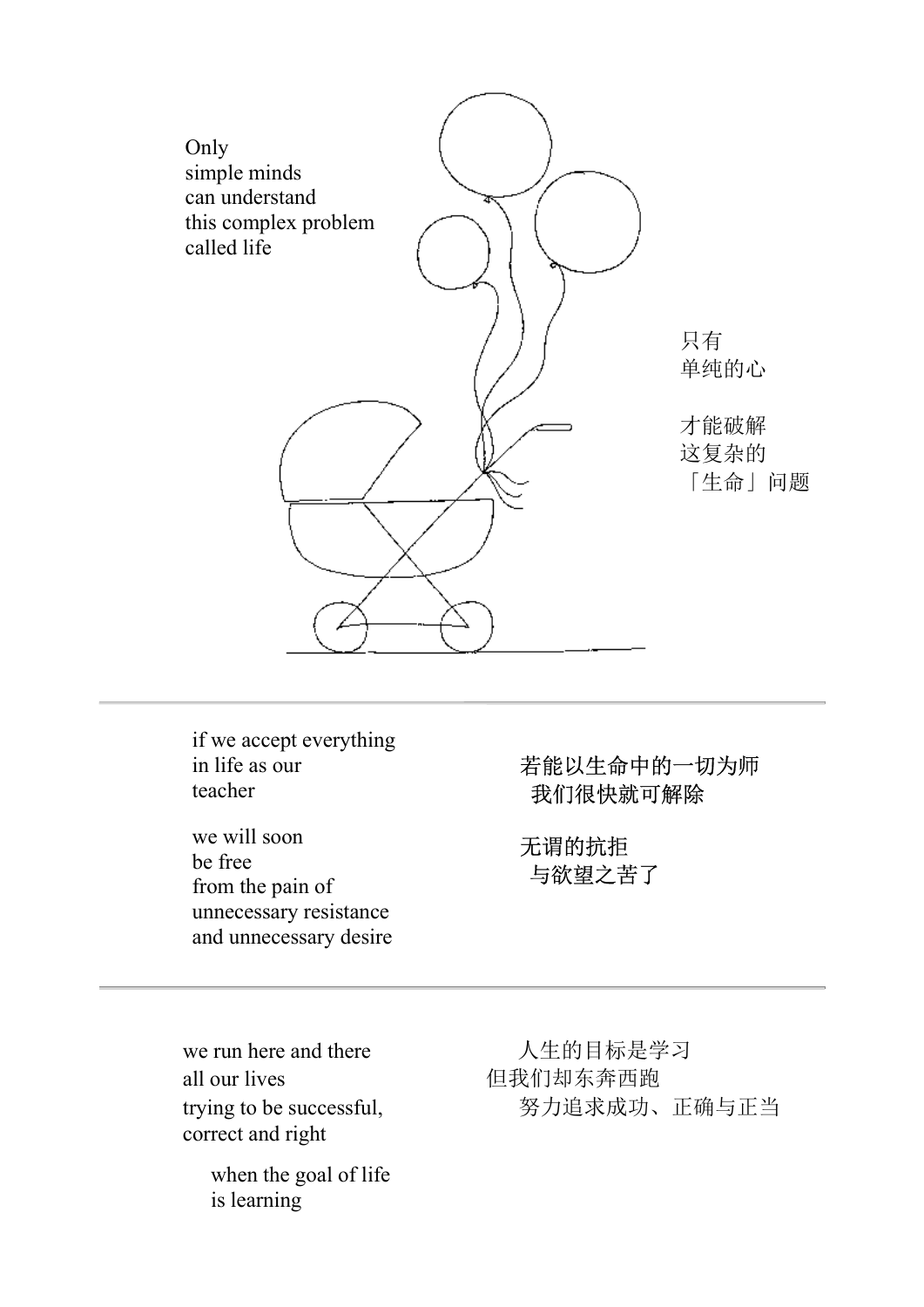

a meditation retreat http://www.com/discommunity/setted html - 次密集禅修 brings grea<sup>t</sup> relief because 可带来重大的解脱 for a time we don't have **B**为, 于此期间 to take our mind and its' <br> **我们不必太顾虑自心** problems seriously, http://www.problems.com/

we don't have to act 我们不必跟着 wandering thoughts,

away . . . . . . . . . . .

upon its thousand 万千纷飞的妄念转

we just note them 我们只须专注着它们 mindfully and they pass <br> 然后让它们自动消失 ……

【妄念:鲁莽的、胡乱的、不顾一切的、荒谬的思想。】

mind is so vulnerable to 其心常随境转:

the untrained 未经禅修训练的人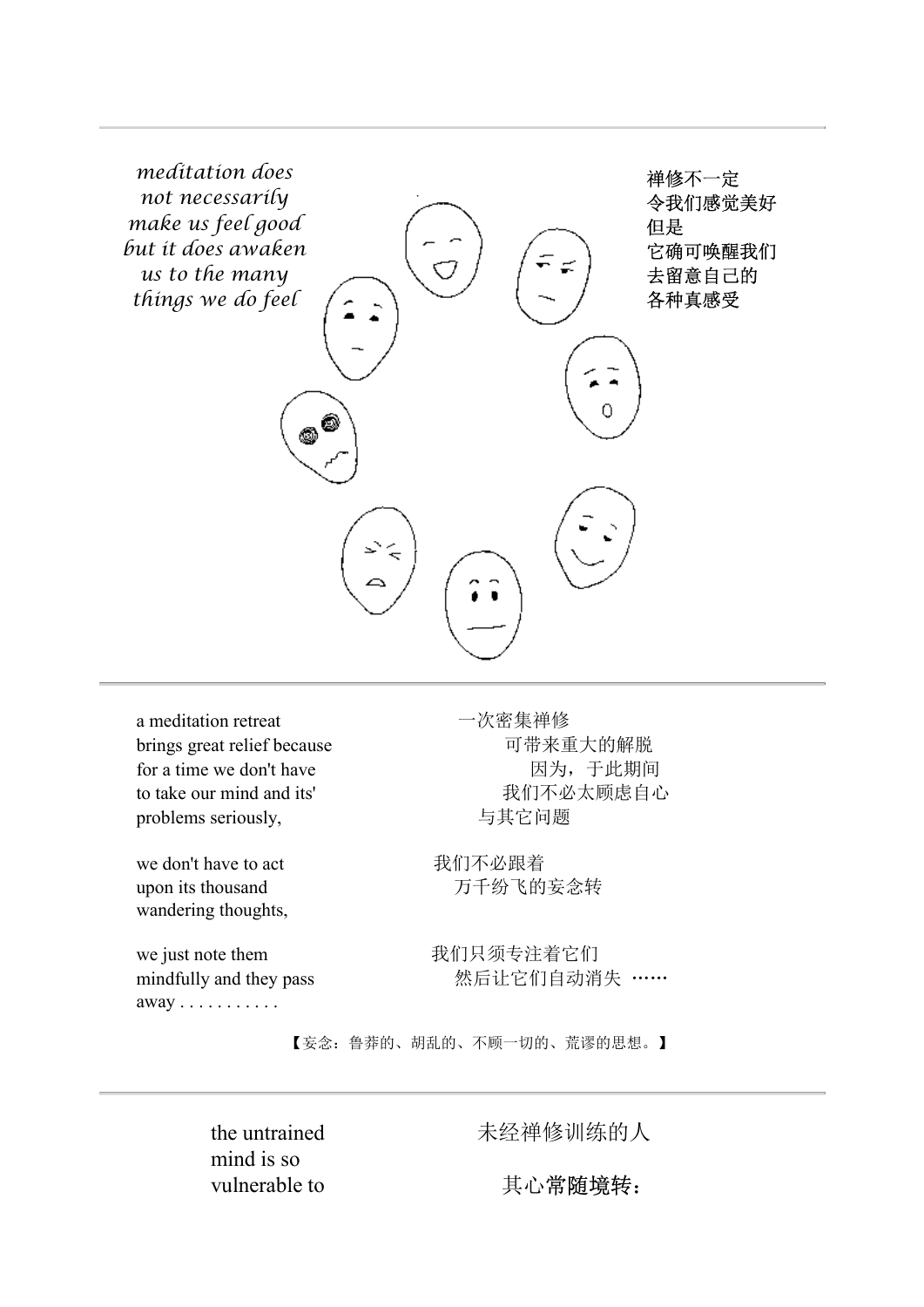

**your mind has <sup>a</sup> mind of its own** 你的心内有心

(你自己在哪里?)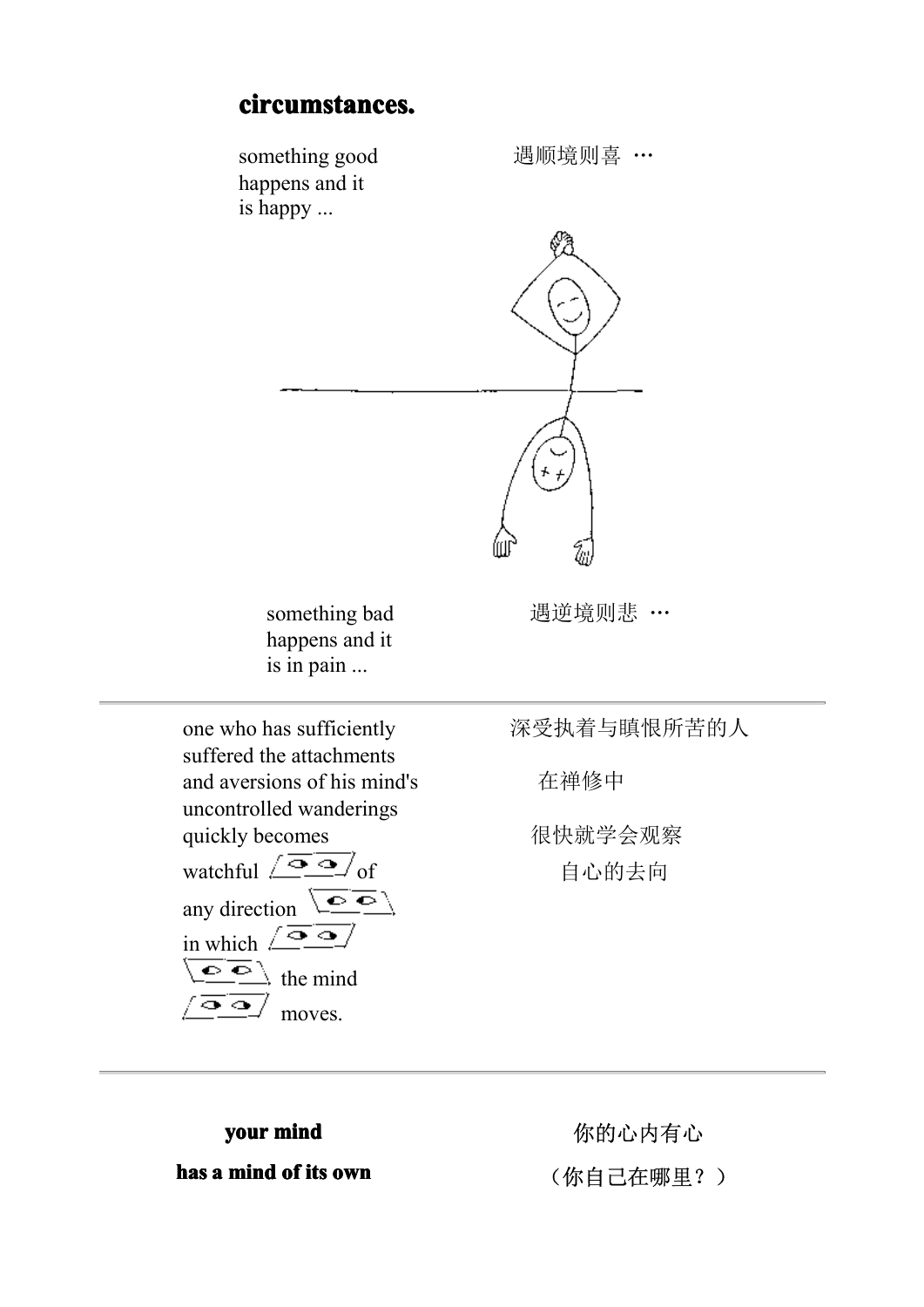### **(where do you fit in?)**



thoughts are not necessarily connected **思想未必** with reality http://www.with reality books and the control of the set of the control of the control of the cont

that is why the before we are influenced by them

buddha taught us 所以, 佛陀教我们 to be aware https://www.php?induck.com/default.com/default.com/default.com/ of them 以免受其影响

> what happens between the time we awake and the time we go to bed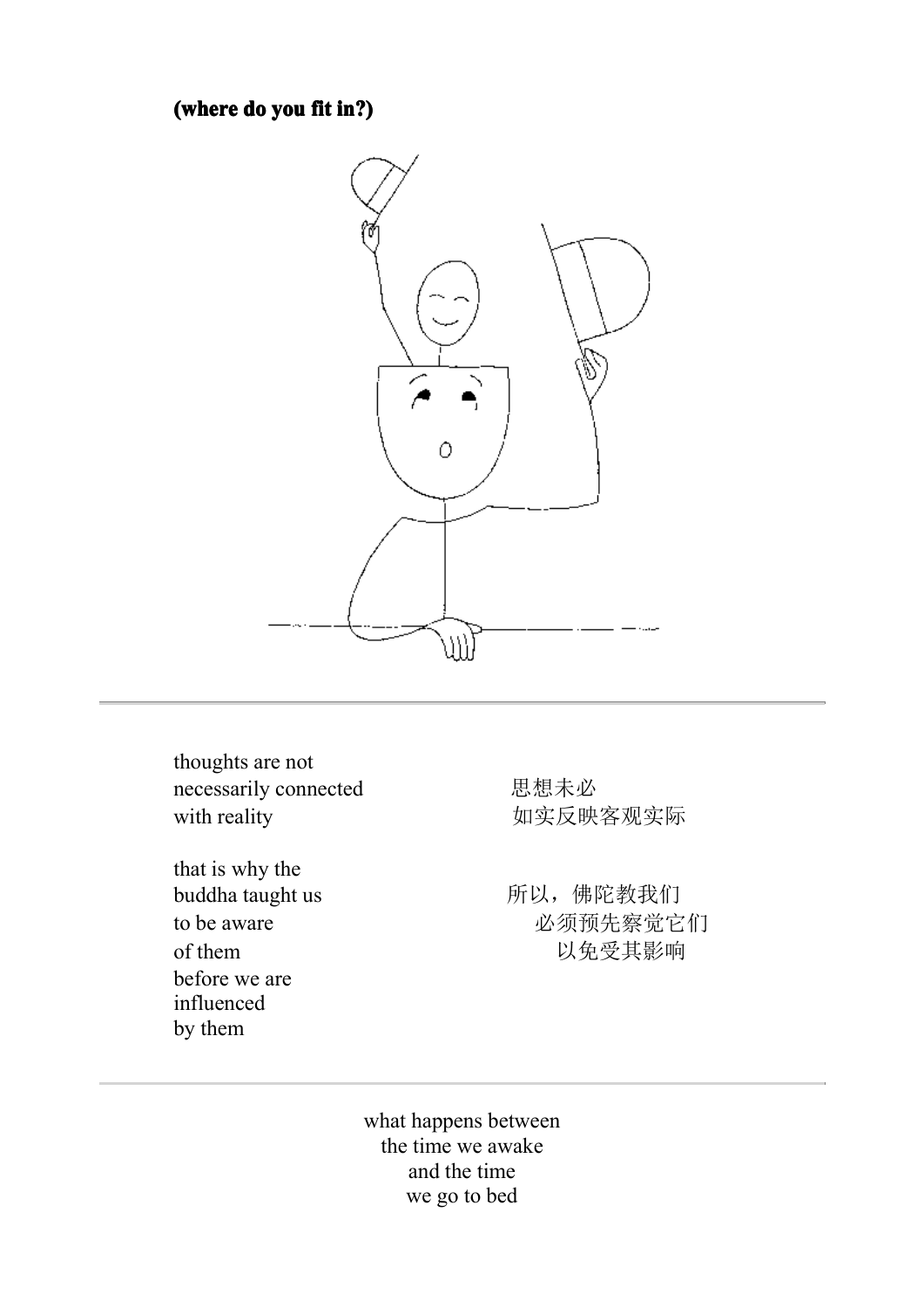is out of our control



无论醒着或睡着,其间所发生的事情 都不是我们所能控制的

bittersweet goes the life of him - 无明所蔽、妄念纷飞的人 that clouded and distracted <a>
<a>
</a>
</a>
<a>
<a</a>
<a>
<a</>
<a</>
<a</a>
<a</>
<a</>
<a</>
<a</>
<a</>
<a</>
<a</>
<a</>
<a</>
<a</>
<a</>
<a</>
<a</>
<a</>
<a</>
<a</>
<a</>
<a</>
<a</>
<a</>
<a</>
<a</>
<a</>
<a< stranger to reality without awareness, he 由于不知不觉 stumbles and falls 在人生路上就会东歪西倒 he hurts himself to death <br>
自己伤害自己, 直至老死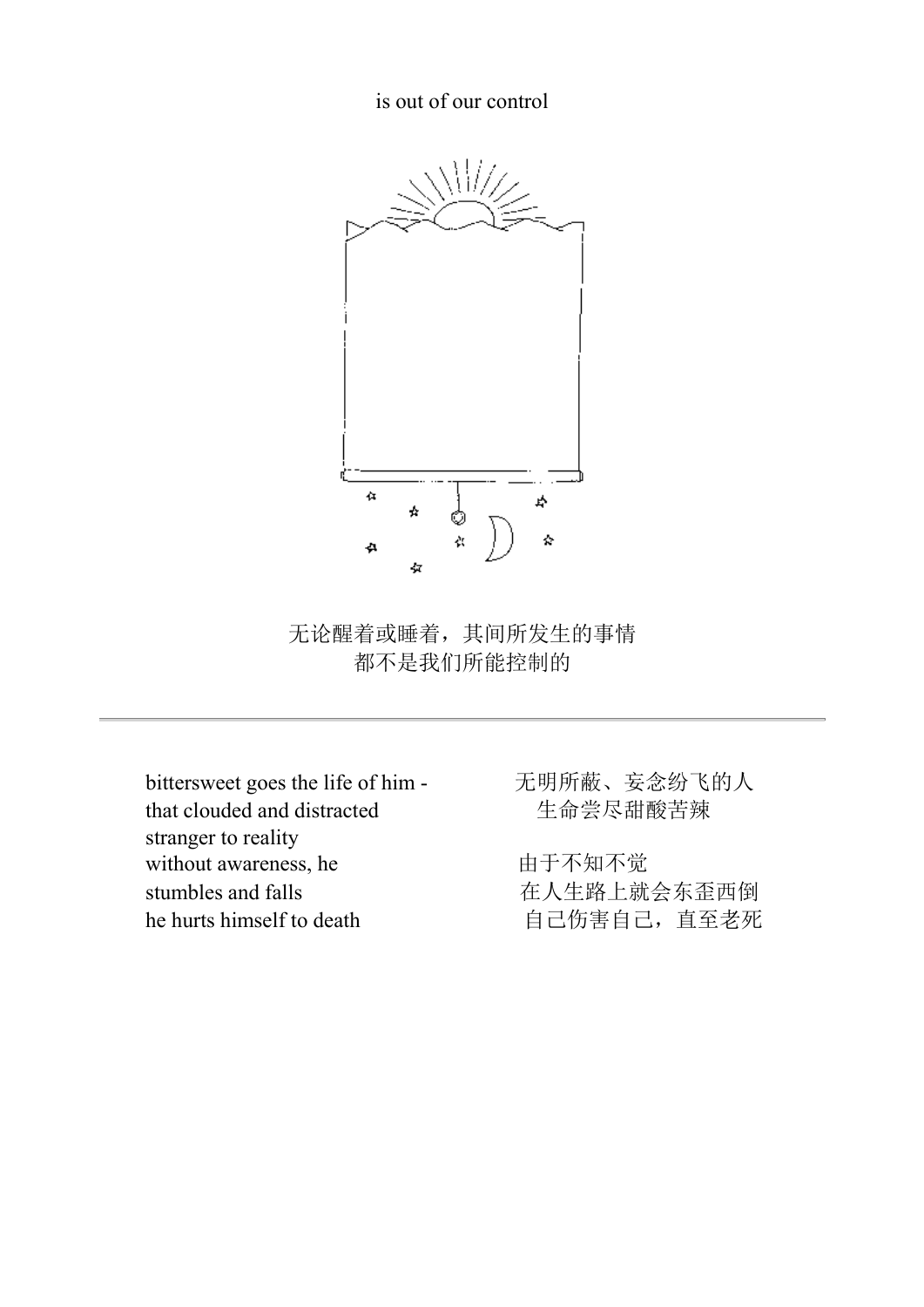

thing to do for mental training becomes very,<br>very hard

to meditate very, very hard

if living were an easy 若生活无难, 事事顺利 there would be no need 就无须禅修、培育心智了 but because life often 正因为人生每每困苦非常 所以我们要奋力禅修 we often have **精进不懈** 

| the mind is the    | 依靠自心       |  |
|--------------------|------------|--|
| only means we have | 是走出困境的     |  |
| of getting out of  | 唯一途径       |  |
| this mess          |            |  |
|                    | 因此         |  |
| careful            | 要小心留意它啊!   |  |
| with it            |            |  |
|                    |            |  |
| immorality         | 道德败坏、自私自利、 |  |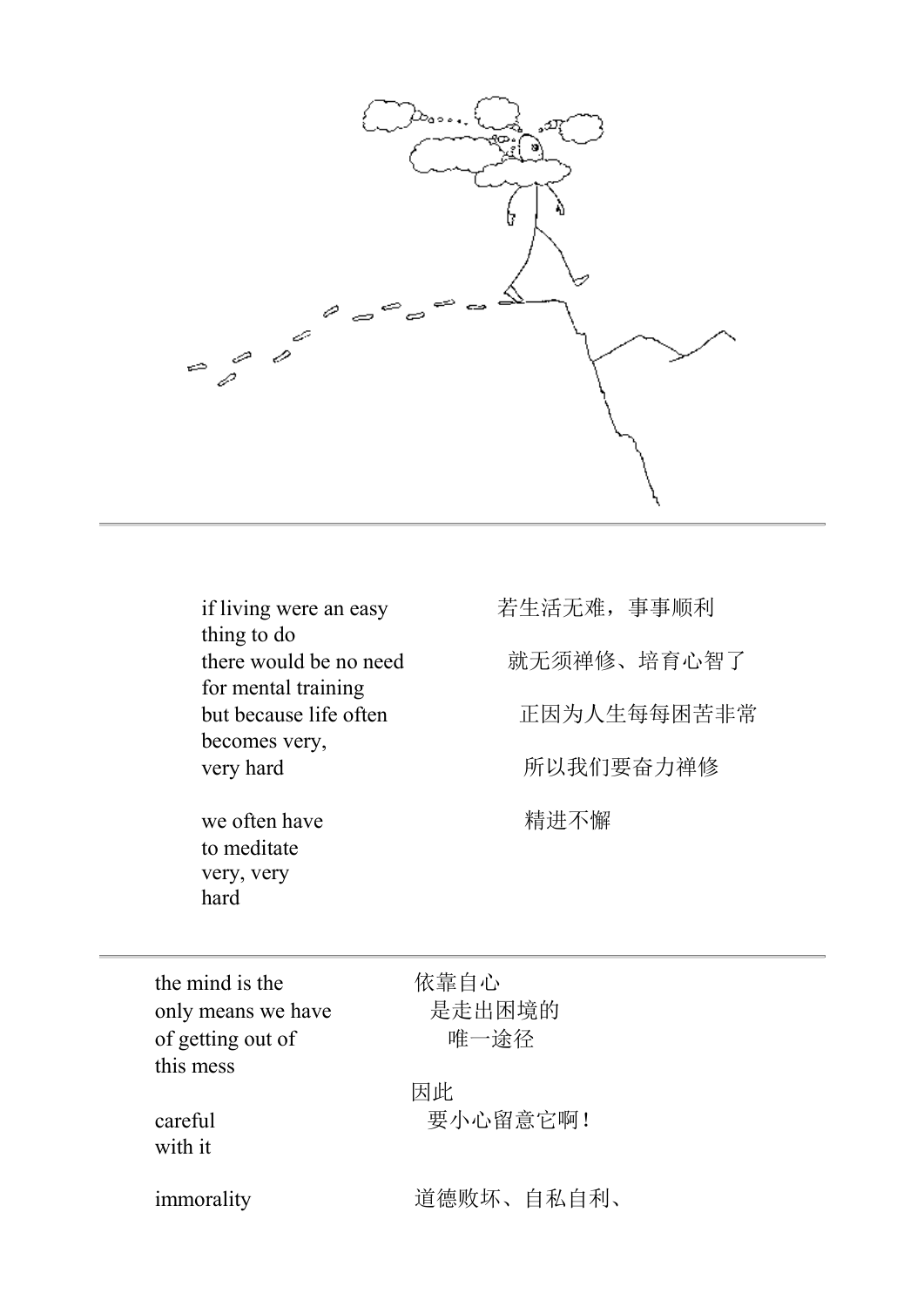selfishness, 瞋恨仇怨、以及滥用药物等 anger and **anger and the angle of the angle of the angle of the angle of the angle of the angle angle angle angl** chemicals dull this single key **【不灵光: 指失去效用】** 

白

⇙

everyone needs <sup>a</sup> period of mental and physical seclusion every day



每人每天 都要有一段时间 去独自安顿身心

【安顿:安置、使安定或舒适】

### **Meditating is the kindest thing we can do for ourselves ourselves**

进行禅修 是善待自己的最好方式

> our mind is <sup>a</sup> garden

心像一座花园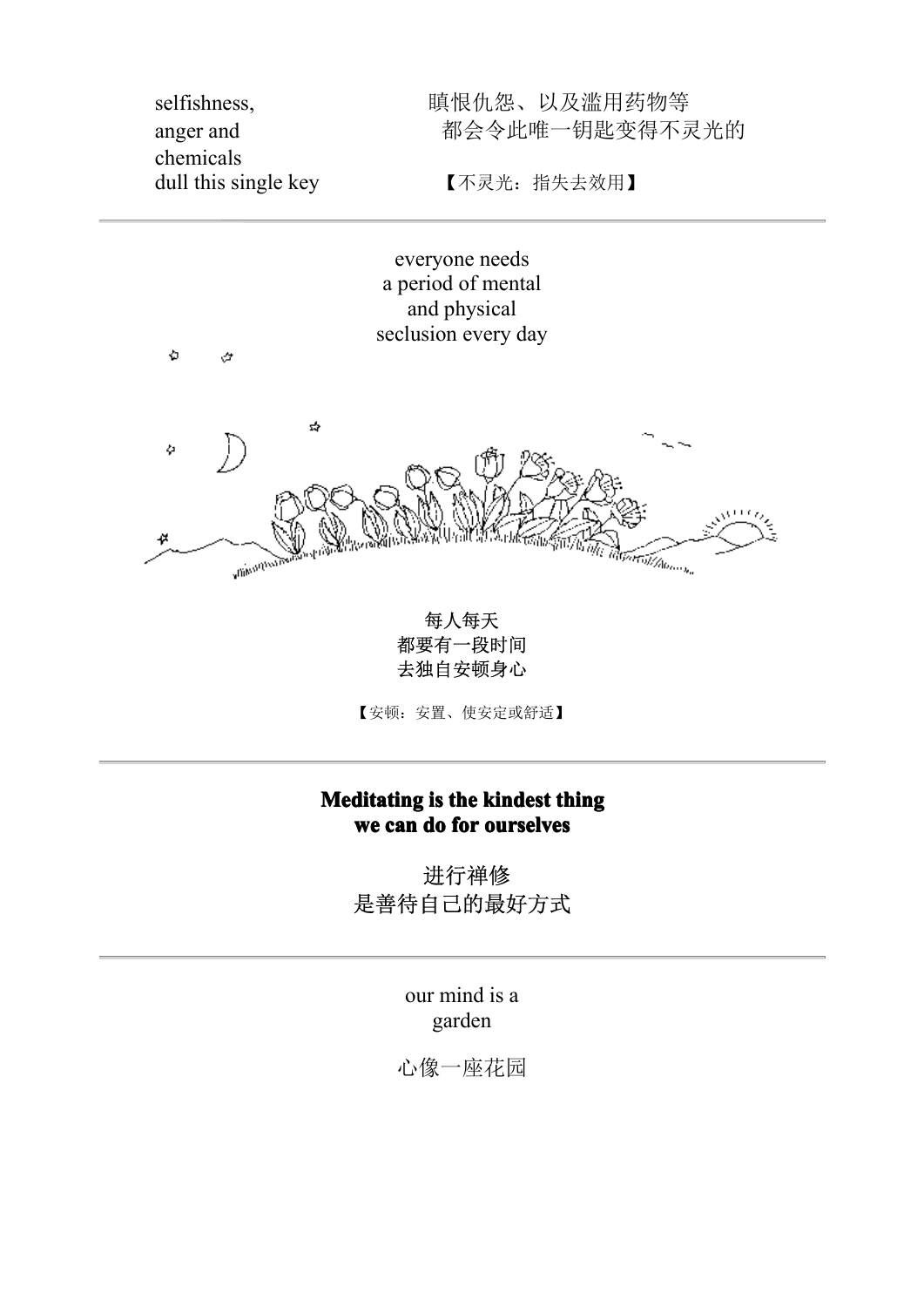

by selecting what it thinks upon, we can grow either thorny weeds or beautiful tender flowers

我们要它想什么,它就长什么 它可杂草丛生、亦可鲜花满园

(but even <sup>a</sup> little weed can learn to grow flowers)



(不过,可别疏忽! 因为 即使一株小小杂草 也可学会开花啊!)

*reaching enlightenment*

*is just <sup>a</sup> matter* 开悟只是不断修行的结果 …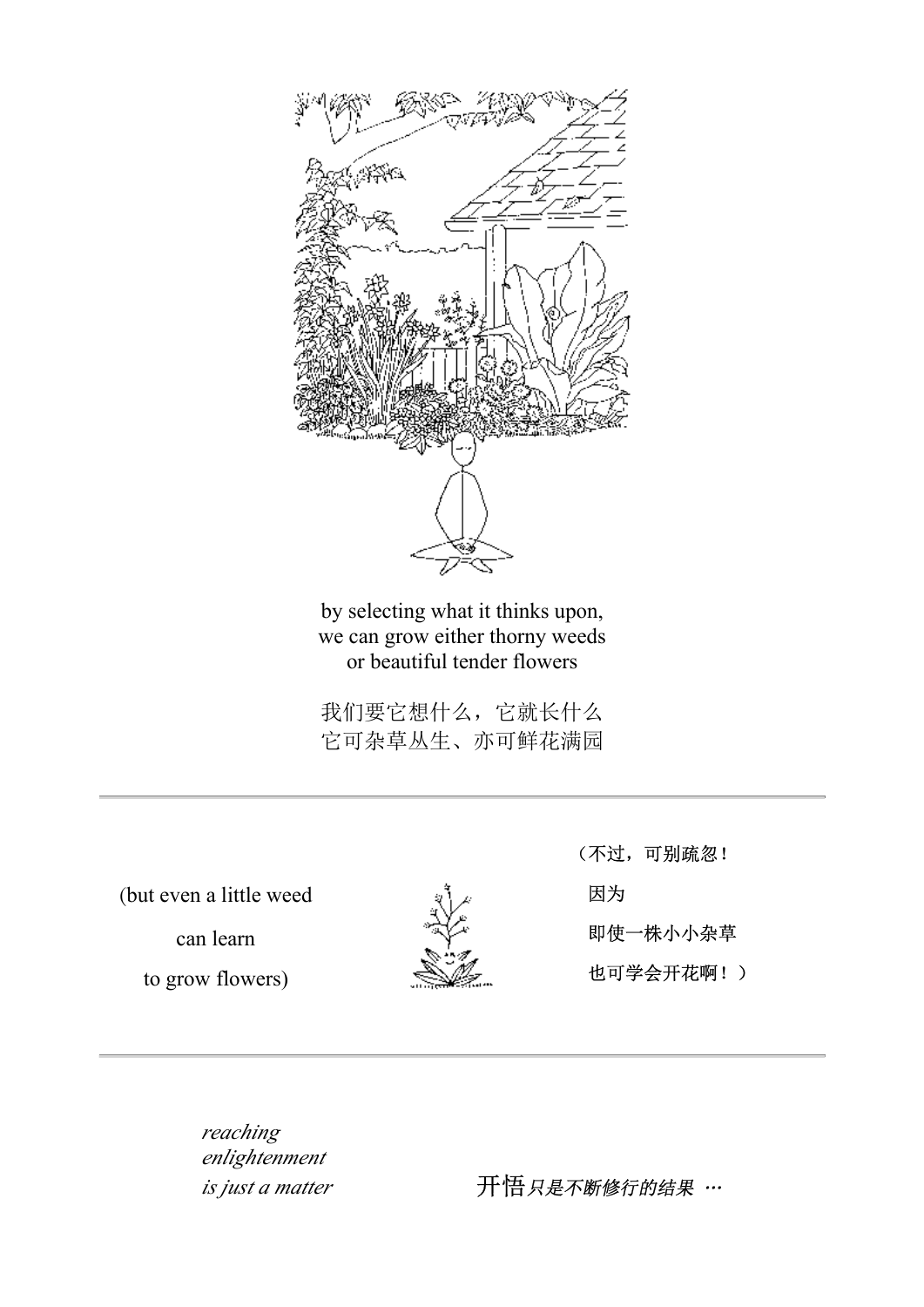*of continuous practice . . . . . .*

# **you can**

# **do**

# **it**

# 你做得到的!

### our characters are 我们的性格 developed by persistent practice 是由不断的修习培养出来的

if we practice love http://www.fileson.com/display/state/state/state/state/state/ we become more loving <br> **The absolution** 我们就会变得更加慈悲

if we practice patience https://www.marking.com/discrease/inf/web/20205/and/markingwe become more patient 我们就会变得更能忍辱

if we practice generosity **holder than the state of the state of the state of the state of the state of the state of the state of the state of the state of the state of the state of the state of the state of the state of** we become more generous **the properties** 我们就会变得更加慷慨



- communication - 沟通、

- loving-kindness - insight into reality - 慈悲、洞悉实相等三者

form an interdependent **the context of the context of the context**  $k$  is  $\forall$  *k*)  $\forall$  *k*)  $\forall$  *k*)  $\forall$  *k*)  $\forall$  *k*)  $\forall$  *k*)  $\forall$  *k*)  $\forall$  *k*)  $\forall$  *k*)  $\forall$  *k*)  $\forall$  *k*)  $\forall$  *k*)  $\forall$  *k*)  $\forall$  *k*)  $\forall$  *k*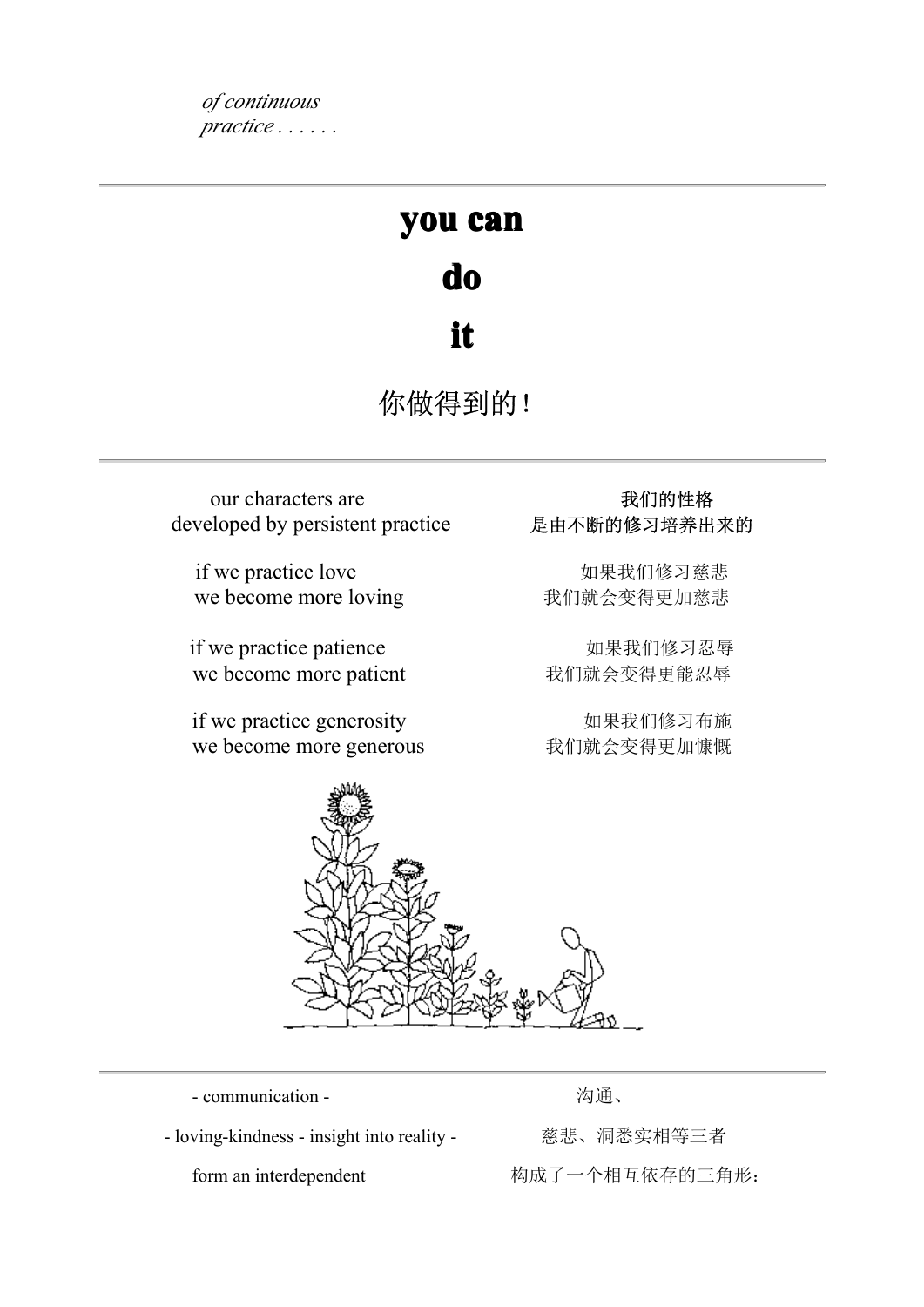triangle :

neglect one and we and we and  $\mathbb{R}$  视其中之一 diminish the other two **Lack of the set of the set of the set of the set of the set of the set of the set of the set of the set of the set of the set of the set of the set of the set of the set of the set of the set of th** 

practice one and all **修习其中之一** 

are increased 三者就会同时增强

**basically** 基本上 **life is unsatisfactory unsatisfactory unsatisfactory**人生是苦的、不适意的 **because:** 因为:

- 2. we only ge<sup>t</sup> two weeks of vacation each year 2. 我们每年只有两周假期
- 3. our joys are impermanent <br>
3. 我们的欢乐短暂无常
- 
- 5. our bodies have to be washed over and over again 5. 我们为了清洁要不断重复洗澡
- 
- 7. we must be taught by pain as well asby <sup>p</sup>leasure 7. 我们必须从苦与乐中取得教训
- 8. our name sounds dumb <br>8. 我们的名字不好听
- 9. we must argue that life is not unsatisfactory <br>9. 我们要争论,反对人生是苦
- 10. most of our happiness depends on mere 10. 我们往往要沉缅过去

thoughts of the past and the future <br>
3. 幻想未来才会觉得快乐

- 1. it is not perfect <br>
1. 人生有缺陷,它并不完美
	-
	-
- 4. no one gets out alive 4. 没有人能长生不死
	-
- 6. the freeway is crowded 6. 高速公路时常拥塞不通
	-
	-
	-



take delight in mindfulness, 请乐于留意觉察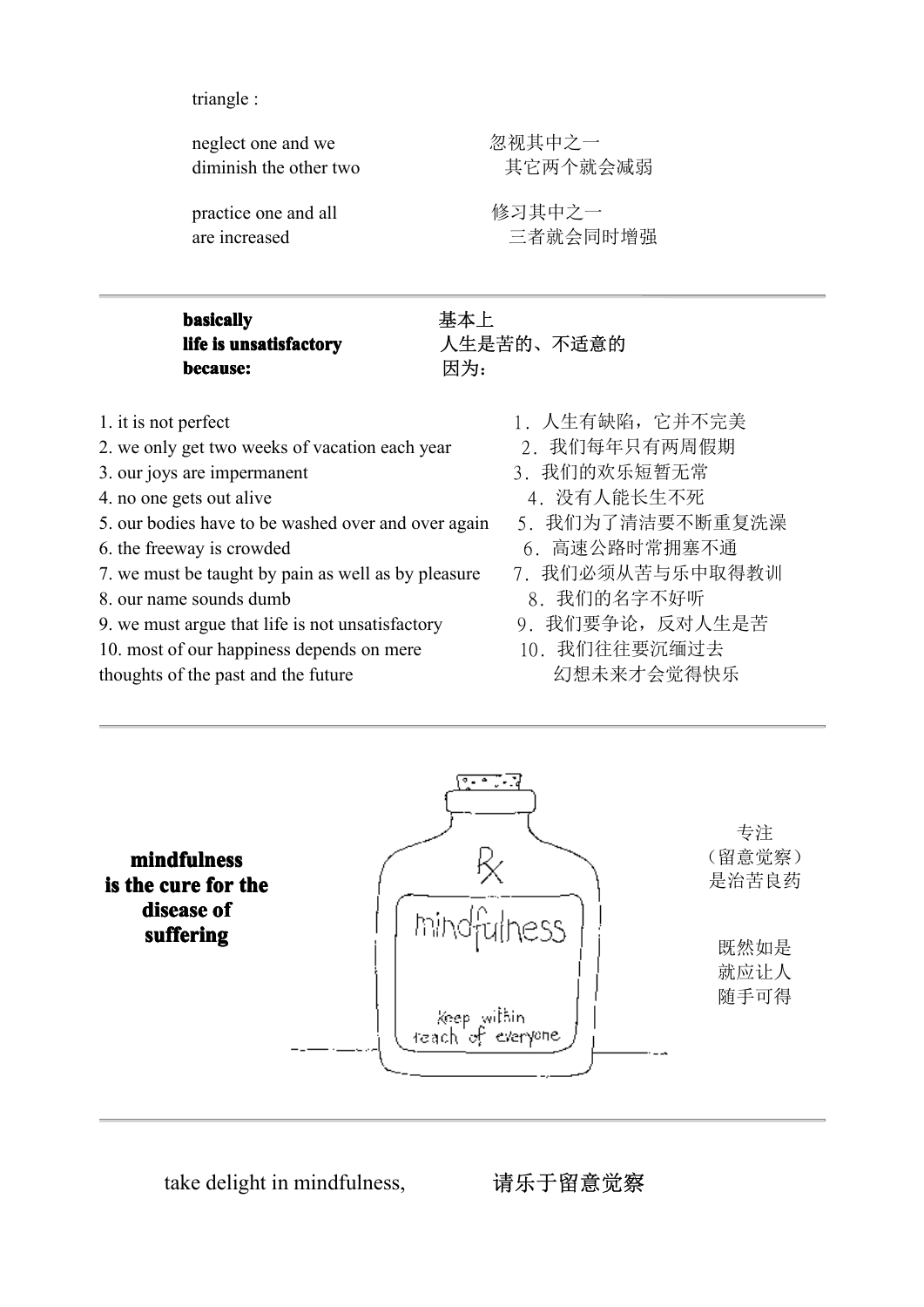control your mind, **调控自心** out of the mire of passions 拉出来

pull yourself http://www.http://www.http://www.http://www.http://www.http://www.



come out of it

as would an elephant <br> **as would an elephant** sunk in mud **奋力抽身而出** 

## *nothing nothing is gained without without withoutwithout effort. effort. effort.*

*to train your mind, you have to work every minute, every day, every year from one life to another*

> 世上并无不劳而获 只有一分耕耘,一分收获

禅修(心智的培育)更要你加倍努力 善用每年、每月、每日、 每分、每秒,甚至多生多世去用功

be kind and merciful 务必慈悲为怀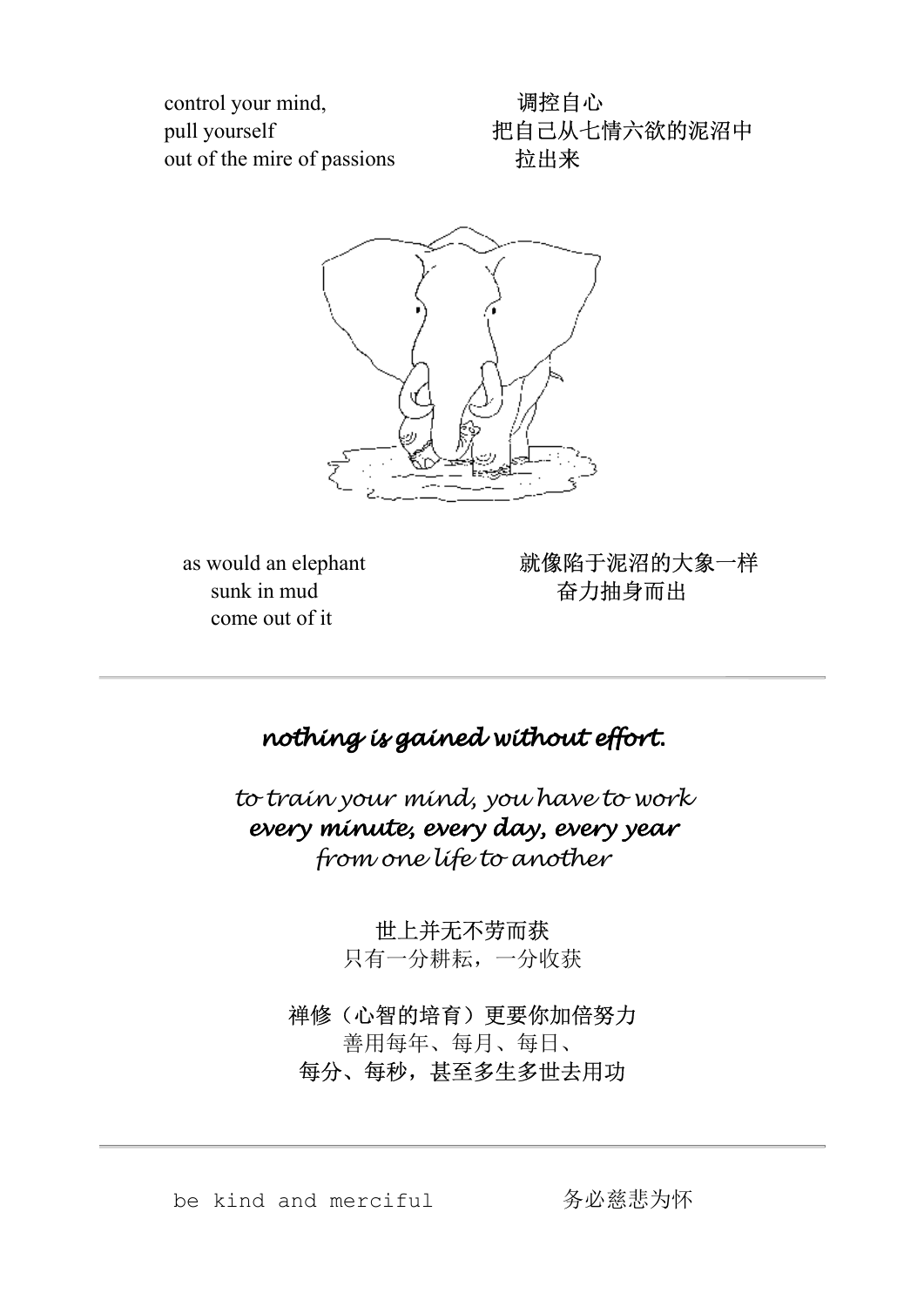let no one ever come to you 让每个接触你的人 without going away **在离开你**时 better and happier 会变得更加美好和快乐

## **mercy is the highest highest**

#### **attitude**

慈悲是最高贵的心态

one day <sup>a</sup> mother lost her only child. she went to the buddha in search of <sup>a</sup> remedy for her dead son, carrying the corpse. the buddha agreed to help her if she could bring him <sup>a</sup> bag of white mustard seeds. however, she had to obtain these mustard seeds from <sup>a</sup> house where no member had ever died.



the distraught mother went from one house to another asking if anyone had ever died in the house. the answer was always positive ... here the grandfather died 3 years ago, - there the mother died by giving birth to her last child, etc ...

in every house she was told : "the living are few, but the dead are many".

after <sup>a</sup> while she understood the nature of life. she returned to the buddha without the mustard seeds. the buddha comforted her explaining that death is common to all living beings.

she understood that the life of human beings flickers like the light of the lamp and she finally stopped weeping and accepted the death of her only son.

有一天,一位母亲的独子病逝。她抱着孩子的尸体来到佛陀面前,请求佛陀医治。佛陀答 应帮她,但条件是:她必须往别人家取一袋白芥子前来,而那一家是从未有死过人的。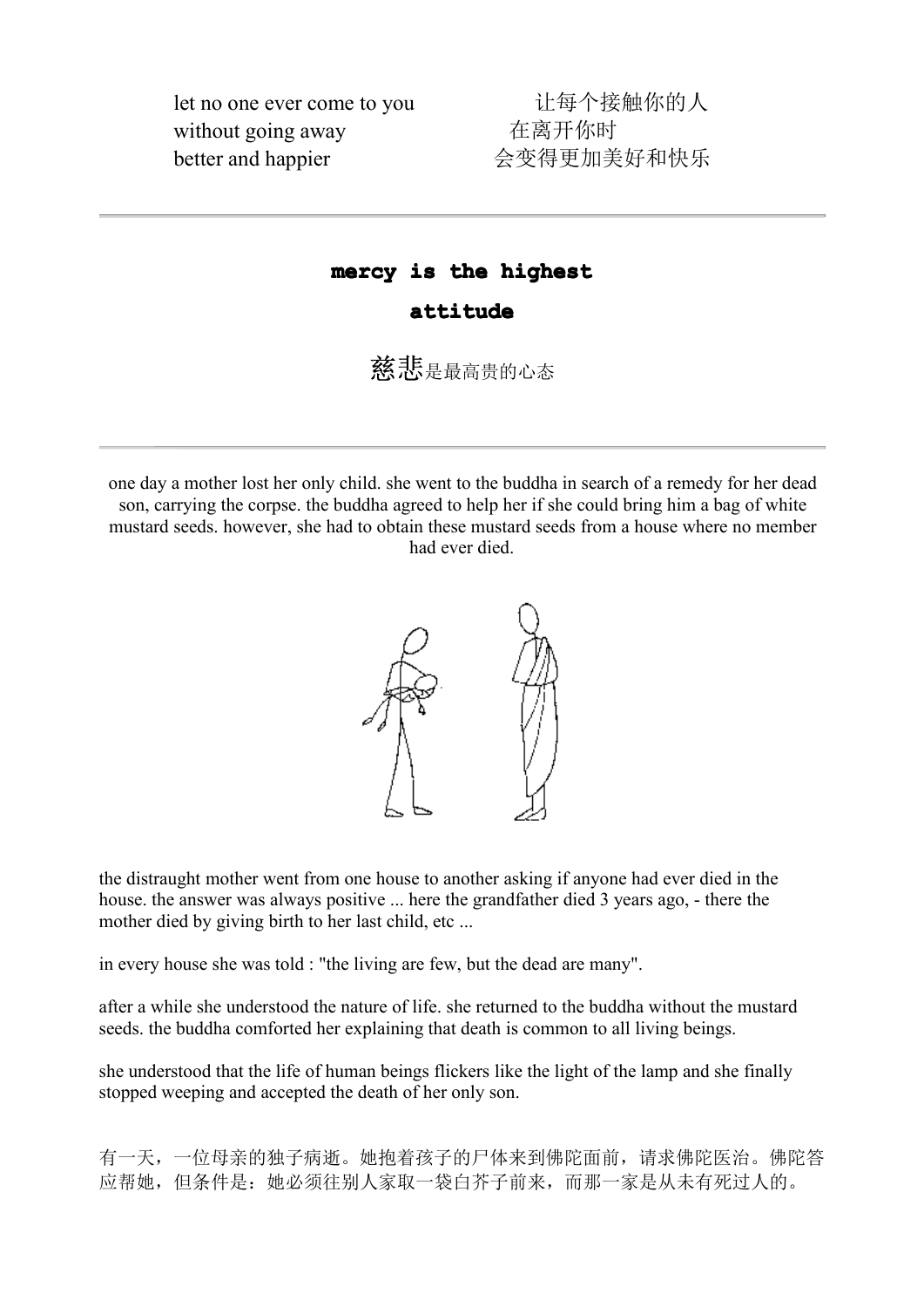这位伤心的妈妈,就挨家挨户地问,是否有人曾经死过。答案都是肯定的 -- 这一家三年 前死了祖父,那一家的母亲死于难产 -- 。每一家都是这么地告诉她:「这里去世的人比 活着的人还多啊!」

不久,她明白生命的性质了,便空手回到佛陀面前。佛陀安慰她道:「众生难免一死,迟 早而已,请节哀顺变吧!」

她终于了解,人命不稳如闪烁不定的灯火,于是停止哭泣,接受她的独子已去世的事实。

womb to tomb womb to tomb womb to tomb womb to tomb womb to tomb womb to tomb womb to tomb womb to tomb womb to tomb womb to tomb womb to tomb womb to tomb womb to tomb womb to tomb womb to tomb womb to tomb womb to tomb womb to tomb womb to tomb womb to tomb womb to tomb womb to tomb womb to tomb womb to tomb womb to tomb womb to tomb

从生到死、从死到生、从生到死、 从死到生、从生到死、从死到生、 …

| <b>Enlightenment is an</b>          | 除了不断的      |
|-------------------------------------|------------|
| alternative to life,                | 生死轮回、生死轮回、 |
| after life, after life, after life, | 生死轮回、生死轮回、 |
| after life, after life, after life, | 生死轮回、…… 之外 |
| after life, after life, after life, | 开悟 可以是生命的  |
| after life, $\cdots$                | ≻选择<br>另一  |

during the time of the buddha, there was <sup>a</sup> young monk called nanda who did not understand the necessity for mindfulness. one day, nanda began to cherish the idea of giving his best robe to the enlightened teacher sangara. nanda was most infatuated with the idea, thinking that it would be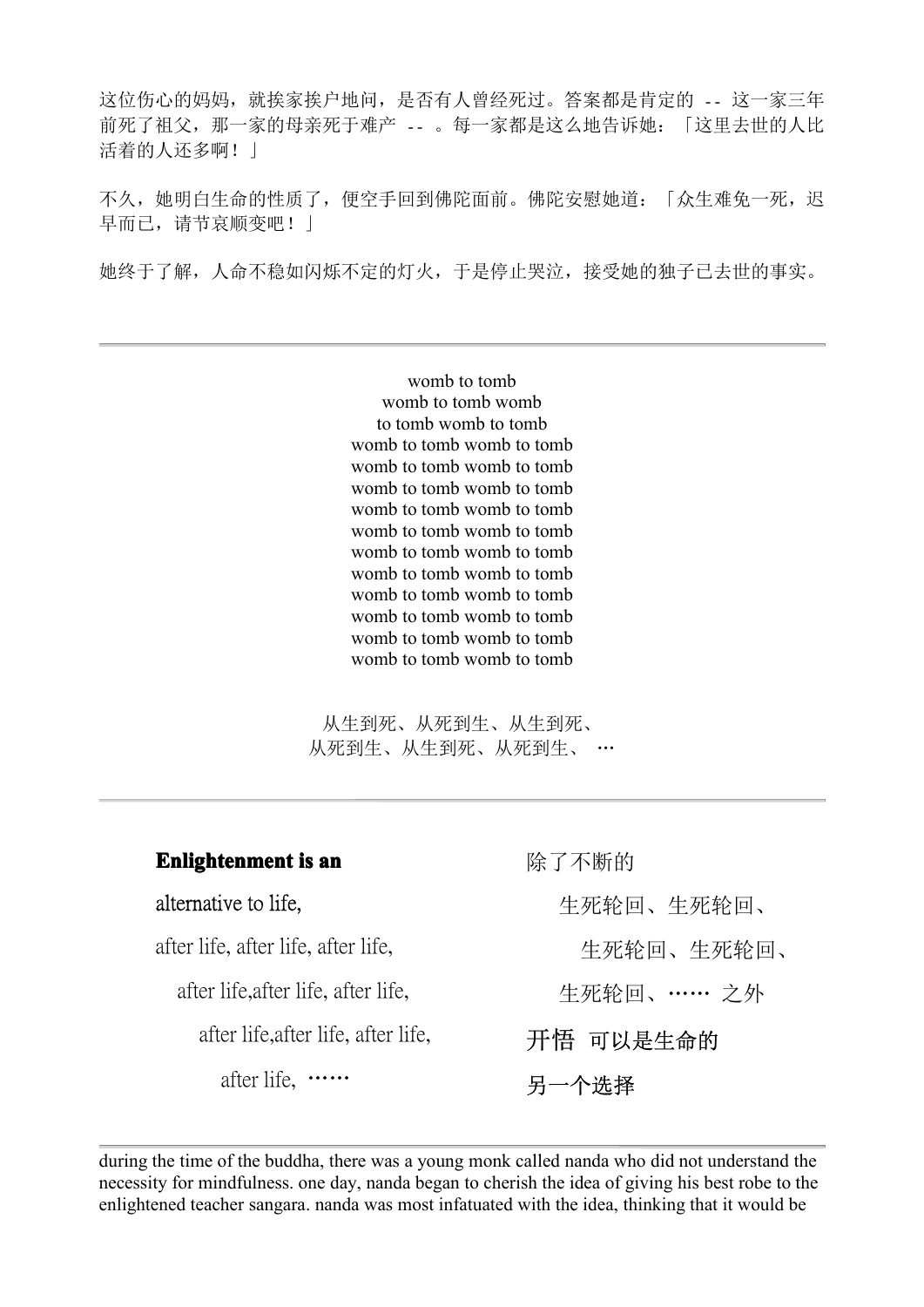an act of grea<sup>t</sup> merit to show such generosity towards <sup>a</sup> spiritually developed being.

he thought to himself, "by this noble deed, surely I will soon attain enlightenment". because he was not ye<sup>t</sup> well trained to mindfully watch the nature of his thoughts, nanda did not recognize the selfish desire and attachment which made his intentions impure.

the next day, the young monk waited until sangara left the monastery. in his absence, nanda swep<sup>t</sup> his room, brought water for drinking and washing, prepared <sup>a</sup> seat for him of cushions and flowers, and laid out the gift of the robe. then nanda sat down and waited. when he saw sangara returning, he quickly went out to the road, greeted him respectfully, and brought him to his quarters. seeing the room, the teacher was pleased with the young monks energy and kindness. nanda invited him to be seated on the prepared seat, gave him water to drink, bathed his feet. then nanda took <sup>a</sup> palm leaf and began to fan the holy one. he began the presentation of the gift, saying that he wanted with all his heart to five this, his best robe, to sangara.

the teacher detected that the young monk had not been mindful of his desires and had allowed himself to become attached to the idea of giving this gift. seeing this as an opportunity to teach nanda the danger of unmindfulness, the holy one replied that he already had <sup>a</sup> complete set of robes and as he had no need for the gift, instructed nanda to give the robe to some needy monk. at this nanda repeated his reques<sup>t</sup> several times, only to have the teacher thank him for offering the gift, but instruct him to give it elsewhere.

this polite refusal hurt nanda's feelings and resentment arose in his mind. in this clouded state of mind, he stood fanning the teacher. rather than practicing mindfulness by dismissing his resentment and attending to the fanning, nanda permitted his mind to dwell on the incident. as his mind wandered concerning the declined gift, his resentment grew, and he thought,

"if sangara is not willing to receive my gift, why should I remain <sup>a</sup> monk? I will become <sup>a</sup> householder once more". then his thoughts began to wander restlessly, taking his attention farther and farther from the presen<sup>t</sup> moment in which he stood fanning the teacher.

"suppose I become <sup>a</sup> householder once more", he thought, "how shall I earn <sup>a</sup> living? I will sell this robe and buy myself <sup>a</sup> she-goat. as the she-goat brings forth young, I will sell them and in this way make <sup>a</sup> profit. when I have accumulated <sup>a</sup> profit, I will take <sup>a</sup> wife, and my wife will bear me <sup>a</sup> son. I will pu<sup>t</sup> my son in <sup>a</sup> little cart, and taking my son and wife along with me, I will make the journey back here to pay respects to the elder sangara, as we travel, I will say to my wife, "wife, bring my son, for I wish to carry him". she will reply, "why should you carry the boy? you push the cart". saying this, she will take the boy in her arms, thinking to carry him herself ; but lacking the necessary strength, she will let him fall in the road and he will land in the path of the wheels and the cart will run over him. then I will say to her, "wife, you have ruined me". so saying I will bring down my stick upon her head".

so pondered nanda as he stood fanning the elder. consumed by his reflections, he swung his palm-leaf fanand brought it down on the head of the elder. sangara considered within himself "why has nanda struck me on the head?" immediately becoming aware of every though which had passed through the mind of his attendant, he said to him, "nanda, you did not succeed in hitting the woman, but what has an old teacher done to deserve <sup>a</sup> beating?" the young monk thought to himself, "I am <sup>a</sup> disgrace! the elder knows the foolish thoughts which have passed through my mind."

the teacher told nanda that if he sought forgiveness he should come and sit before him. trembling, nanda sat down, his eyes cast upon the floor he had so proudly swep<sup>t</sup> <sup>a</sup> short time before.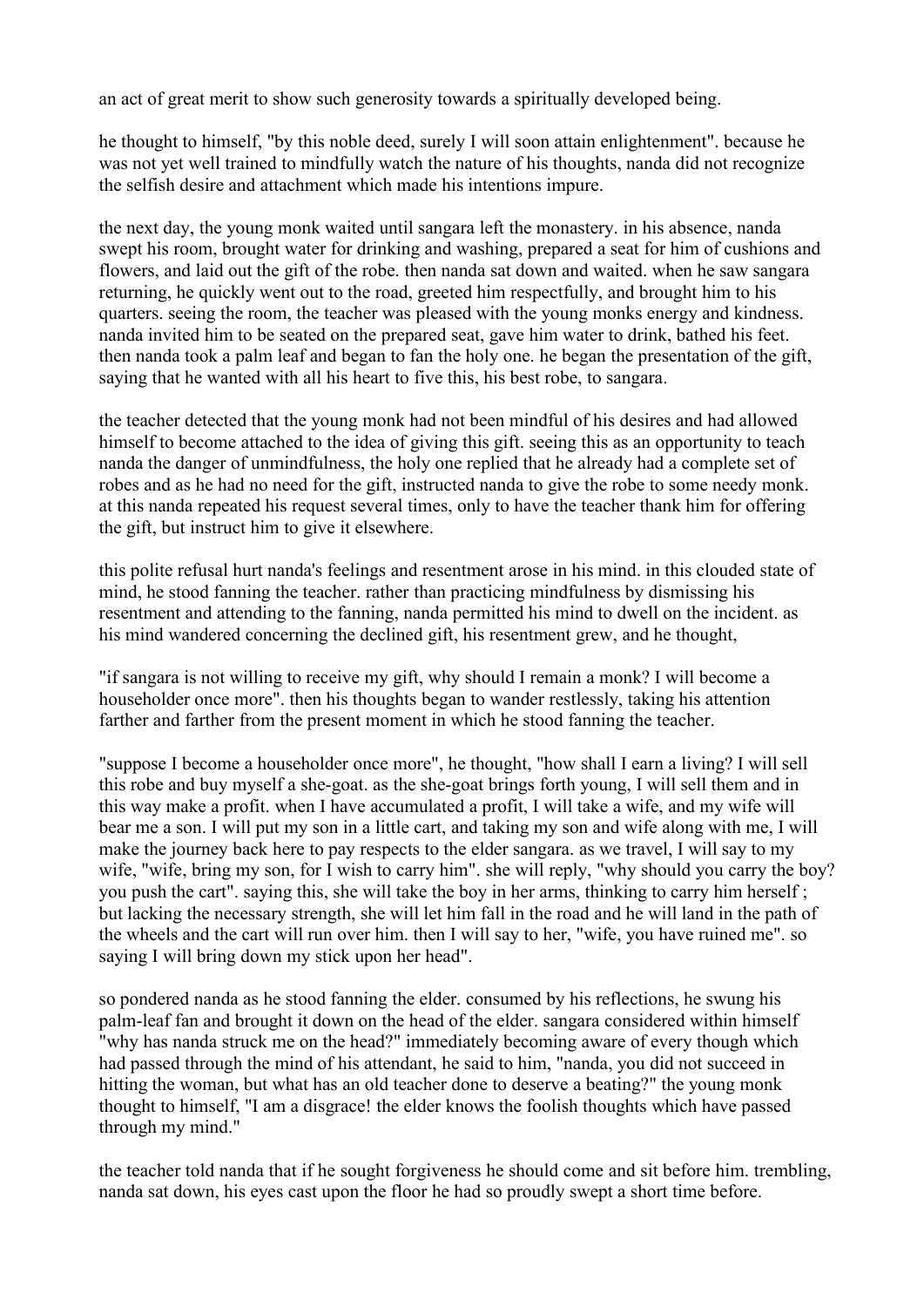sangara spoke quietly and patiently, "nanda, do you see that you have made no effort to mindfully watch you thoughts, and do you see how needlessly you have suffered because of your mind's unwatched wanderings.

"your gift was not freely given because you demanded that it be received in <sup>a</sup> specific way. when your demands were unfulfilled you suffered resentment. the resentment was allowed to grow unwatched until it had made you completely unmindful. as you stood fanning me, you negligently became absorbed in wandering thoughts which had nothing to do with the presen<sup>t</sup> moment.

"do you see now the danger of unmindful thinking? do you see that if the mind is not carefully watched, one will become painfully absorbed in unwholesome states of mind? one unwholesome mental state weakens the mind so that it becomes susceptible to another and another. in this way, your mind, weakened by selfish desires, became caught in attachment, which led to disappointment, resentment, delusion and now regret.

"nanda, work gently and persistently to develop the mindfulness. as you have seen, one who does not live each moment in mindful awareness is bound for one painful experience after another. he who learns to watch the restless cravings and painful attachments of the mind will soon give up the suffering".

在佛陀时代,有位叫难陀的年轻比丘,他不太懂修习专注。一天,难陀比丘想把自己最好 的袈裟供养给已开悟的师父僧伽罗,由于他对此想法过分热心,终日想着:供养给有证悟 的大师,功德一定会很大啊!

他心想:「藉此高尚行为,我应该很快就可以开悟了。」可是,由于他的修行功夫还未到 家,无法觉知当下的思想性质,认不出是自私心和执着在作祟,使自己的意图变得不净。

第二天,这位年轻比丘等师父僧伽罗离开寺院后,立即把师父的房间打扫干净,端来饮用 开水和清洁用水,准备好坐垫和鲜花,摆放好他要供养的袈裟。之后,他就坐下来等候。

当他一看见师父僧伽罗回来,就立刻跑到马路上,恭迎师父入内。师父看一看房间后,很 满意难陀的关怀和工作。

难陀请师父坐到垫子上,递上饮用开水,然后帮师父洗脚;跟着,他拿起棕闾叶,开始给 师父扇风。接着,他献上袈裟,并说:他是全心全意把自己最好的袈裟供养师父的。

师父知道这年轻比丘并未觉察到自己的欲望,继续让自己执着供养的念头。师父认为因缘 到了,可借此机会教导难陀不专注的危险。

于是僧伽罗回答,他已有全套袈裟,不需要此供养了,叫难陀把它转送给有需要的比丘。 对此,难陀再三恳求,不过,师父仍旧一再感谢他和叫他转送给别人。

师父的婉拒,伤了难陀的心,更令他愤愤不平。虽然仍旧站着替师父扇风,但内心却一片 昏乱。他不懂得驱散内心的不满思想,修习专注当下(专心给师父扇风),仍旧念念不忘 已过去的不快事件。想来想去,他就是不满供养被拒,不禁气愤填胸,想道:「如果僧伽 罗不愿接受我的供养,为什么我还留在这里出家?我不如还俗吧!」 他开始胡思乱想,且越想越远,忘了当时要好好地专心给师父扇风。

他心想: 「还俗后, 我怎样维生呢?唔 … 我可以卖掉那些袈裟, 然后买一只母羊, 母羊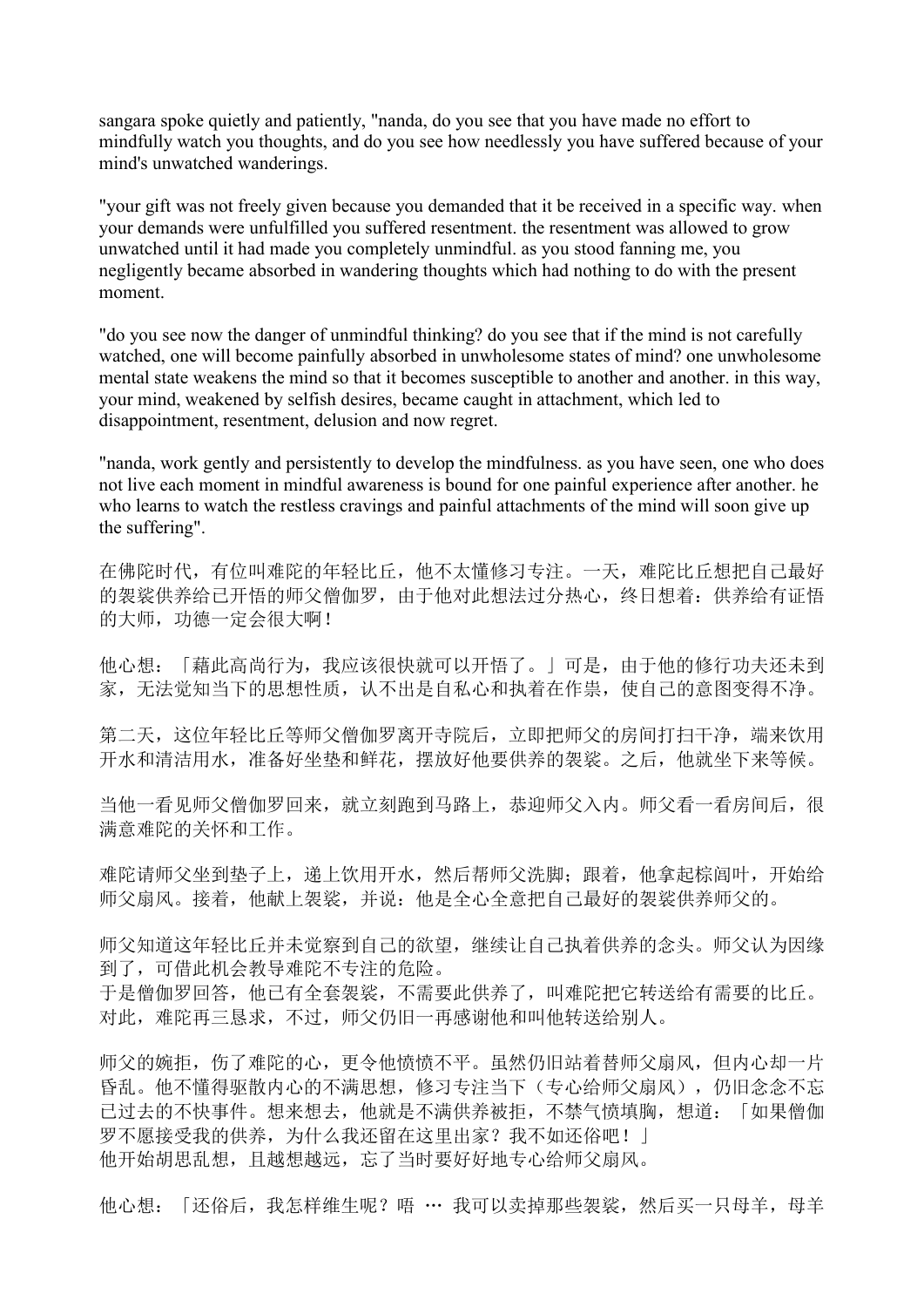会生小羊,我把小羊卖掉就可以发财了。赚够钱后,我要娶妻生子,然后,我把孩子放在 手拉车内,带着妻儿回来这里,向僧伽罗长者致敬。在途中,我对妻子说:「太太,把孩 子给我,我想抱他。」太太回答:「为什么要给你抱?你小心推车吧!」说着说着,她就 伸手想抱起孩子,可是,她气力不足,手一软,孩子就掉落地上,身子被手拉车辗过。那 时候,我就对她说:「太太,你令我好梦成空,我要打死你!」一怒之下,我訧拿起手杖 扑她的头。」

难陀一面站着替师父扇风,一面就这么想着、想着,由于想到入神,棕榈扇一转就打在师 父的头上了。

僧伽罗心想:「为什么难陀会打我的头呢?」瞬息之间他即发觉难陀刚才脑海里的每一个 念头,于是就对难陀说:「难陀!你打不中太太的头,为什么要打我这个老头子啊?」 年轻比丘惭愧地暗想:「哎呀!丑死了!师父知道了我心想的蠢事。」

师父告诉难陀,如果他想忏悔,就要走到师父面前坐下。 难陀颤抖着身子坐了下来,眼睛垂下,看着他不久前得意洋洋地扫干净的地面。

僧伽罗耐心地低声说:「难陀,你知道吗?你没有用心留意自己的思想,由于没有觉察到 自心妄想纷飞,你才枉受无谓的痛苦。」

「你的供养并不慷慨,因为你要我以特别的方式来接受它。当你要求不遂时就起憎心。憎 心越来越大,你仍不知警惕,最终导致全然不知不觉。当你站着替我扇风时,你的心思早 已飞到九霄云外,全然忽视当下要做的事情了。」

「你现在知道不留意内心、任其胡思乱想的危险吗?你知道吗?如果疏忽照顾自心,你会 痛苦地陷入不善心境之中的。不善心境会令自心衰弱,甚至会不断恶性循环。就这样,你 的心被私欲削弱了,陷入执着而无法自拔,终于使你失望、憎恨、愚昧、乃至悔恨。」 「难陀!你应温和地精进、继续发展你的念力(专注力、留意觉察力)!」

「如你所见,不活在当下,不时刻保持留意觉察当下的人,苦恼必会接踵而至;学会留意 觉察内心不停的欲念与苦痛的执着,不久即可把苦恼撇开的。」

#### **the innocent mind is willing to try anything... anything...just because of its innocence innocence**



纯真的心之所以乐于尝试任何事物,正因为它的纯真

*to be free we*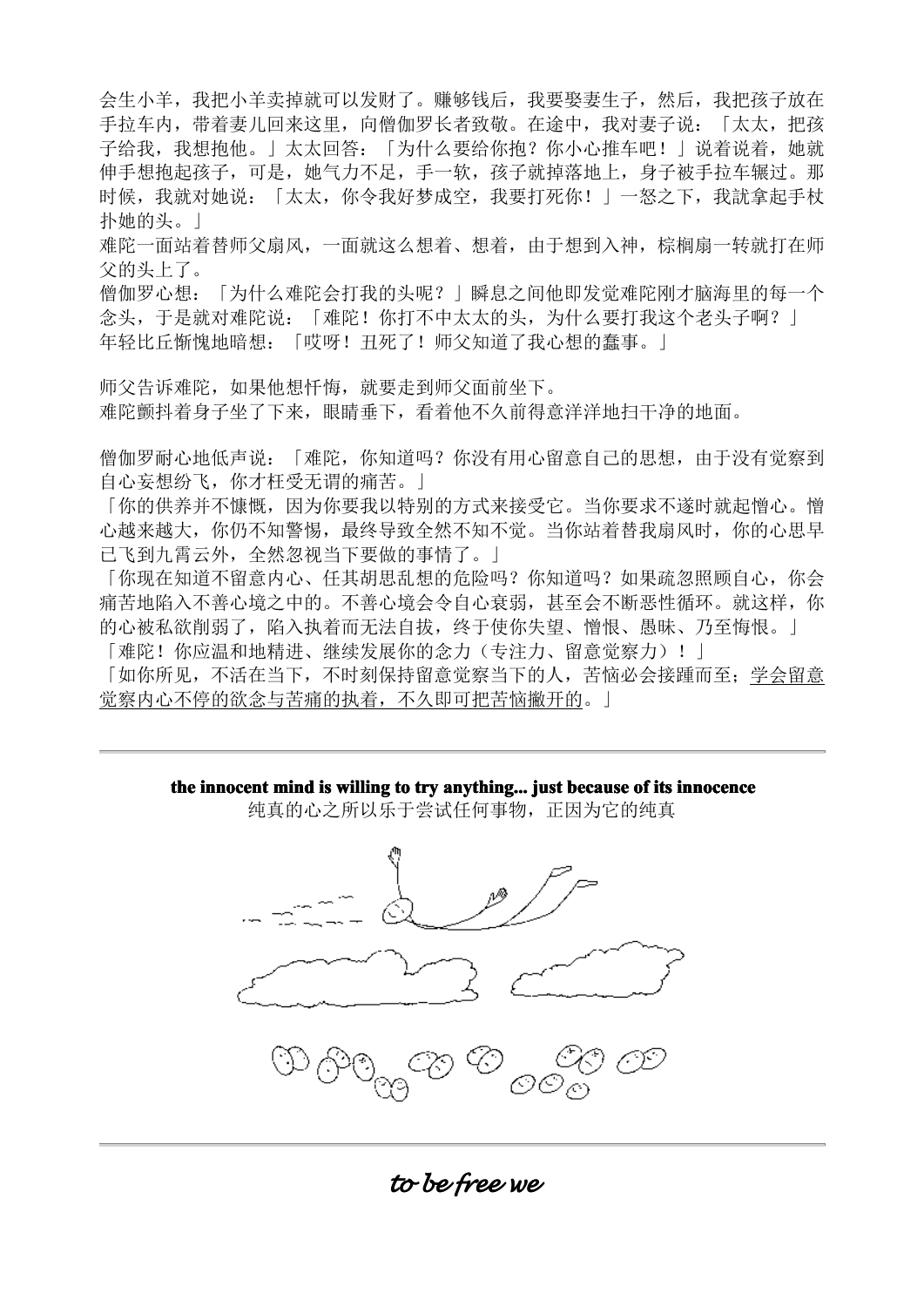*must be comfortable comfortable in being someone, someone, someone, someone,anyone or no one at any time in any place*

要想自由自在、心无罣碍(牵挂) 就得随顺因缘,安时处顺 安心接受任何时间、任何地方之下的任何角色 无论那个角色是:重要人物、平凡人物、无名小卒、或是无我

**attachment is** 自我折磨 **our greatest greatest** 莫过于

**self-cruelty self-cruelty self-cruelty** 迷恋执着

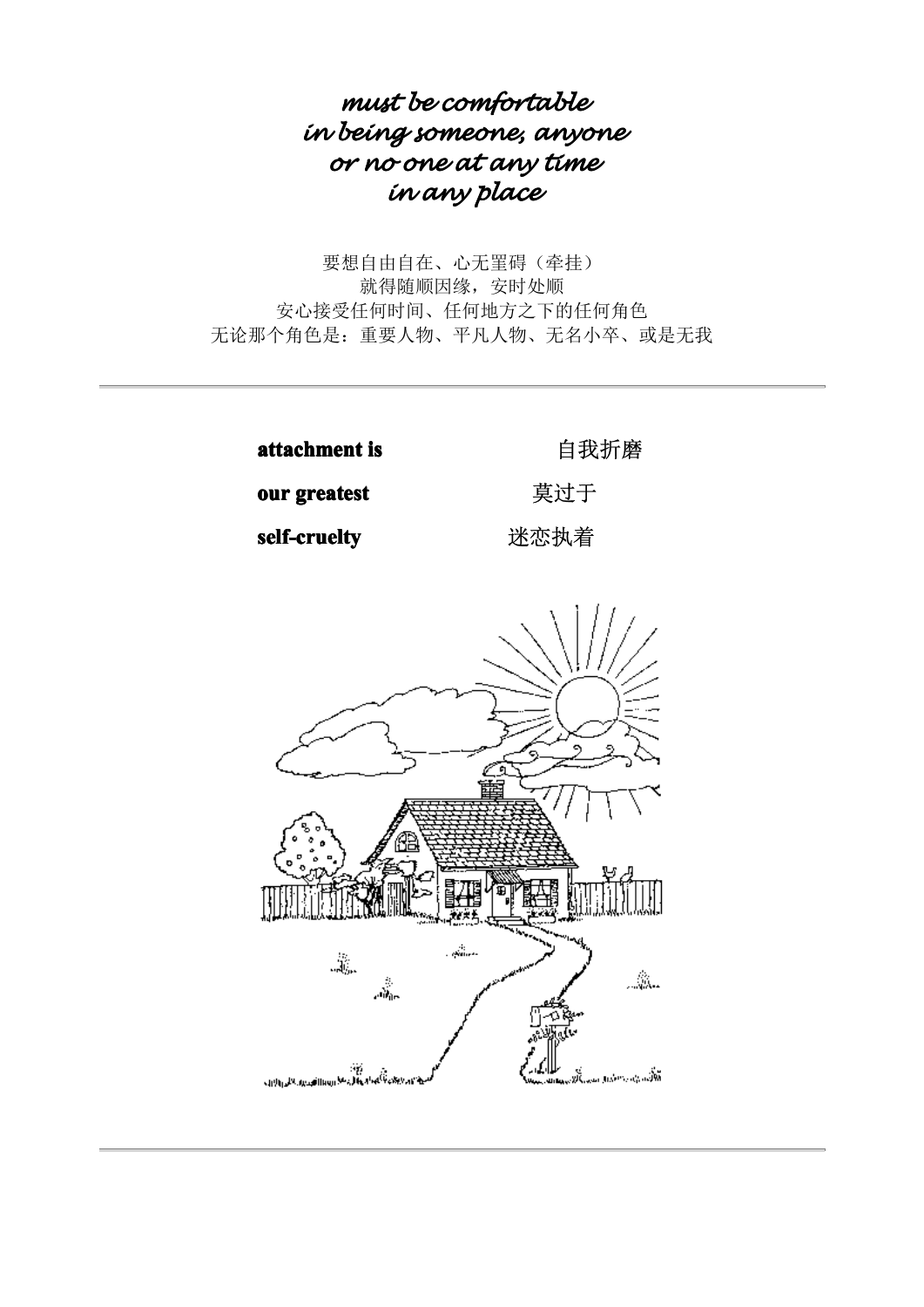**please remember...** 请记住: **everything everything which** 万物有始必有终 **has** a **beginning has an ending**



if we do not approach the matter of diet intelligently we will constipate our minds. isn't freedom achieved when we can appreciatively accep<sup>t</sup> any type of food that is offered?

attachment to any diet is spiritually poisonous. food in itself is not <sup>a</sup> means of transcendence. it only sustains the body while the mind works for its enlightenment.



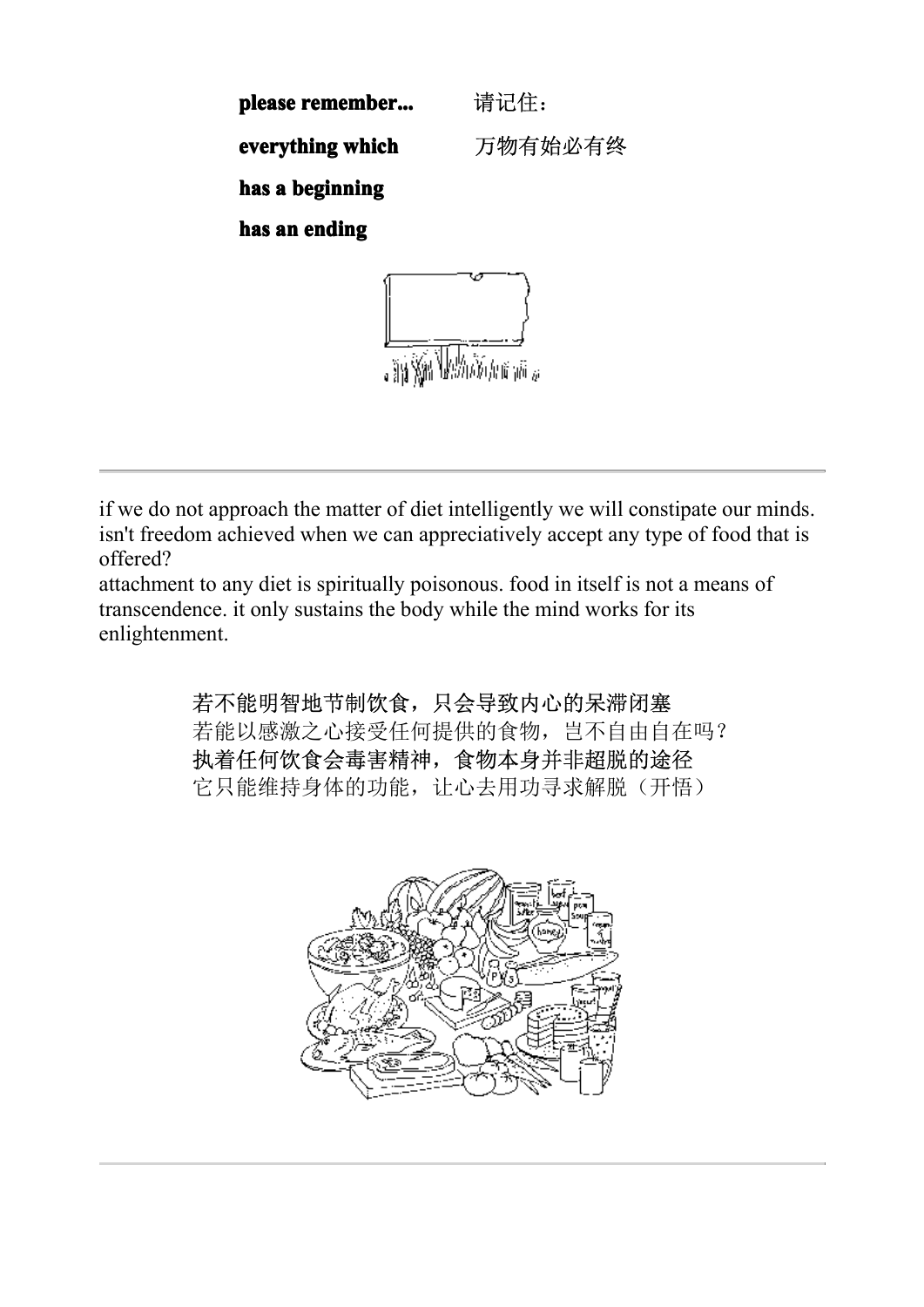

we must sleep away one third of our lives because we wear ourselves out liking and disliking all day long

### 我们一生要睡掉三分之一的时间

因为,我们整天都活在爱憎之中 弄得自己筋疲力尽、身心交瘁

wise people are neither optimists nor pessimists. They see things as they are …

智者既不乐观 也不悲观 他们只 如实地去了解 (现前)事物的真相

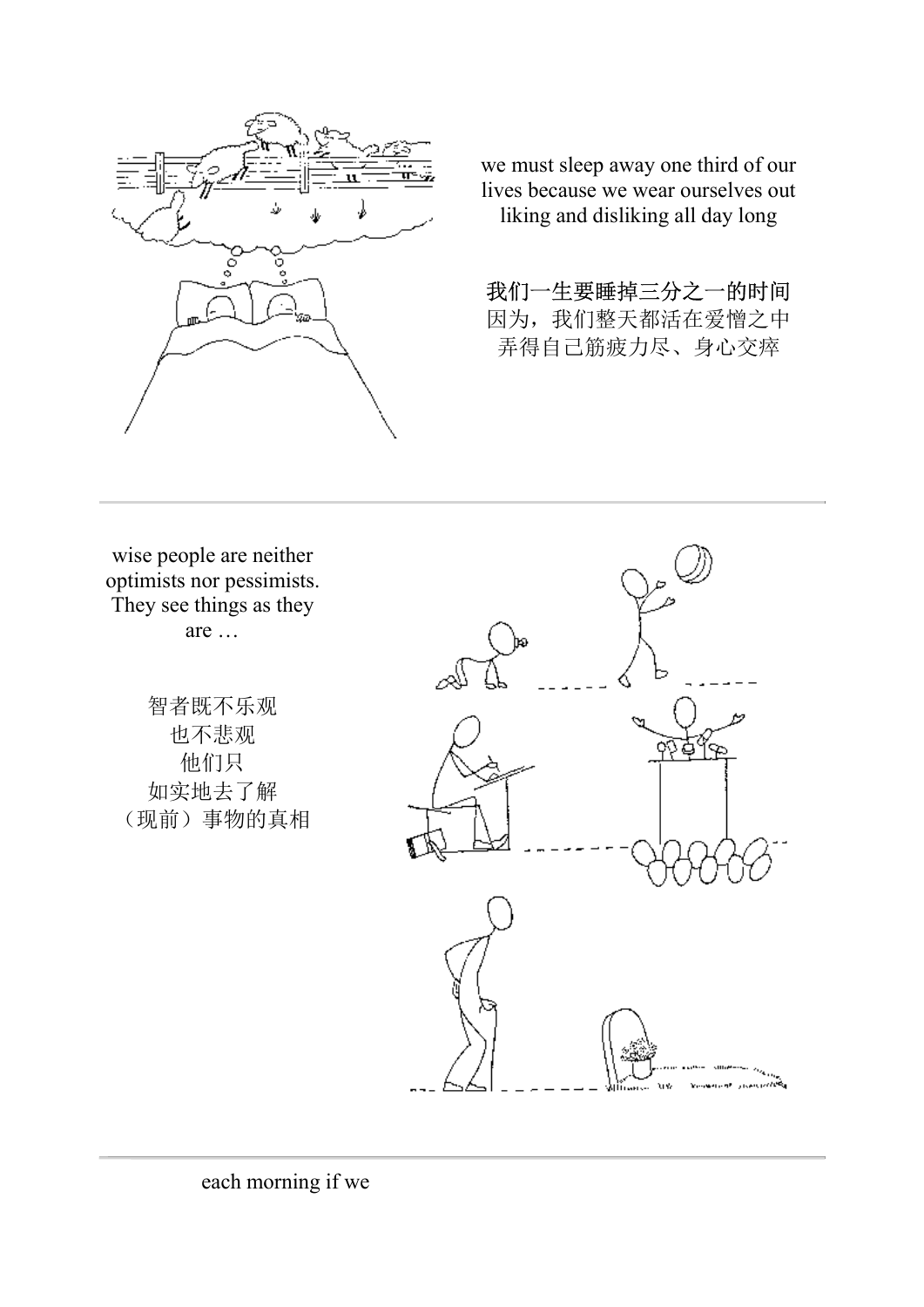commit ourselves to finding 每天清晨 the truth of every **the truth of every 我们若肯就每个现实情况** situation **大发现真理** 

**all day long**

**then miracles miracles** 整天都会有奇迹

**come** to us **http://web/2016/adjace/educations** 出现在我们面前

when you find out who **当你如实地发觉** 

you really are <br>
and the contract of the contract of the contract of the contract of the contract of the contract of the contract of the contract of the contract of the contract of the contract of the contract of the cont

那将会妙不可言!

**it's beautiful beyond your dreams**



还有什么比解脱烦恼、

自由自在更好的吗?

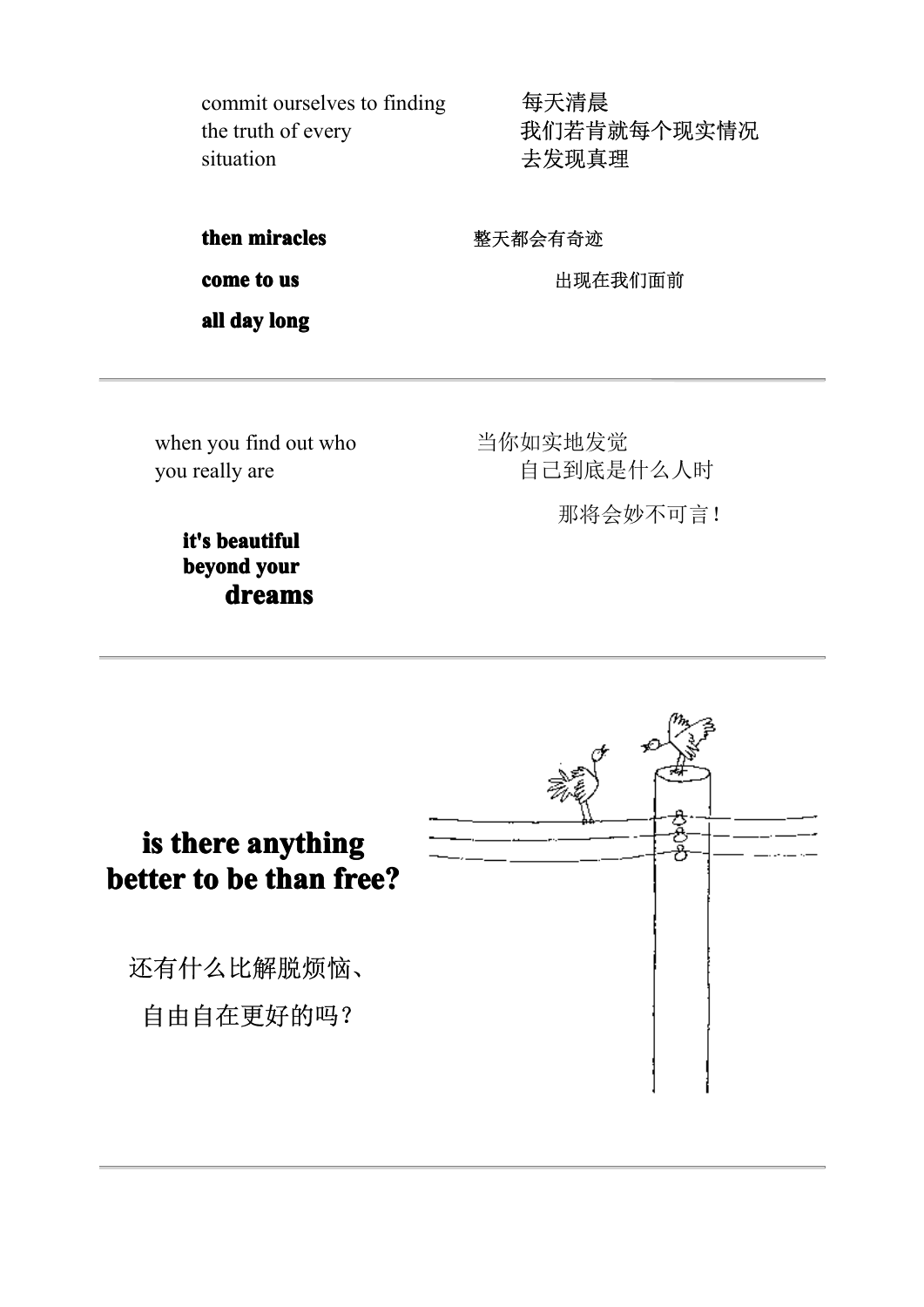*when you're* 当你飞翔时

### *flying*

you can talk or not talk,  $\qquad \qquad \qquad$  你可以说话或不说话、 sing or not sing **home of the sing or not sing the sing or not sing the sing or not sing the sing of the sing** dance or not dance, **and the original control of the control control control control control control control control control control control control control control control control control control control control control** laugh or not laugh, <br> 笑或不笑、 eat or not eat, https://www.cat.org/community/community/community/community/community/community/community/comm play or not play, https://www.file.com/industrial/space.com/industrial/space.com/ be serious or not be serious, <br>  $\mathcal{N} \nsubseteq \mathcal{N} \setminus \mathcal{N} \nsubseteq \mathcal{N}$ draw a picture or not <br> **example 2** to the contract of the set of the set of the set of the set of the set of the set of the set of the set of the set of the set of the set of the set of the set of the set of the set of t draw <sup>a</sup> picture touch someone or not 接触某人或不接触某人、 touch someone go or stay live or die 去或留、生或死、

tastes the same

and it all https://www.facebook.com/distail/between-the-the-the-the-the-the-the-

## **joyful joyful joyful** 愉快、愉快、真愉快!

karma means 业是有意图的

intention then action (身、口、意)行为或行动

you do <sup>a</sup> good karma it comes back to you

### every time **the controlled as a controlled a controlled a controlled a controlled a controlled a controlled a controlled a controlled a controlled a controlled a controlled a controlled a controlled a controlled a control**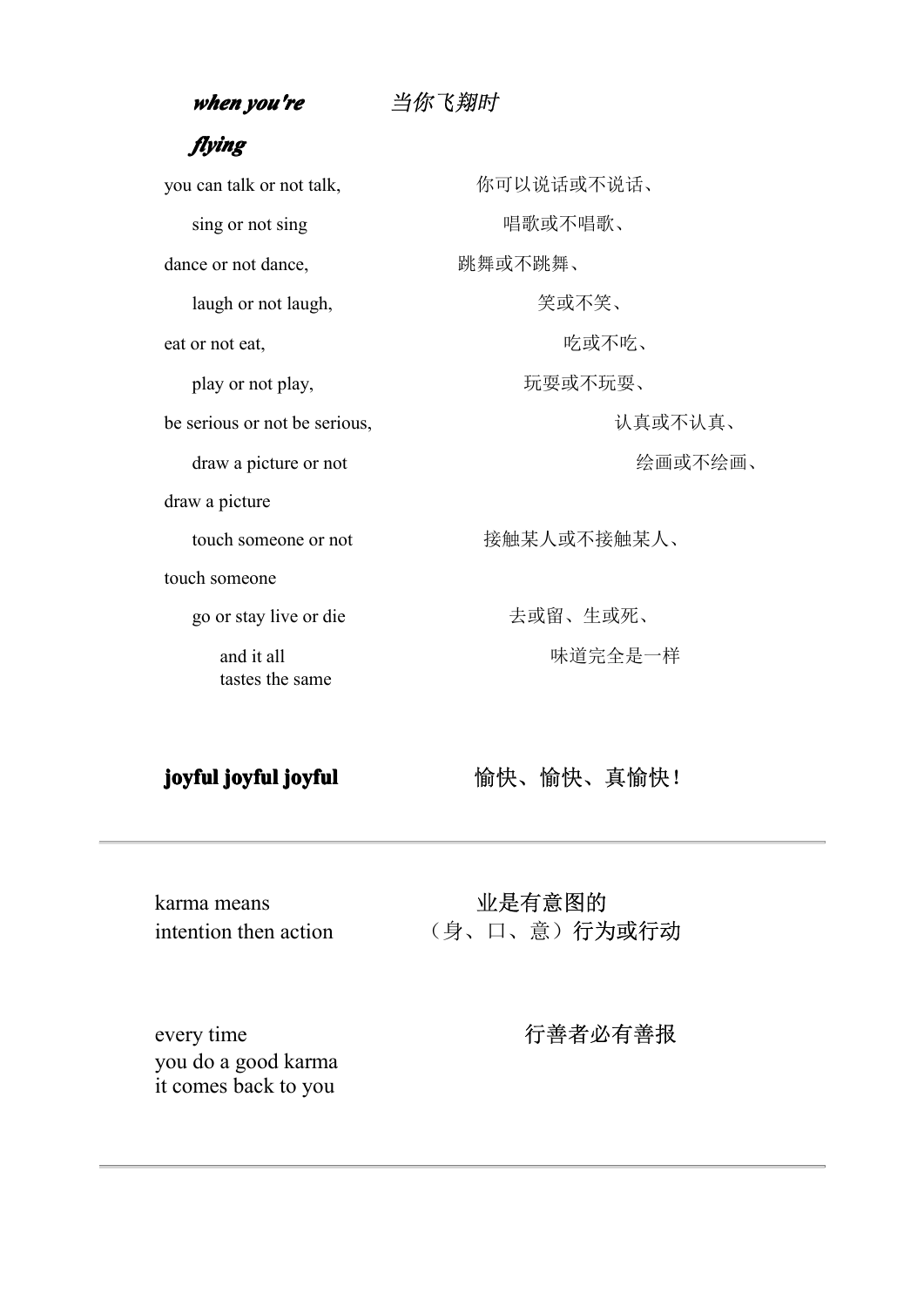# **prosperity prosperity prosperity**

is

the result of kind living

## 成功与幸福

皆因 慈悲的生活方式



money is always helpful

钱总是有用的

# **it is not right to not want to be successful successful successfulsuccessful**

不想成功是不对的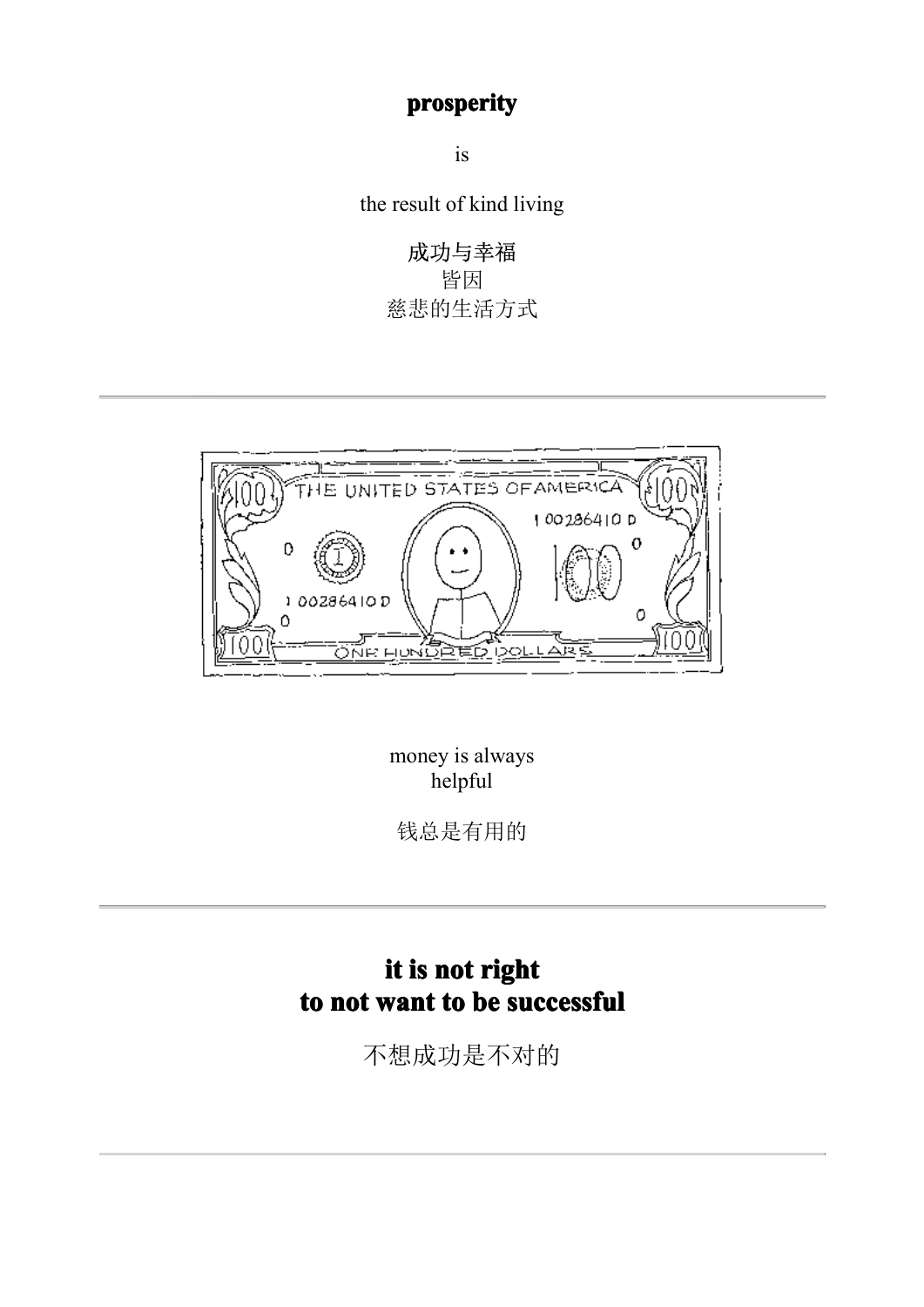

*unbalanced reflections on the* 过分顾虑人生的负面 *negative things inlife will depress you* 只会使你消沉和沮丧



at the end of the day 每天在临睡前 make a list of the good things 列一张表 which happened to you <br>
写下当天

发生在你身上的好事情

the buddhist does not : **佛教徒会努力克制自己:**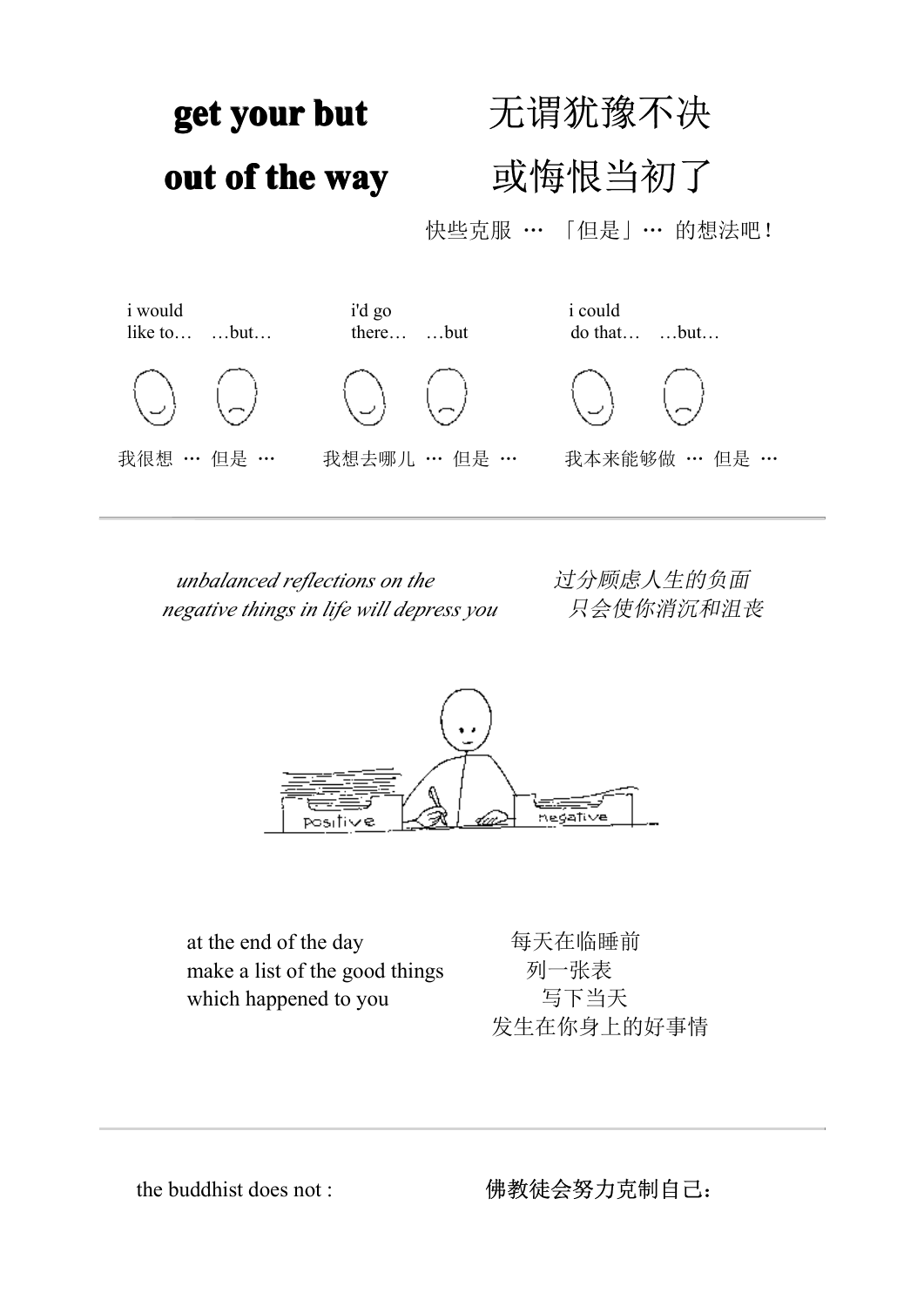hurt things The Text of Text of Text of Text of Text of Text of Text of Text of Text of Text of Text of Text o kill things harm things the buddhist does : **佛教徒会:** bless things with his love 以慈心祝福一切、 bring prosperity to all **the contract contract contract by 为**大众带来幸福、 live happily and let live 让自己和他人活得快乐

he is loved **the induced** the is loved and cherished by his friends 所喜爱和珍惜的

| buddhist precepts         | 佛教的基本五戒:  |
|---------------------------|-----------|
| no killing                | 克制自己, 不杀生 |
| no stealing               | 克制自己,不偷盗  |
| no lying                  | 克制自己, 不妄语 |
| no intoxicants            | 克制自己, 不饮酒 |
| no wrong sexual relations | 克制自己, 不邪淫 |

some use alcohol, cigarettes or drugs as <sup>a</sup> medicine for their mind but as any medicine **too much is no good**

有些人用酒、香烟或滥用药物来对治自心 无论如何 过分服用药物就是不好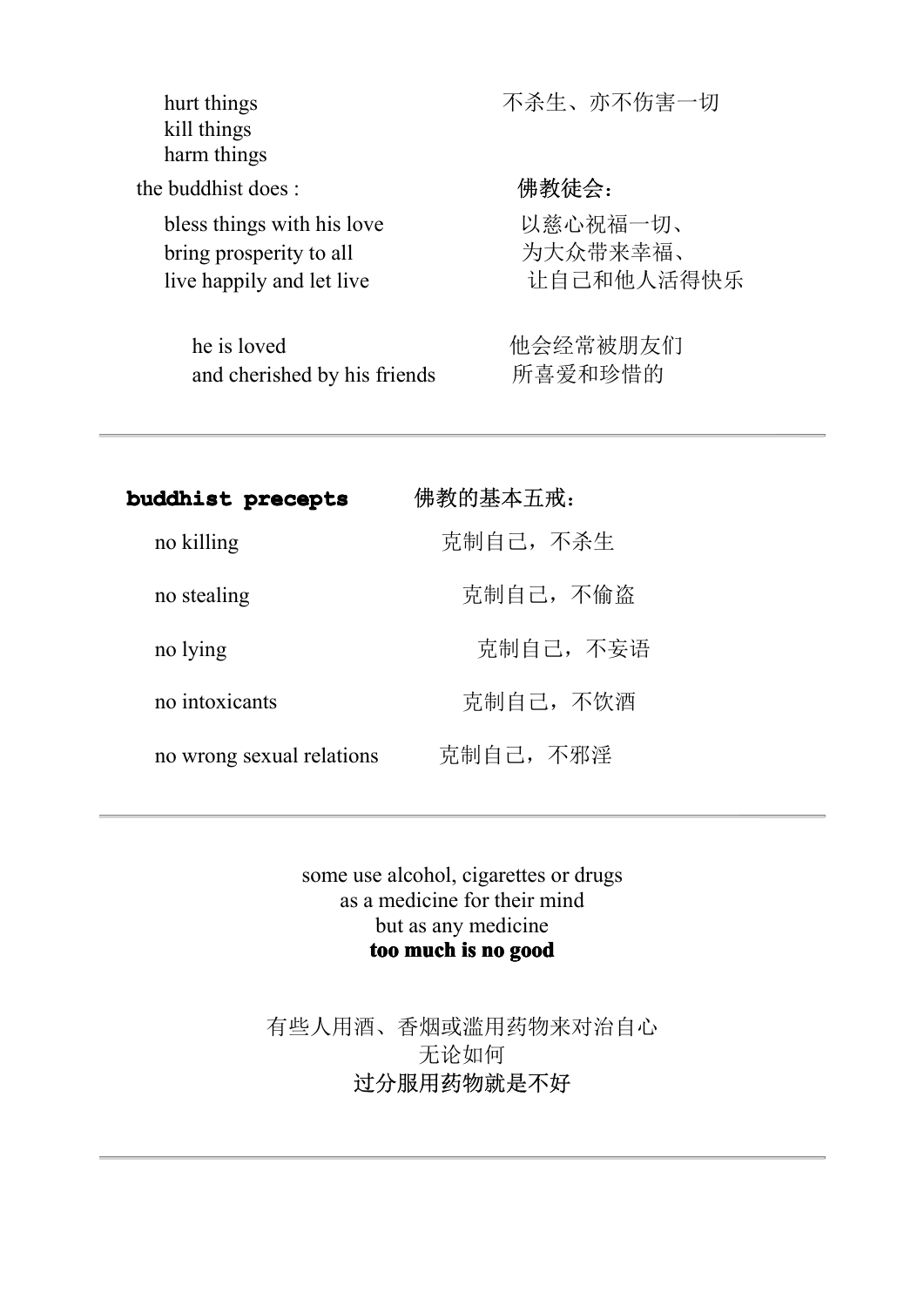

neurotics depend on holidays, weekends and days-off

神经过敏的人会倚赖假期、 周末、其它不用上班的日子

those who cultivate their appreciation celebrate daily



不忘感恩的人 每天都在 庆祝和赞美

### **control controlyour mind**

### **don't be under the control control**

**of your mind ...**

控制你的心 莫被你的心所控制

*<sup>a</sup> human being*

*who controls controls controlscontrolshis mind*

*is <sup>a</sup> saint*

能够控制自心的人 是一位圣者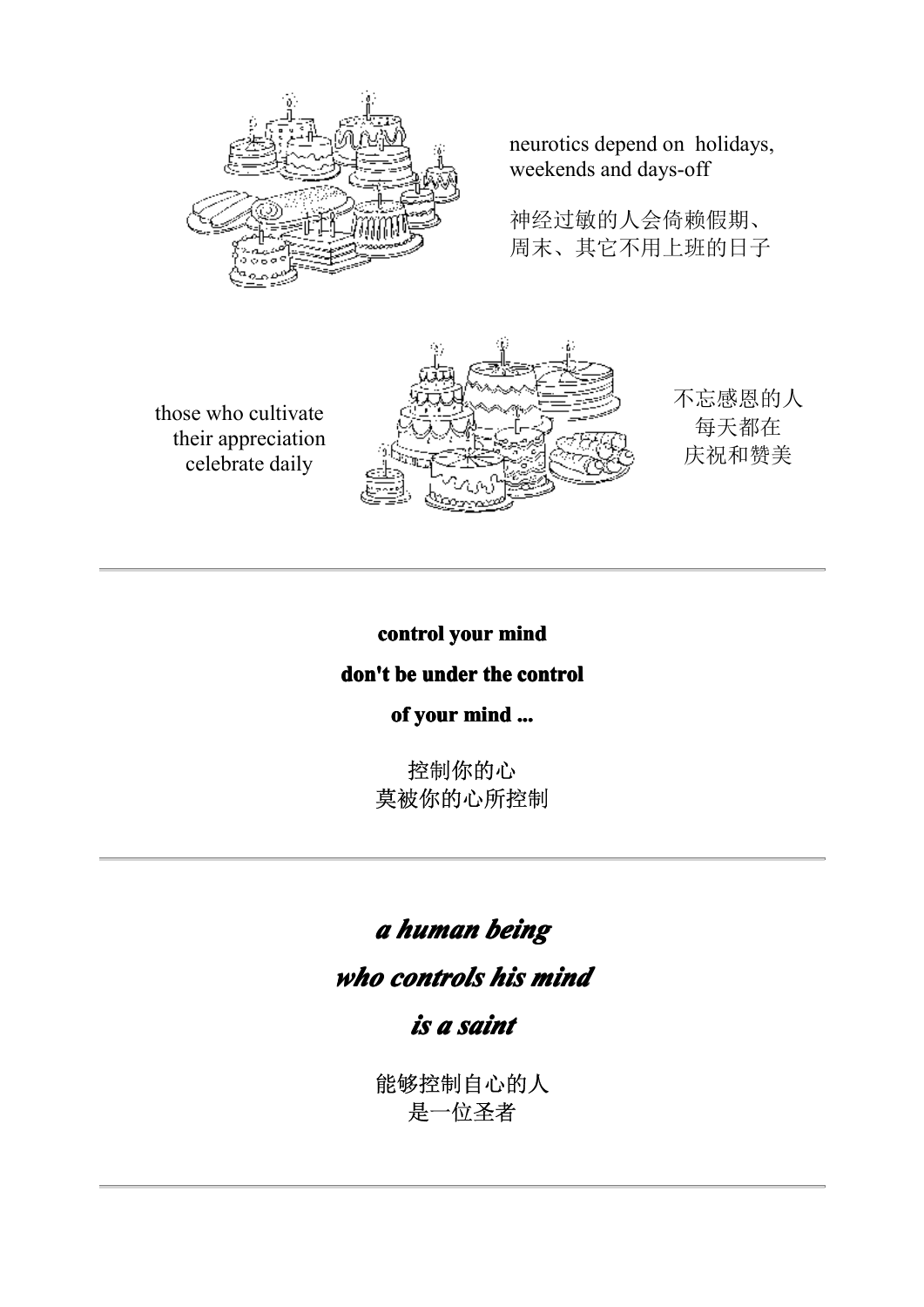

relaxation is the only cure for

**t e n s i o n**

唯有放松

才能治愈 紧张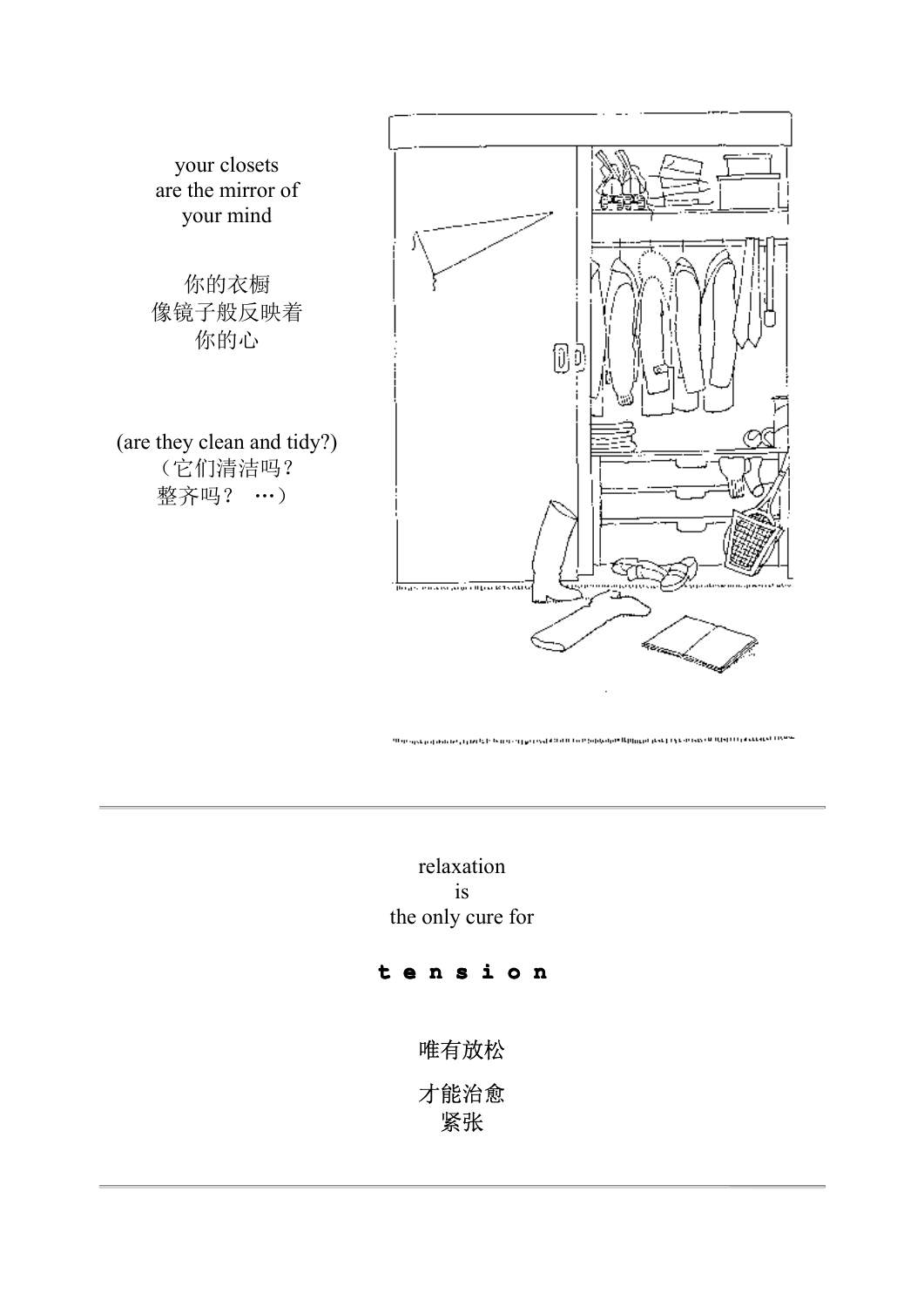# say to yourself *I can learn to relax*

告诉你自己: 我能学会放松

# irritation is natural

心烦意乱 是自然的事

warts are natural too

疣或肿瘤 也是自然的事



express your love

to your children 对你的小孩 表示你的慈爱

tell them everyday how much

you love them

每天都让他们知道

你是非常爱护他们的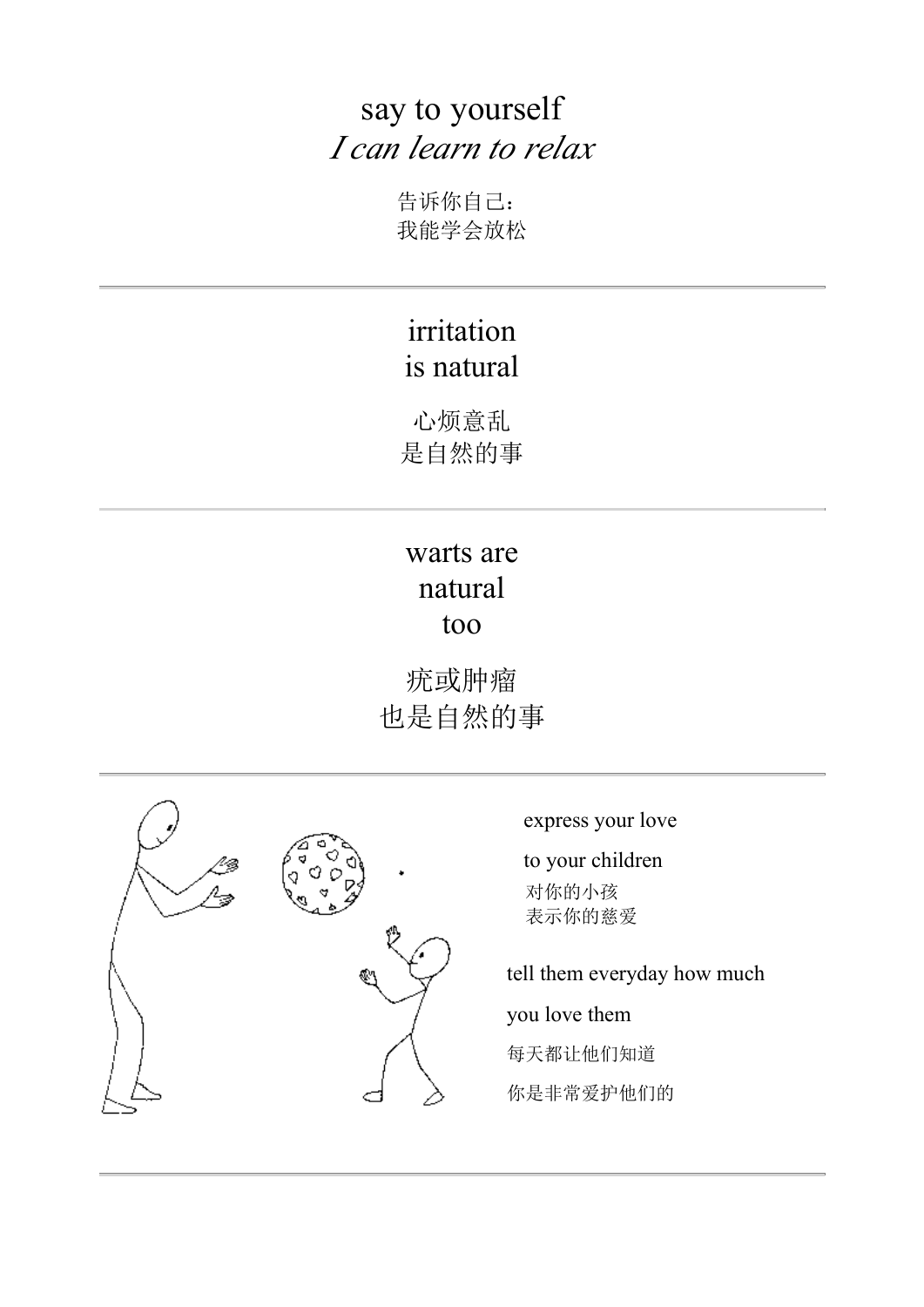express your love to everybody anytime

express what you think what you feel always

# **with love**

宜经常以慈心待人

以 慈心 表达你的想法

你的感受



our relationships are unfree to the extent that we demand things of other people

人与人的关系 变得很差 不能自动自觉 乃至要互相 要求 始得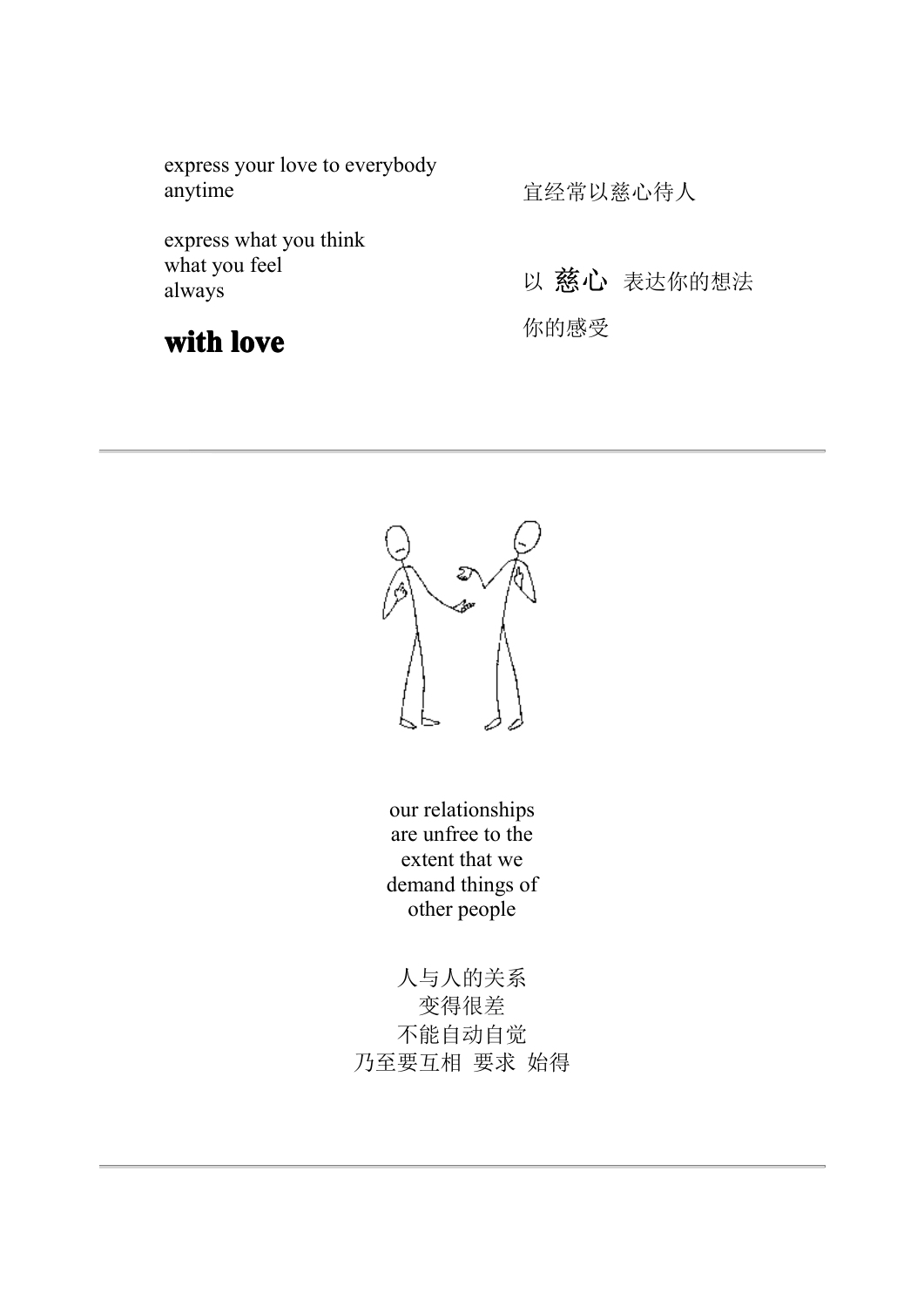# **love is not possessive possessive**



impeccable means :

making conscious choice of what we eat, where we live, our friends, our clothes,

our everything

纯洁无瑕的意思是:

有意识地选择 我们的饮食、 居所、 朋友、 衣着、

以及其他东西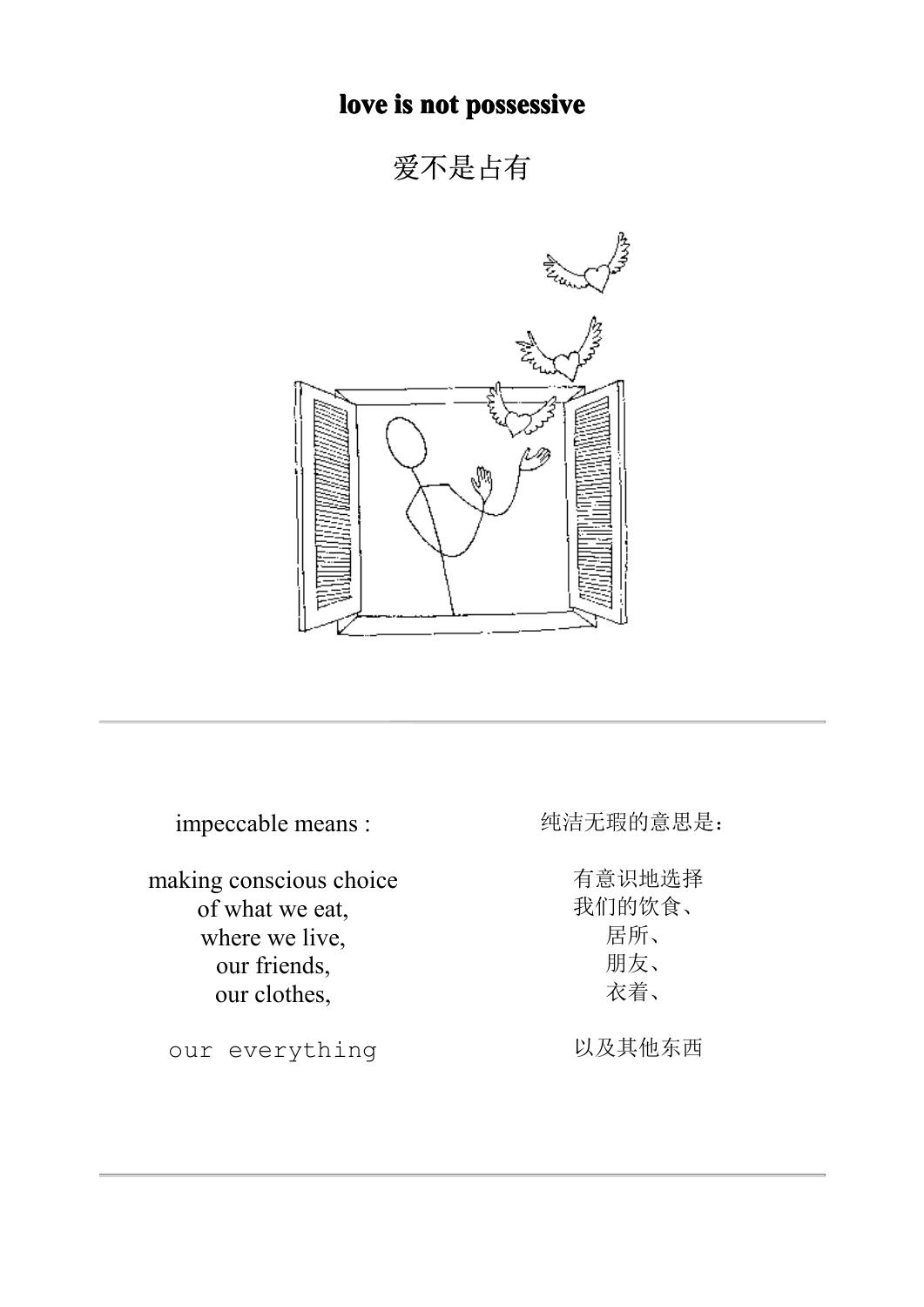# **the buddha was the most**

*Compassionate*

*virtuous loving intelligent energetic untense informed* learned courageous refined respecting prosperous well-spoken handsome

佛陀是最

| 博学的 | 从容的 | 活跃的 | 见多识广的 | 辩才无碍的 |
|-----|-----|-----|-------|-------|
| 道德的 |     | 悲悯的 | 谦恭的   | 纯净的   |
| 勇敢的 | 慈爱的 | 智慧的 | 成功的   | 庄严的   |

generosity is the number one prerequisite for progress on the spiritual path. without joyful and natural giving, there can be no receiving. the reason for this simple generosity is the direct expression, in action, of non-attachment. and non-attachment is the key to freedom from suffering.

like all virtues, generosity needs constant attention to flower and mature. by regularly tithing <sup>a</sup> percentage of all your income to your point of inspiration, you can practice this inthe most basic level - the material. the results of this will be immediately apparen<sup>t</sup> in increased prosperity on all levels - finances, meditation, relationships, emotions) - and soon the act of giving itself becomes an experience of prosperity.

you can tithe from your personal income. it will totally change the way you view your world. it will open you to living more fluidly and dynamically.

while we should give generously to those that need help, it is important that our first tithe regularly goes to our place of spiritual inspiration.

we must feed the fountain which nourishes our awakening wisdom.

where our tithe goes is <sup>a</sup> personal experience, something everyone must decide for himself.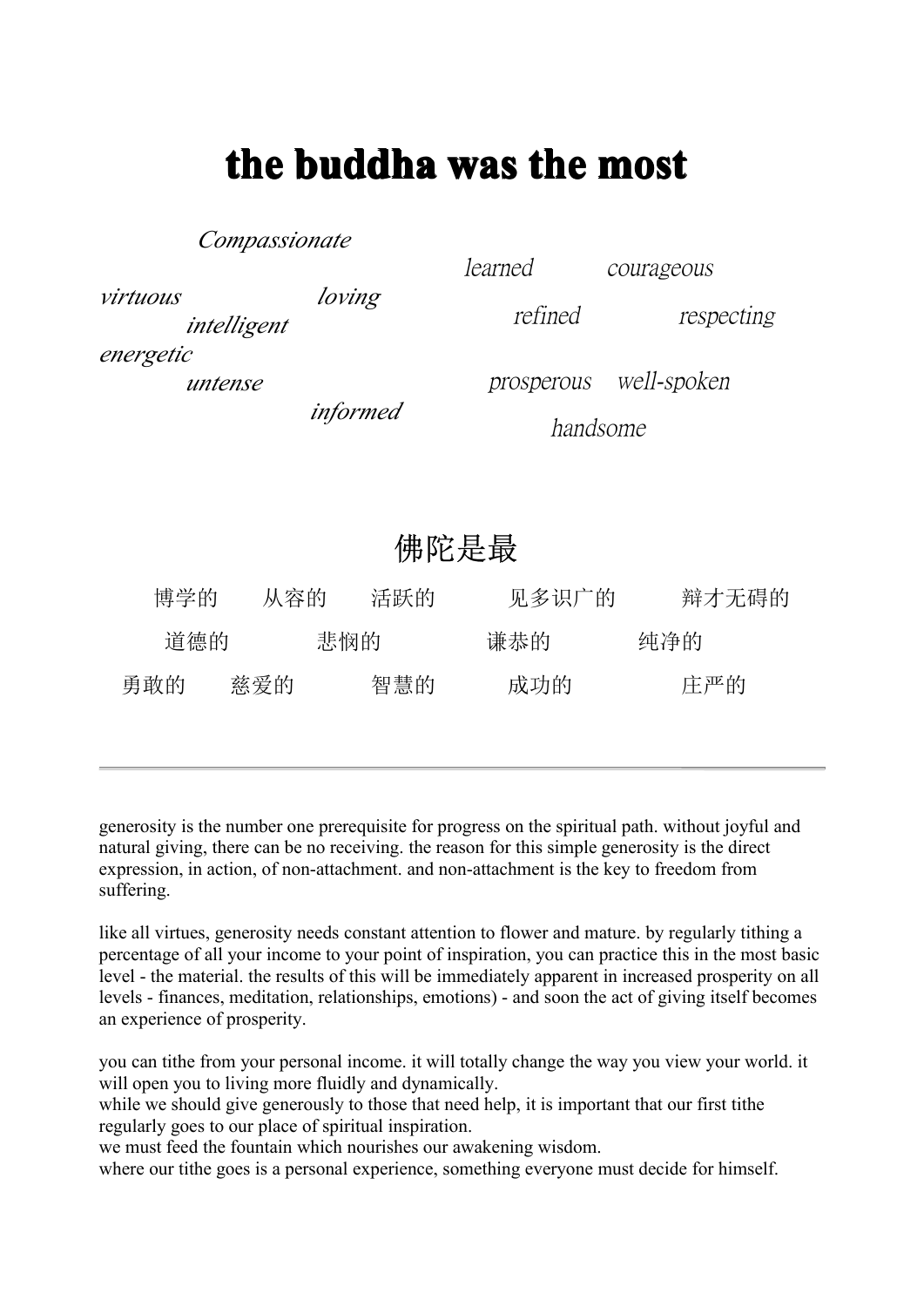修行要有成就,首要条件是布施。没有自然的欢喜心布施,难望将来可得到甚么善果。因 为,这简单的布施行为可直接表现无执,而无执正是解脱苦恼的钥匙(关键)。 像所有美德一样,布施是要经常培育的,例如:把你总收入的十分之一照你的意思布施, 慢慢让布施开花结果。你可以从最基本的层面来修习布施,之后不久,你会在各个层面之 中见到丰盛的收益,例如:钱财、禅修、人际关系或感情等。 你可从个人收入扣起十分之一做布施,你的世界观会因此大大改变,你的生活亦会越来越 畅顺、越来越有活力。 当要布施给有需要帮助的人时,曾启发你修行的地方,应优先考虑。 我们必须反馈曾启发我们智慧的源头,让它保持活力。 布施到哪里全是个人的事,每个人都必须自行决定。

> tithing is putting your money where your mouth is, about generosity

> > 布施 是省吃俭用 把剩下来的钱 等机会送给有需要的人家



visakha was <sup>a</sup> very generous lady, daughter of <sup>a</sup> millionaire, and the chief benefactress of the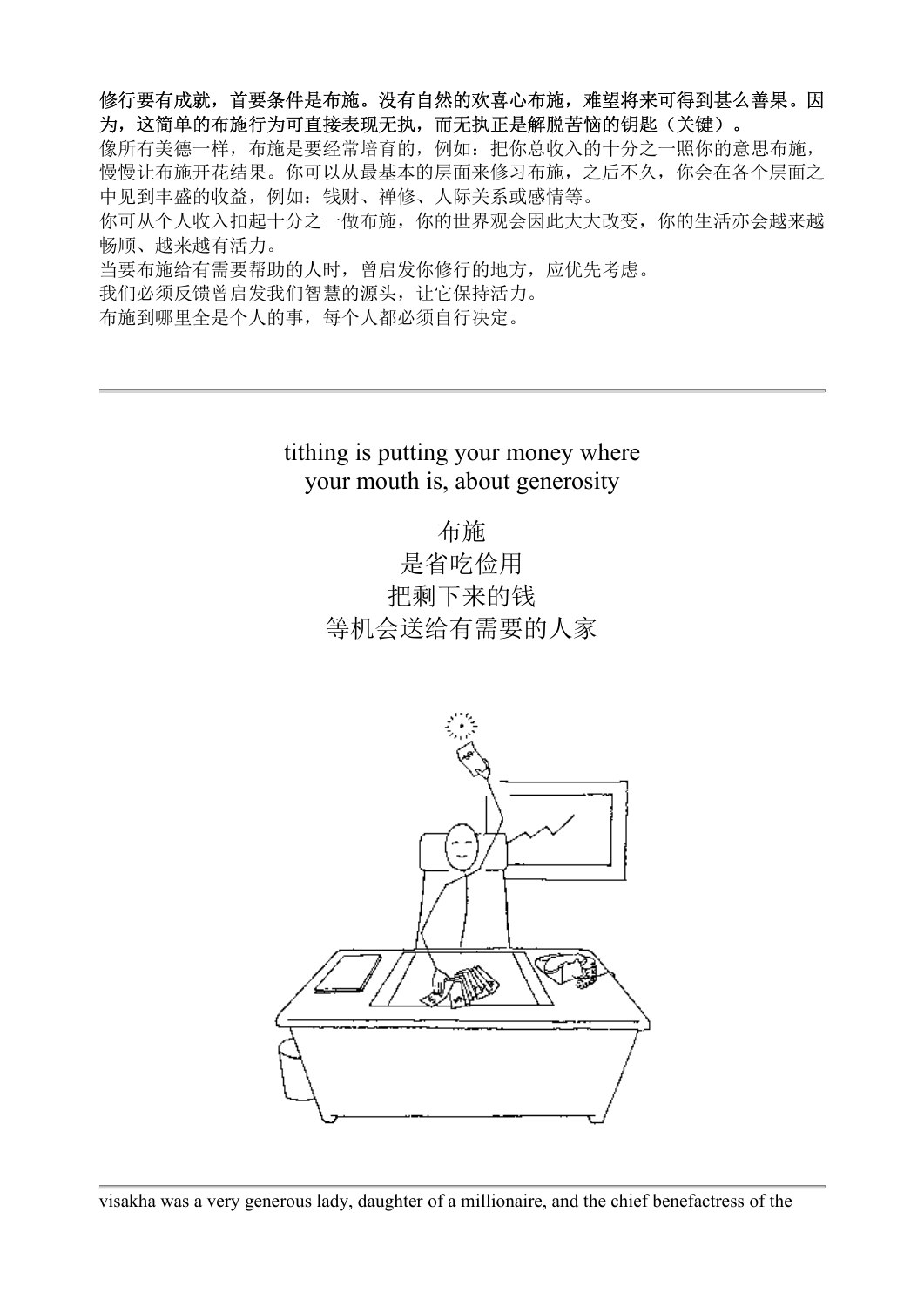buddha. she regularly gave alms and tended to the monks living in the monastery.

one day she went to visit the buddha covered in her most valuable jewels and ornaments. on the way, she decided her dress was inappropriate and gave all her adornments to her servant for safe-keeping during the trip.

after hearing the buddha's discourse, visakha returned home accompanied by the servant, who had forgotten the jewels and had left them at the gathering place in the monastery.

ananda, the buddha's disciple and attendant, found the package and pu<sup>t</sup> it in <sup>a</sup> safe place for return to the lady.

when visakha heard what had happened, she decided to use the opportunity to give <sup>a</sup> grand gift to the order. she thought first to give the jewels, then decided to sell them and use the money for things more suited to the use of monks. she then found that no one could afford such precious jewelry, so she decided to buy it herself, and use the money for the monks.

the buddha, pleased with her generosity, suggested she build <sup>a</sup> monastery, which she did. the buddha stayed there with his disciples for six rainy seasons.

rather than chastising her servant, visakha was appreciative for the occasion to perform this meritorious deed.

毘舍佉女士很慷慨,她是百万富翁的女儿,也是佛陀的主要护法。她经常布施和照顾住在 精舍中的僧众。 有一天,她戴上最珍贵的珠宝去见佛陀。在路上,她觉得服饰似不适宜,就取下所有装饰 品,交给婢女保管。 听完佛陀的开示后, 毘舍佉就在婢女的陪伴下回家。婢女一不小心, 把珠宝遗留在精舍集 会的地方。佛陀的弟弟和侍者阿难发现了那个包裹,于是就把它拿起,放在安全的地方, 准备将来还给毘舍佉。 毘舍佉听到事件的经过后,就决定趁此机会给僧团送一份大礼。她最先想供养珠宝,后来 又想出售珠宝,再用所得的钱来买些僧侣适用的东西。后来发觉,没有人买得起那么贵重 的珠宝,于是就决定自己把它们买回来,再把钱用来供养僧团。

佛陀对她的慷慨大感高兴,并提议她建造一座精舍,她也照做了。之后,佛陀与弟子们在 那精舍一共住了六个雨季之久。

毘舍佉不但没有责怪婢女,反而感激有此良机做这功德。

the buddha's greatest supporter was anathapindika, <sup>a</sup> wealthy businessman from savatthi. when anathapindika first heard of the buddha, <sup>a</sup> fully enlightened teacher in the world, his desire to meet him was very strong. rather than wait until the next day to visit, he traveled that night through the jungle, alone in total darkness tothe place where the buddha was staying, and met him just before dawn.

upon receiving instruction from the buddha, his inspiration was so grea<sup>t</sup> that he invited the buddha to stay with him for the rains, along with the entire community of monks.

the buddha accepted, and anathapindika set about finding <sup>a</sup> suitable place to build <sup>a</sup> monastery.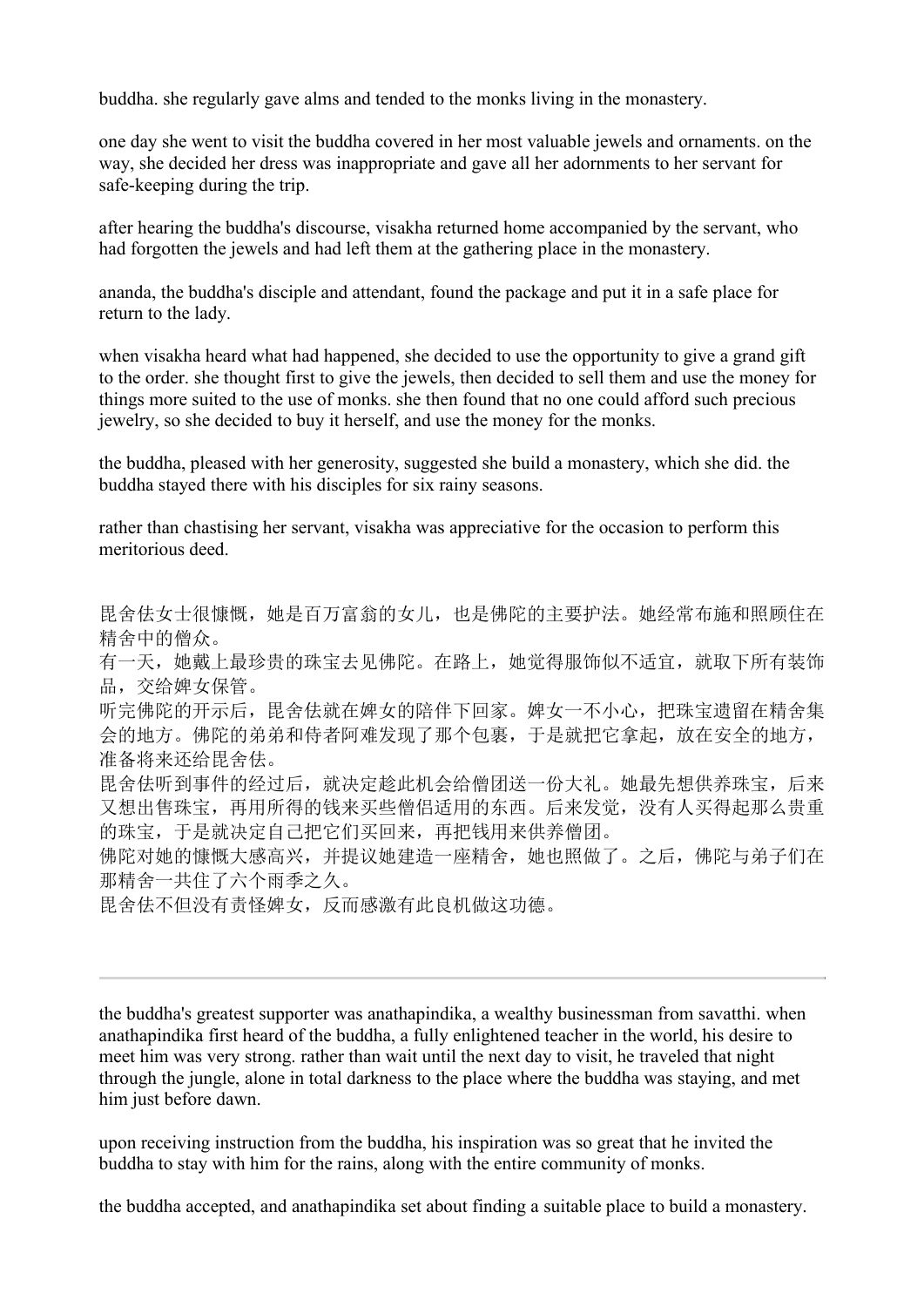he finally came upon the pleasure park of jeta, the prince of savatti. now this park was <sup>a</sup> wonderful place, serene and peaceful and fulfilling all the requirements. <sup>a</sup> place such as this prince jeta was reluctant to lose, so he told anathapindika the price would be determined by covering the entire grounds with gold coins, thinking this would deter him.

when anathapindika started hauling in the gold in carts, jeta realized this was no ordinary purchase, and when the gold left a small spot uncovered, he gave that as his gift to the order of monks.

the monastery was constructed, and here the buddha spen<sup>t</sup> the greater par<sup>t</sup> of his life giving many discourses.

佛陀的最大护法是须达多长者,他是舍卫国的富商。当他首次听到世上有位完全开悟的导 师佛陀时, 就强烈地渴望要见佛陀。他等不及天明, 半夜就动身了, 他单独走过从林, 一 个人摸黑来到佛陀停留的地方,天未破晓,就见到到佛陀了。

听完佛陀的开示后,他得到很大的启发,随即邀请佛陀和全体僧团在雨季期中与他同住。 佛陀答应了,须达多就开始寻找适当的地方兴建精舍。过了一段日子,他终于发现舍卫国 祇多太子的花园最为合适。那个花园很美丽和安静,完全符合需求。那么好的花园,祇多 太子当然不肯放弃,所以他就告诉须达多,要以金币铺满整个花园才可出售,满以为可以 高价来打消须达多的念头。

当须达多开始用车运来金币时,祇多太子才明白这项交易绝不寻常,当整个花园快要被黄 金铺满时,他就叫停止,把剩下的一小块地供养给僧团了。

精舍就那么地建成了,而佛陀的大半生就在那里停留和作了很多开示。

#### **not only god**

**loves**

### **a** cheerful giver

不仅天神 会喜欢 乐善布施的人

# *the gift of truth excels all gifts*

一切布施之中,法施最胜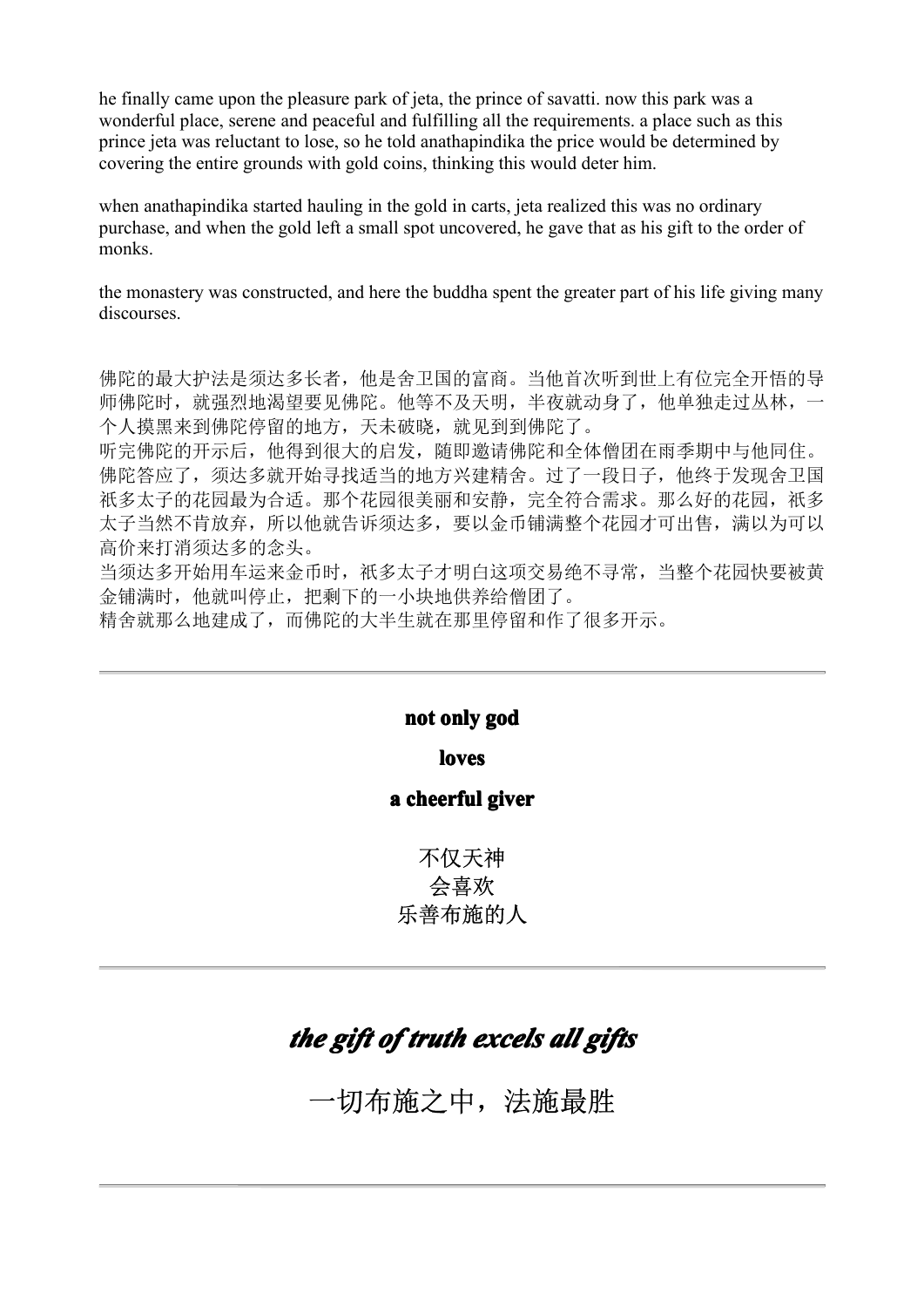there have been many would-be saviours in the world

no one has succeeded in saving the world.

> . . . . . . . . . . . .

# **save yourself yourself yourself**

自古以来 曾经出现过很多自称的、假冒的、 打算要做的、或自以为是的救世主

> 可是 从来就无人 成功地拯救过世界

# 拯救你自己吧!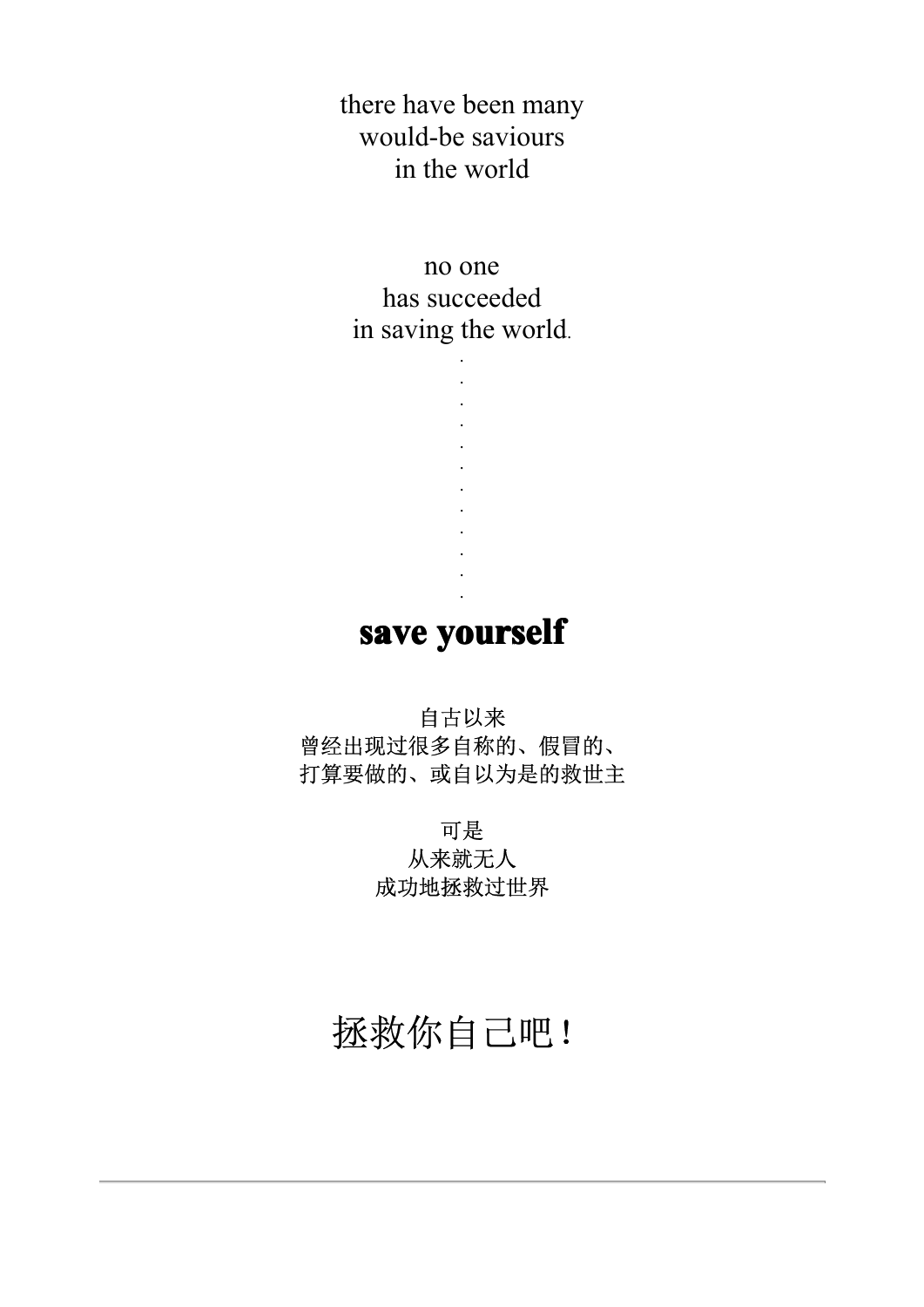rather than trying to convince anybody that meditation is the right path, we can show by our attitude (wisdom, mindfulness, happiness) the benefits of meditation

> 与其尝试说服别人相信 禅修是正道 不如以自己的行为态度 (智慧、专注、快乐等) 来显示禅修的利益吧!

**believe believe nothing nothing nothing nothing**不可轻信传言、 **merely because becausebecause becauseyou have been** 不可轻信传统、 **told it, or because becauseit is** 不可轻信自己的揣测、 **traditional, traditional, traditional,or because because becausebecauseyou** 也不可只因为尊敬老师 **yourself yourselfhave imagined imaginedimaginedit. do** 而轻信老师的话 **not** believe what your teacher **tells you, merely out of respect for the teacher.** 

**but whatever way by by** 去彻底检查后 **thorough examination examination you find** 证实是可引领众生 **to be one leading leadingto good and** 至善良和快乐之境的方法 **happiness happinessfor all creatures, creatures,** 才好相信和依从

**that path follow, like the the** 就像月亮 **moon in the path of stars** 在众星之中运行一样

只有在运用各种方法